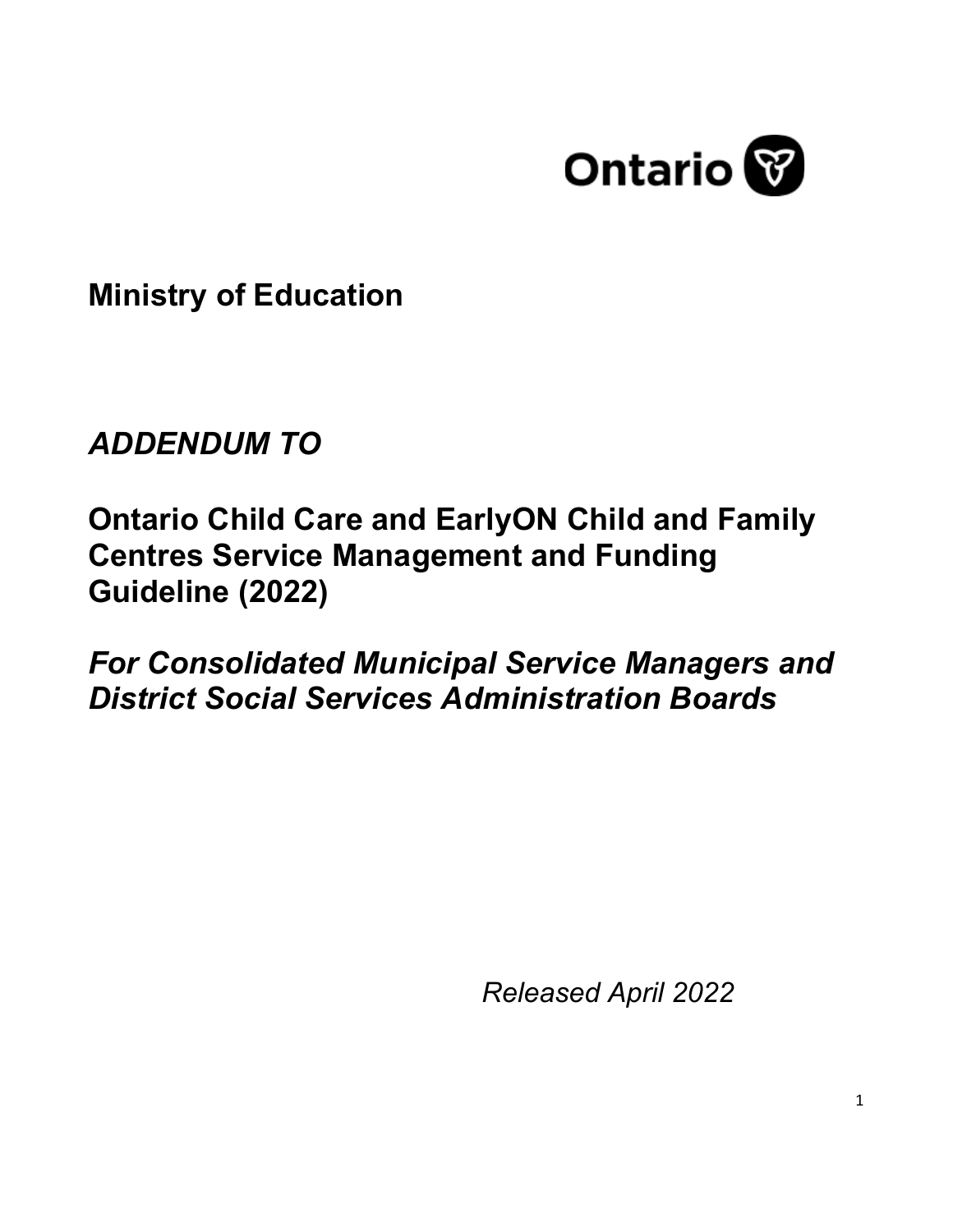# **Table of Contents**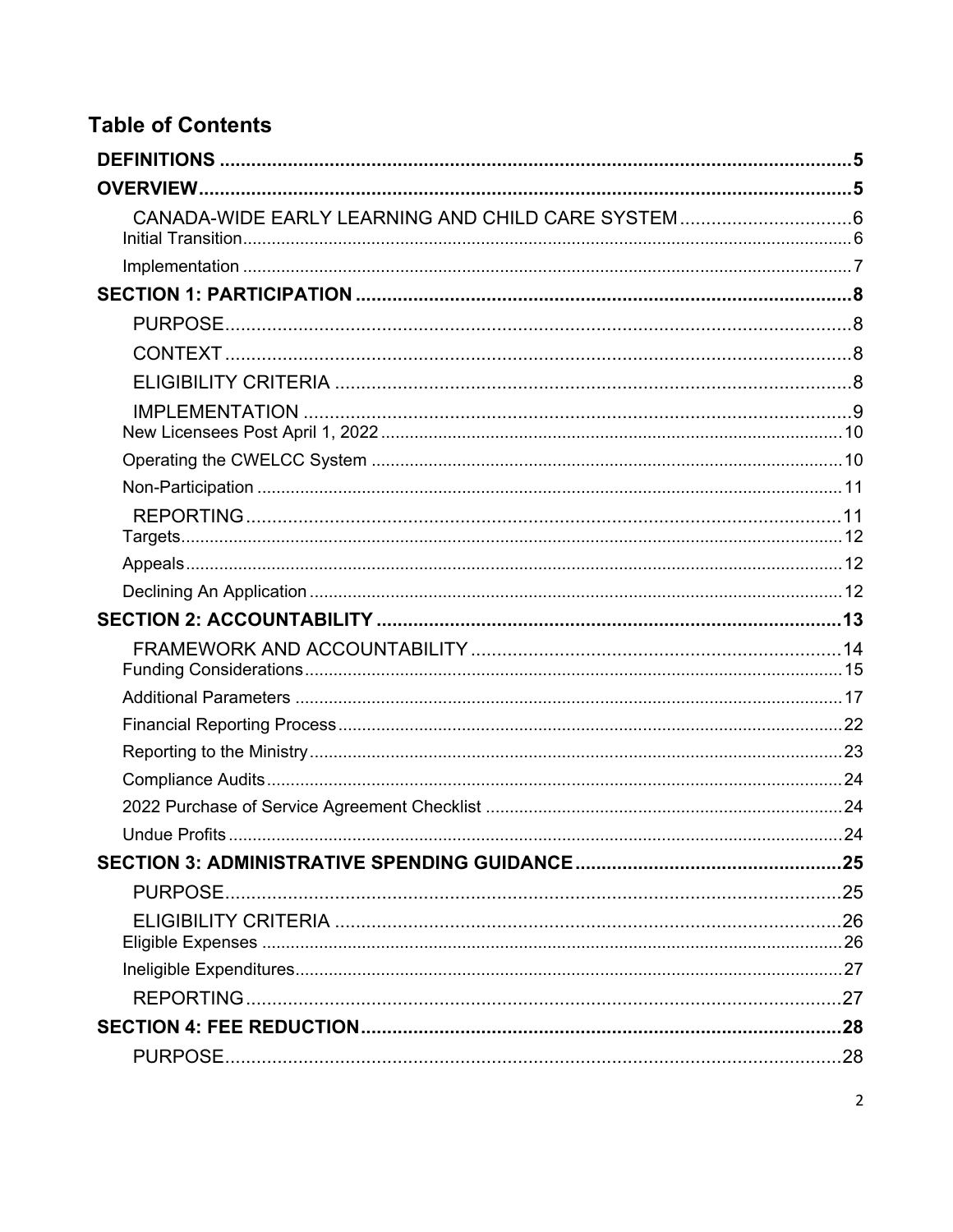| <b>SECTION 5: FEE SUBSIDY - PARENTAL CONTRIBUTION REDUCTION 36</b> |  |
|--------------------------------------------------------------------|--|
|                                                                    |  |
|                                                                    |  |
|                                                                    |  |
|                                                                    |  |
|                                                                    |  |
|                                                                    |  |
| WAGE FLOOR AND ANNUAL WAGE INCREASE ELIGIBILITY38                  |  |
|                                                                    |  |
|                                                                    |  |
|                                                                    |  |
|                                                                    |  |
|                                                                    |  |
|                                                                    |  |
|                                                                    |  |
|                                                                    |  |
|                                                                    |  |
|                                                                    |  |
|                                                                    |  |
|                                                                    |  |
|                                                                    |  |
|                                                                    |  |
|                                                                    |  |
|                                                                    |  |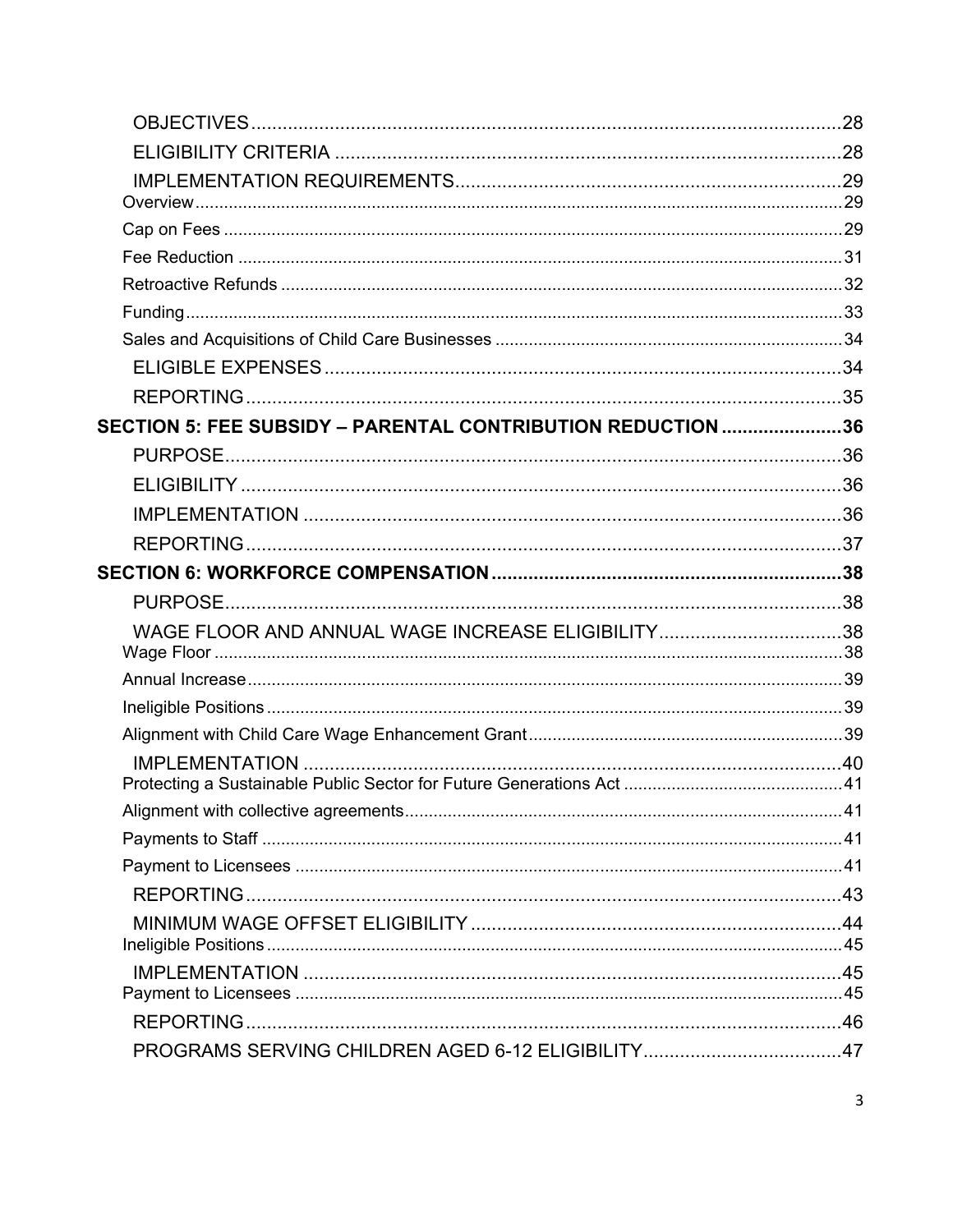| APPENDIX A - CANADA-WIDE EARLY LEARNING AND CHILD CARE (CWELCC)    |  |
|--------------------------------------------------------------------|--|
|                                                                    |  |
|                                                                    |  |
|                                                                    |  |
|                                                                    |  |
|                                                                    |  |
|                                                                    |  |
|                                                                    |  |
|                                                                    |  |
|                                                                    |  |
| APPENDIX C: 2022 LICENSED CHILD CARE PURCHASE OF SERVICE AGREEMENT |  |
|                                                                    |  |
|                                                                    |  |
|                                                                    |  |
|                                                                    |  |
|                                                                    |  |
|                                                                    |  |
|                                                                    |  |
|                                                                    |  |
|                                                                    |  |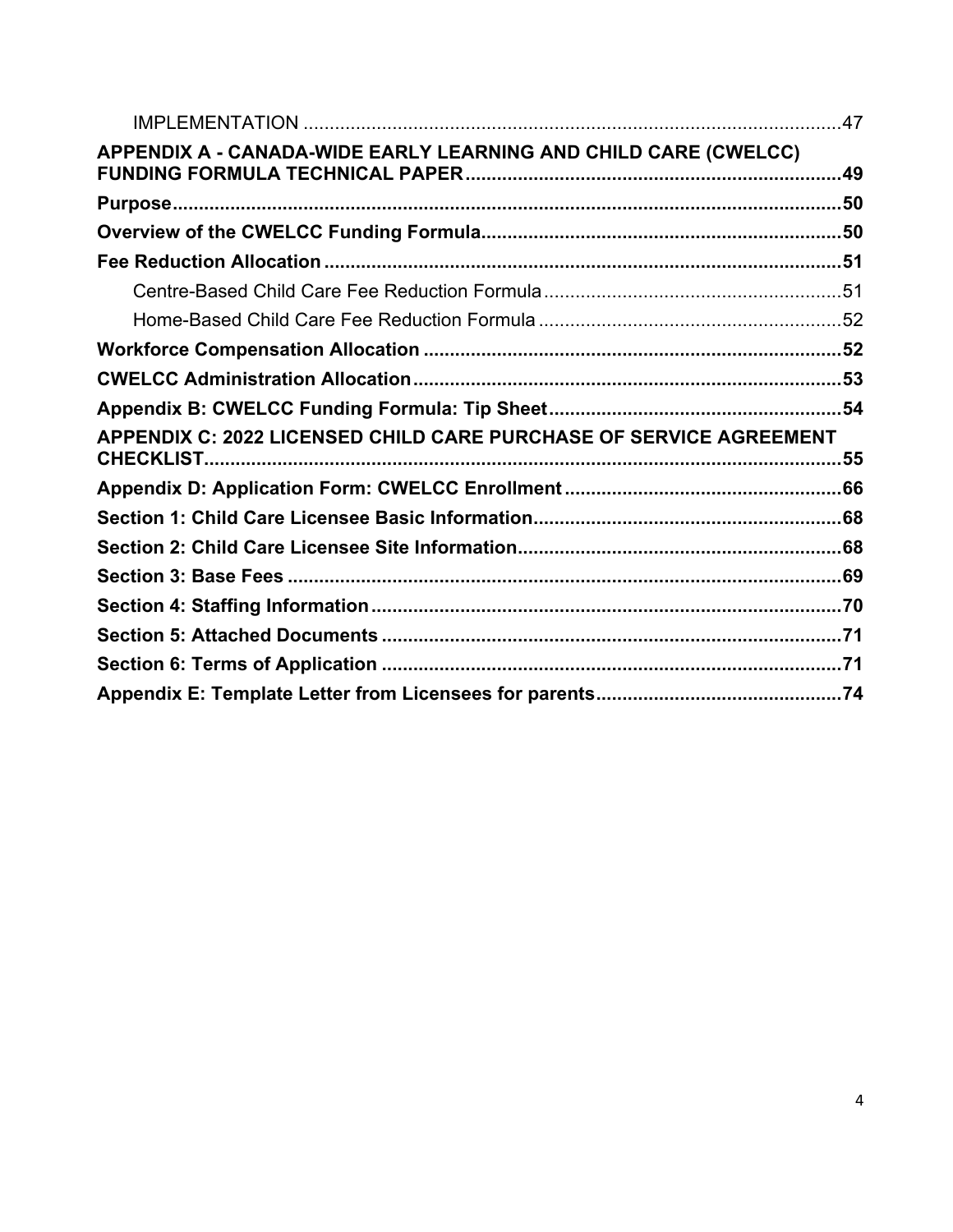# <span id="page-4-0"></span>**DEFINITIONS**

In this guideline, the following terms will have the following meanings:

**"Base fee"** means any fee or part of a fee that is charged in respect of a child for child care, including anything a licensee is required to provide under the *Child Care and Early Years Act,* 2014 (CCEYA), or anything a licensee requires the parent to purchase from the licensee, but does not include a non-base fee.

**"CMSM/DSSAB"** means a Consolidated Municipal Service Manager/District Social Services Administration Board (CMSM/DSSAB) designated as a Service System Manager as defined in the CCEYA*.*

**"CWELCC System"** means the Canada-Wide Early Learning and Child Care System for early years and child care funding provided for in an agreement entered into by the Province of Ontario and the Government of Canada.

**"eligible child"** means any child under six years old; and up until June 30 in a calendar year, any child who (a) turns six years old between January 1 and June 30 in that calendar year, and (b) is enrolled in a licensed infant, toddler, preschool or kindergarten group, a licensed family age group, or home child care, as defined in the CCEYA.

**"Funds"** means the money the ministry provides to the CMSM/DSSAB to allocate pursuant to the CWELCC System.

**"Licensee"** means a home child care agency or child care centre-based operator as defined in the CCEYA.

**"Non-base fee"** means any fees charged for optional items or optional services, such as transportation or field trips, or any fees charged pursuant to an agreement between the parent and the licensee in respect of circumstances where the parent fails to meet the terms of the agreement (e.g. fees for picking up a child late, fees to obtain items that the parent agreed to provide for their child but failed to provide), as defined in the CCEYA.

# <span id="page-4-1"></span>**OVERVIEW**

This addendum to the Ontario Child Care and EarlyON Child and Family Centres Service Management and Funding Guideline (2022) ("Guideline Addendum") has been released to provide CMSMs/DSSABs with information on recent changes as per the new investments through the Canada-Wide Early Learning and Child Care (CWELCC) Agreement.

This Guideline Addendum outlines the parameters under which the Ministry of Education (the ministry) will flow funding to CMSMs/DSSABs in 2022 under the CWELCC System, and describes the requirements of the funding, including obligations for CMSMs and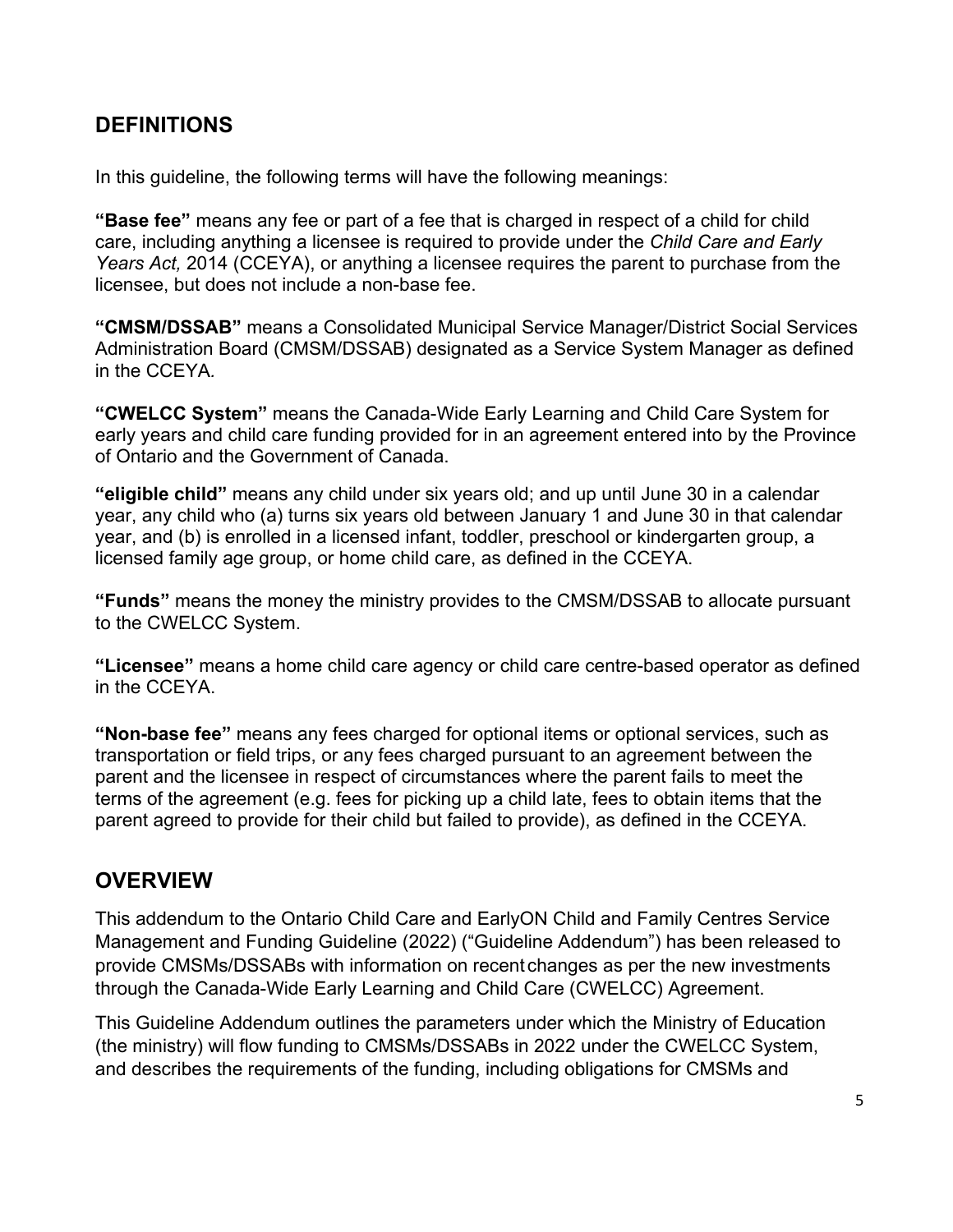#### DSSABs.

Please note that previous direction outlined in the Ontario Child Care and EarlyON Child and Family Centres Service Management and Funding Guideline (2022) continues to remain in place, with the exception of the new investments described below, until they are superseded or replaced by a revised guideline. In the event of a conflict between this document and the Ontario Child Care and EarlyON Child and Family Centres Service Management and Funding Guideline (2022), this document will prevail.

### <span id="page-5-0"></span>**CANADA-WIDE EARLY LEARNING AND CHILD CARE SYSTEM**

The Government of Canada has identified child care as a national priority to enhance early learning and childhood development, support workforce participation and contribute to economic recovery.

Through its 2021 Budget, the federal government committed to investing in a national child care system with all provinces and territories, as well as Indigenous organizations. As part of this agreement, Ontario will receive \$13.2 billion over six years beginning in 2021-22.

Funding under the Canada-Wide Early Learning and Child Care Agreement (CWELCC) will be used to build and leverage the success of Ontario's existing early learning and child care system by increasing quality, accessibility, affordability and inclusivity in early learning and child care, towards achieving the objectives of:

- a) Providing a 25% fee reduction retroactive to April 1, 2022 building to a 50% reduction in average parent costs (based on 2020 levels) for licensed early learning and child care by the end of calendar year 2022 and reaching an average parent fee of \$10 a day by 2025- 26 for licensed child care spaces;
- b) Creating 86,000 new high-quality, affordable licensed child care spaces (relative to 2019 levels), predominantly though not-for-profit licensed child care;
- c) Addressing barriers to provide inclusive child care; and
- d) Valuing the early childhood workforce and providing them with training and development opportunities.

#### <span id="page-5-1"></span>**Initial Transition**

The ministry understands that 2022, the initial year of roll-out for the CWELCC System, will be a year of transition and adjustment for the early years and child care sector. Ontario is taking a phased approach to implementing the CWELCC System, with a focus on the immediate objectives of affordability for families and system stability, before moving on to addressing the objectives of increasing accessibility and inclusion over the longer term.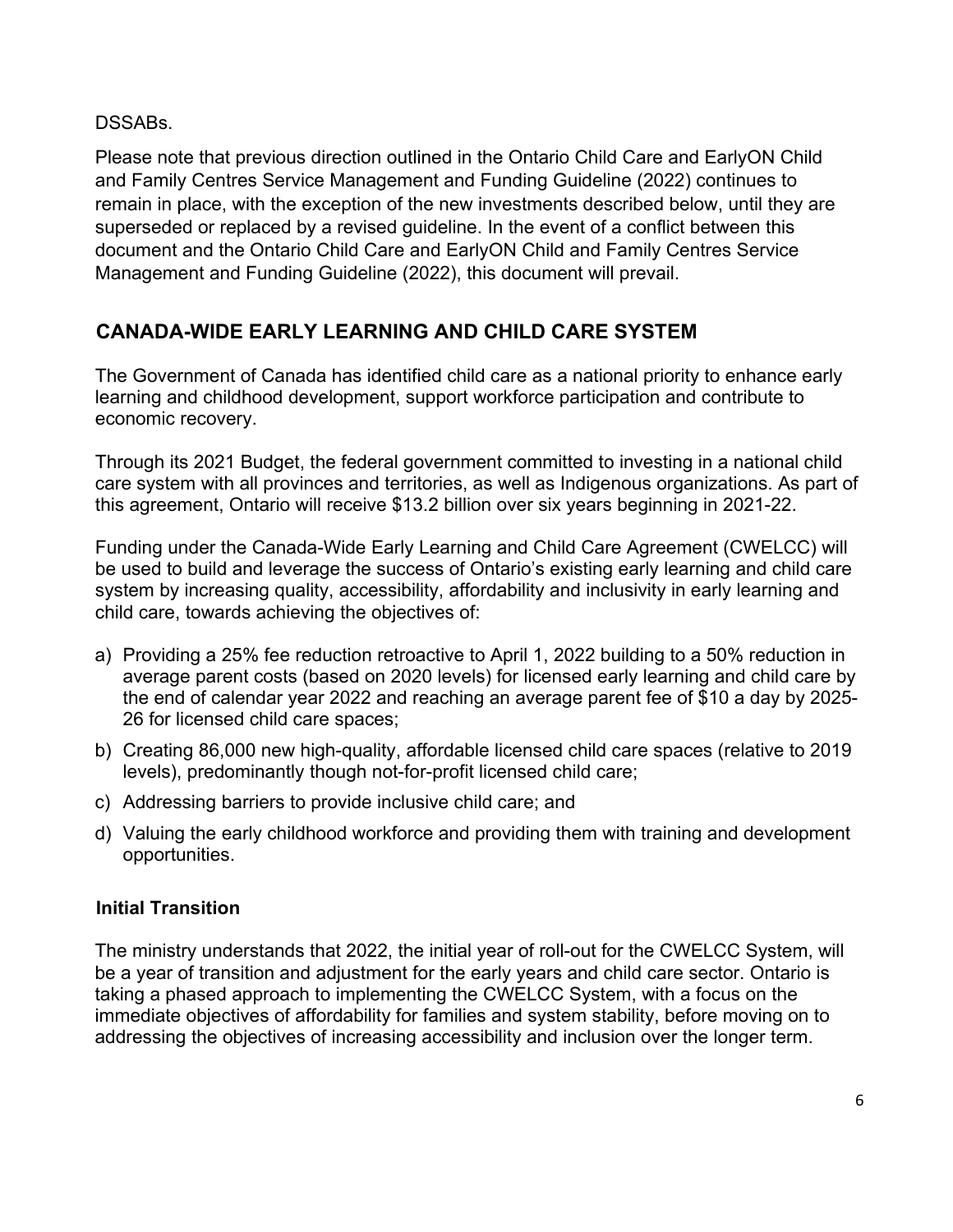This phased approach will allow the ministry to engage with service system managers and the broader early years and child care sector, provide the time for sector partners to align with the terms and conditions of the CWELCC System, and enable the ministry to make the necessary implementation adjustments as the early years and child care landscape evolves.

#### <span id="page-6-0"></span>**Implementation**

Ontario will provide Funds to CMSMs/ DSSABs to support the objectives for licensed child care programs under the CWELCC System. This Guideline Addendum and the Funds detailed in Budget Schedule D4 of its associated 2018 Child Care and EarlyON Transfer Payment Agreement (amended April 2022), is provided specifically in support of the objectives under the CWELCC System and is separate and distinct from Budget Schedules D1, D2 and D3 2022 Child Care, EarlyON and Workforce Allocations.

Nothing in this Guideline Addendum detracts from the Licensee's obligations under the *Child Care and Early Years Act, 2014* (CCEYA) or any other legislation and to the extent of a conflict the legislative requirements will govern. The Guideline Addendum is made up of the following parts:

Section 1: Participation

- Section 2: Accountability
- Section 3: Administrative Spending Guidance

Section 4: Fee Reduction

- Section 5: Fee Subsidy Parental Contribution Reduction
- Section 6: Workforce Compensation

Appendix A: 2022 CWELCC Funding Formula Technical Paper

Appendix B: CWELCC Funding formula Tip Sheet

Appendix C: 2022 Purchase of Service Agreement Checklist

Appendix D: Sample CWELCC Application Form

Appendix E: Template Letter from Licensees for Parents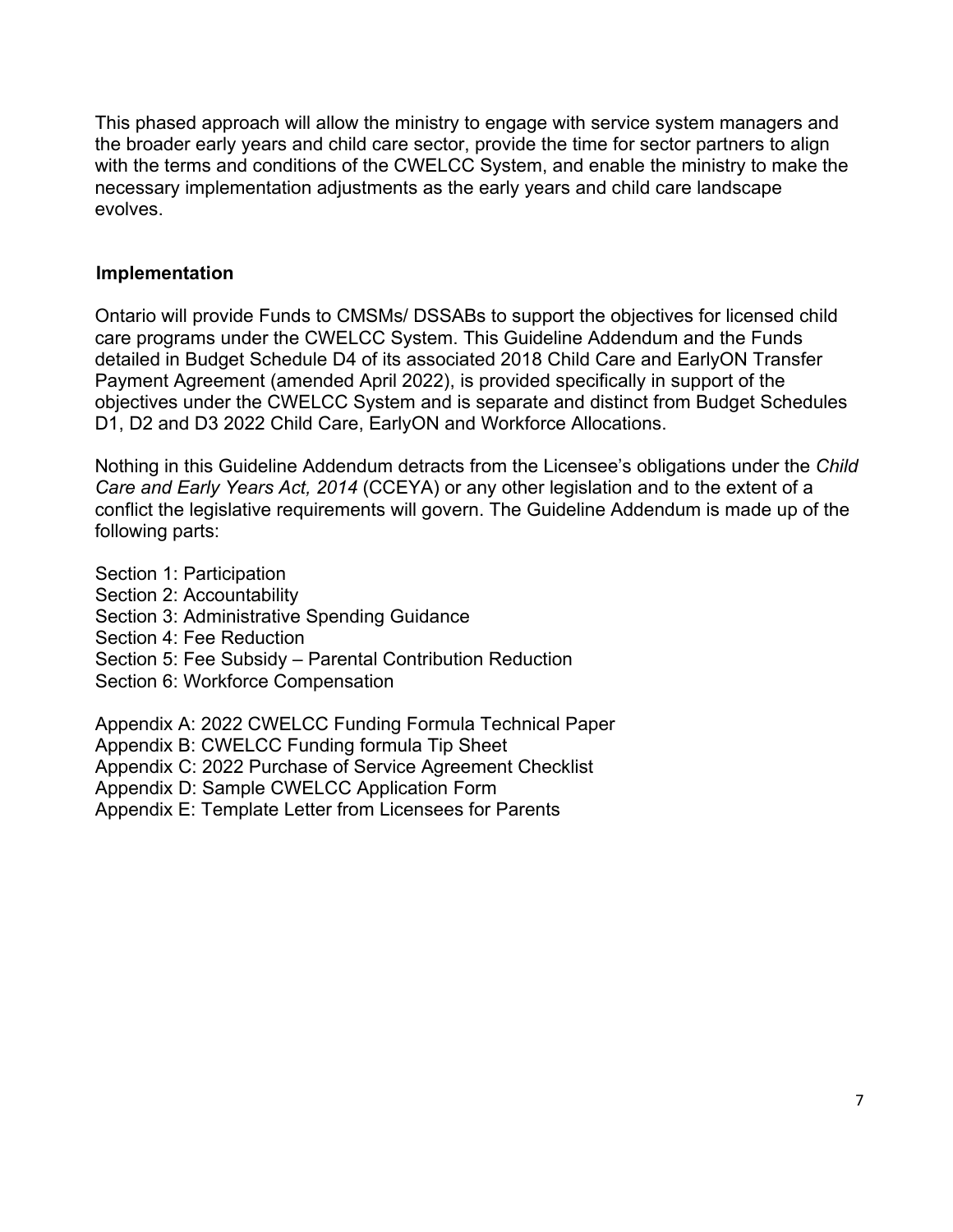# <span id="page-7-0"></span>**SECTION 1: PARTICIPATION**

### <span id="page-7-1"></span>**PURPOSE**

All Licensees with programs serving children under the age of 6 (or turning 6 before June 30) in Ontario are eligible to apply to participate in the CWELCC System through their CMSM/DSSAB. Participation in the CWELCC System is optional; however, Licensees are encouraged to participate and CMSMs/DSSABs are encouraged to enroll Licensees so that families can benefit from fee reductions.

The Licensee will be able to choose to (1) participate in the CWELCC System, or (2) not participate and operate outside the CWELCC System. CMSMs/DSSABs may deny an application for enrolment in limited circumstances outlined in O.Reg.137/15.

Licensees that wish to participate in the CWELCC System must indicate their intent to do so to the CMSM/DSSAB by September 1, 2022.

### <span id="page-7-2"></span>**CONTEXT**

The CWELCC System provides Ontario with an opportunity to leverage federal investments to address the priorities important to Ontario's children, families, workers, and businesses.

### <span id="page-7-3"></span>**ELIGIBILITY CRITERIA**

- 1. Licensees participating in the CWELCC System must have a purchase of service agreement with the CMSM/DSSAB in the areas they provide care and operate under the criteria outlined in this Guideline Addendum to receive funding from the CMSM/DSSAB to reduce child care fees for eligible children and increase compensation for eligible staff.
	- a. CMSM/DSSABs must enter into a purchase of service agreement with Licensees who apply for participation in the CWELCC System, and meet all the criteria below, regardless of whether the Licensee is a for-profit or not-for-profit operator, unless the CMSM/DSSAB has evidence of an exceptional circumstance (see Declining an Application below); Licensees must work with the CMSM/DSSAB to operate under the terms and conditions of the agreement.
	- b. The ministry has provided CMSMs/DSSABs with a checklist of recommended parameters (Appendix B) to be considered for inclusion in their purchase of service agreement with the Licensee.
- 2. Licensees participating in the CWELCC System will need to demonstrate financial viability to the CMSM/DSSAB.
- 3. All Licensees, regardless of participation in the CWELCC System, must maintain current parent fees for eligible children unless a fee increase was communicated to families/parents on or before March 27 2022. All licensed child care programs serving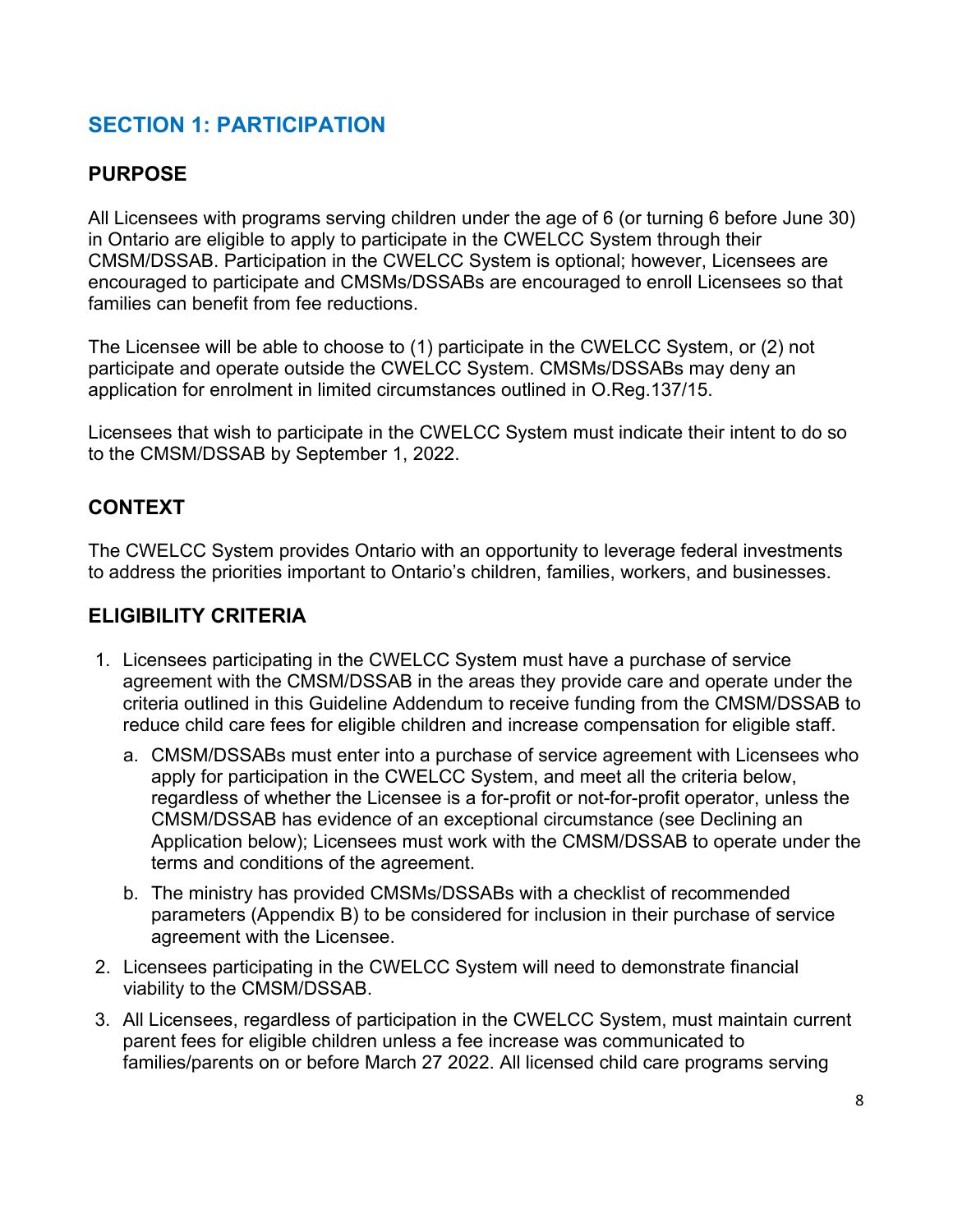eligible children are subject to the fee freeze until one of two conditions is met:

- a. The Licensee notifies the CMSM/DSSAB, staff and the parents of eligible children in writing that they are NOT participating in the CWELCC System this year and will not be subject to terms and conditions of the System; or
- b. The Licensee participates in the CWELCC System and is subject to the regulatory rules for parent fees in participating programs (pursuant to O. Reg. 137/15 (s.77.4) made under the CCEYA).
- 4. Licensees participating in the CWELCC System must maintain existing (pre-CWELCC System announcement on March 27, 2022) licensed spaces for children ages 0-5 (e.g., a licensed infant space must remain an infant space). Any revisions or use of alternate capacity must be reported to the CMSM/DSSAB and the CMSM/DSSAB should determine whether this may result in a funding adjustment or recovery from the Licensee.
- 5. Licensees must complete and submit an application to the CMSM/DSSAB to demonstrate that they meet the stipulated criteria in order to be eligible to participate in the CWELCC System. The ministry has provided CMSMs/DSSABs with a sample application form for reference (Appendix C).

### <span id="page-8-0"></span>**IMPLEMENTATION**

As service system managers, CMSMs and DSSABs are required to have a policy and plan in place for the intake and administration of funding to Licensees that express interest in participating in the CWELCC System.

For the initial transition year of the CWELCC System, all child care programs licensed as of March 28, 2022 are required to notify parents and staff by September 1, 2022 of whether or not they intend to participate in the CWELCC System. Under O. Reg. 137/15, all Licensees are subject to this requirement and must communicate one of the following to parents and staff:

- the Licensee is choosing NOT to participate in the CWELCC System and will not be subject to terms and conditions of the CWELCC System; or
- the Licensee will be applying to a CMSM/DSSAB to participate in the CWELCC System.

Licensees applying to participate in the CWELCC System are required under O.Reg.137/15 to communicate to all parents and staff when a decision is made by the CMSM/DSSAB within 14 days of the CMSM/DSSAB's notification of their approval or denial.

CMSMs/DSSABs are encouraged to process Licensee applications as soon as possible to ensure Licensees are able to make parent refunds in a timely fashion. Applications received by September 1, 2022 should be processed prior to December 31, 2022. Child care programs enrolled post-December 31, 2022 are not eligible for retroactive fee reduction (see Section 4: Fee Reduction).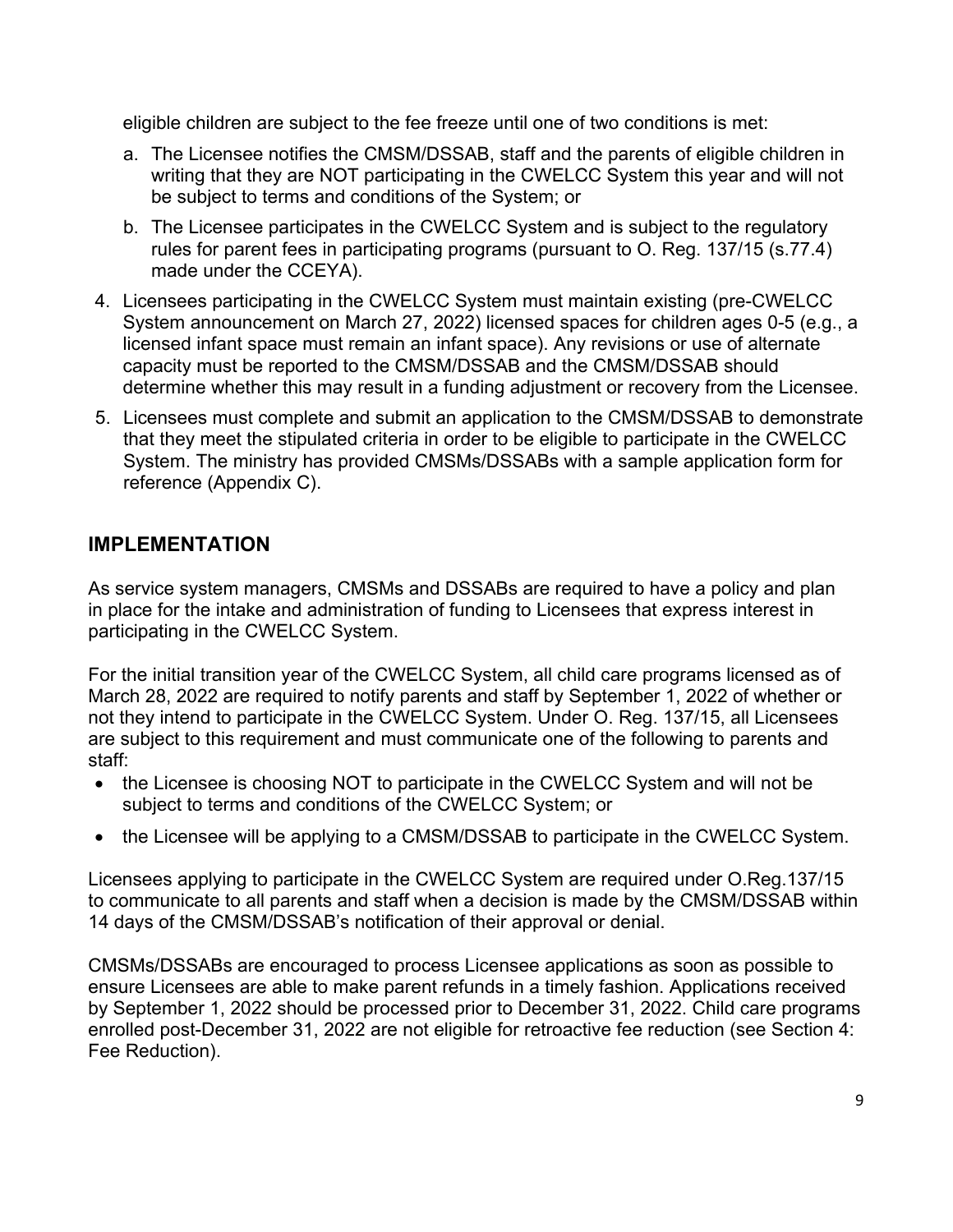CMSMs/DSSABs must enroll and fund Licensees that meet the eligibility requirements listed above, including for-profit Licensees, unless there are exceptional circumstances where the CMSM/DSSAB declines to enter into a purchase of service agreement with a Licensee (see Declining an Application section below).

- a. Regional quality assessment programs/tools must not be used as qualifying criteria by the CMSM/DSSAB in CWELCC System application and funding approvals and must not be used as a condition of participation in the CWELCC System.
- b. Funding provided through the CWELCC System is specific to meeting the CWELCC System's objectives. Licensees entering into a new purchase of service agreement for the CWELCC System are not eligible to access 2022 Child Care, EarlyON and Workforce Allocations (with the exception of the Wage Enhancement Grant) if they are not already in receipt of this funding.

Ontario is working toward developing an inclusion plan that supports child care access for low income children, vulnerable children, children from diverse communities, children with special needs and Francophones and Indigenous children. As part of the initial roll out of the CWELCC System, Licensees entering into new purchase of service agreements associated with fee reduction and workforce compensation are encouraged to work with their CMSM/DSSAB to develop a plan to ensure children in receipt of fee subsidy and children with special needs have access to the Licensee's child care programs by January 1, 2025.

### <span id="page-9-0"></span>**New Licensees Post April 1, 2022**

Child care programs/operators that obtain their licence after March 27, 2022 will be required to set their parent fees at or below a regional maximum, as set out by age group pursuant to O.Reg.137/15 of the CCEYA, unless a specific fee amount was communicated to parents before the requirement under the regulation became effective. These regional maximum fees would apply until one of the two conditions set out above is met: 1) the Licensee provides notification to CMSM/DSSAB, parents and staff that the Licensee is not participating in the CWELCC System, or 2) the Licensee receives notice from the CMSM/DSSAB that its application for the CWELCC System has been accepted or rejected (see Section 4: Fee Reduction).

#### <span id="page-9-1"></span>**Operating the CWELCC System**

CMSMs/DSSABs must ensure that for the duration of the CWELCC purchase of service agreement:

- Licensees maintain their licence to operate in good standing in accordance with the CCEYA and are not in contravention of the CCEYA. CMSMs/DSSABs are required to stop funding a child care program that has its licence revoked or suspended by the ministry (director).
- Licensees reduce and set parent fees in accordance with O. Reg. 137/15. Licensees are required per O. Reg.137/15 (s.82.1) to keep a copy of their purchase of service agreement, in electronic or hard copy format, on the child care premises, and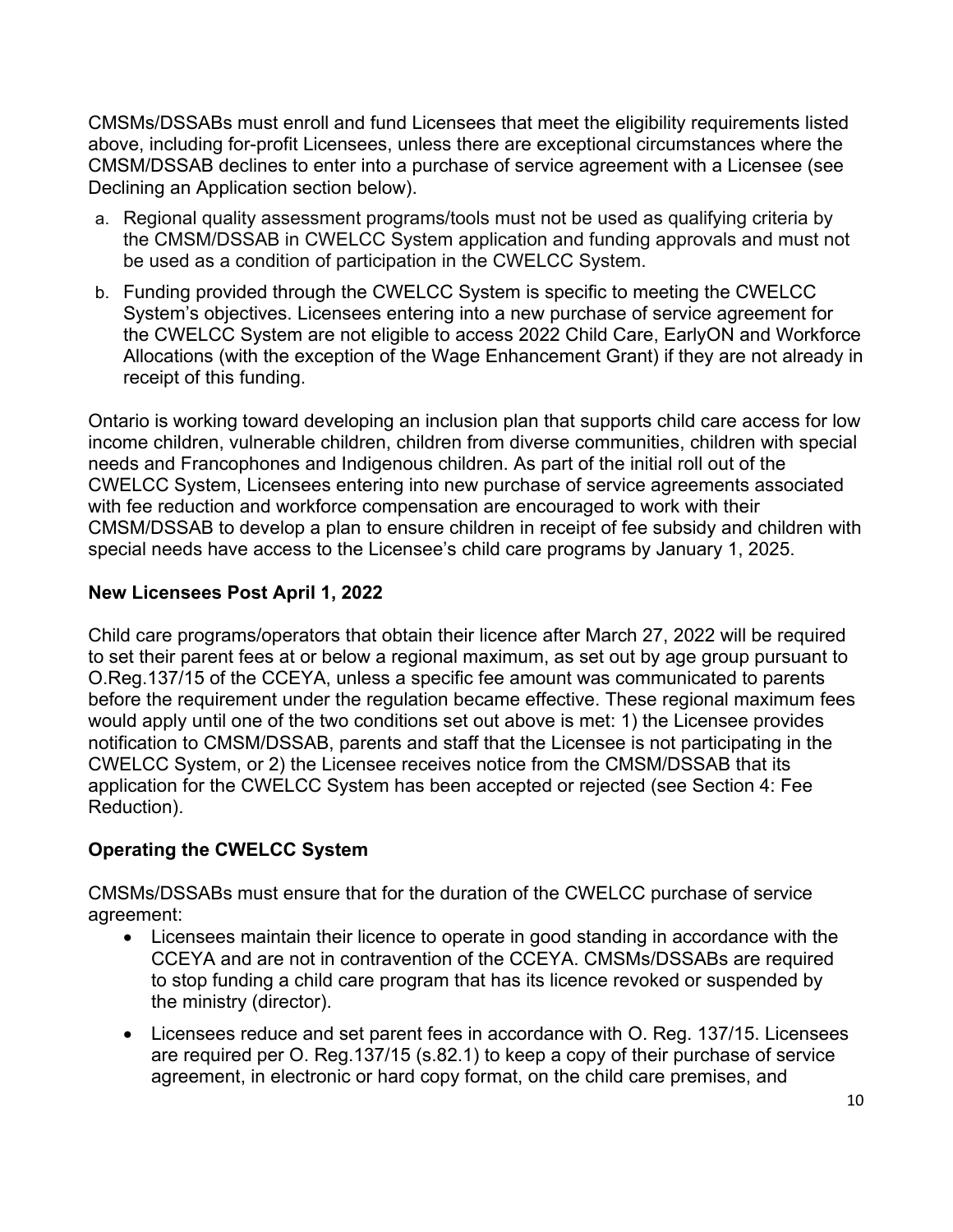available for ministry inspection.

- Licensees maintain the aged 0-5 spaces for which they are receiving fee reduction funding (e.g., a licensed infant space must remain an infant space). Any revisions or use of alternate capacity must be reported to the CMSM/DSSAB and CMSMs/DSSABs should determine whether this may require adjusting or recovering funding from the Licensee.
- Licensees complete the annual *Licensed Child Care Operations Survey,* as required by a ministry director, under O. Reg. 137/15 (77). CMSMs/DSSABs are required to withhold funding to Licensees until the CMSM/DSSAB has confirmed that the survey has been submitted. CMSMs/DSSABs will receive confirmation from the ministry upon the Licensee's submission of the survey.

#### <span id="page-10-0"></span>**Non-Participation**

Licensees that have notified their CMSM/DSSAB that they will not participate in the CWELCC System may continue to run their operations under the existing provincial licensing and regulatory framework and purchase of service agreements with their local CMSM/DSSAB (if applicable). Licensees that do not participate will not receive CWELCC System funding and may continue to set out their own parent fees. Licensees are required to indicate in their parent handbook that they are not participating in the CWELCC system and must include their fee amounts.

Licensees that indicate they are not participating in the CWELCC System will not be permitted to change that decision and apply to participate for the remainder of 2022.

Unlicensed child care programs, including unlicensed home child care, authorized recreational programs and school board-operated extended day programs, are not eligible to participate in the CWELCC System. Unlicensed providers that wish to participate in the CWELCC System may want to consider applying to the ministry for a licence under the CCEYA to operate a child care centre or home child care agency, or reach out to a local home child care agency to begin providing child care that is overseen by the home child care agency.

The ministry may make an adjustment to the Fee Reduction and Workforce Compensation allocations provided to CMSMs/DSSABs to account for Licensees that opt-out and do not participate. Where the number of Licensees opting out exceeds 2% of the total Licensees within the CMSM's/DSSAB's region, the ministry will adjust CWELCC allocations prior to the Financial Statement reporting cycle between the ministry and CMSMs/DSSABs as outlined in the 2022 Ontario Child Care and EarlyON Child and Family Centres Service Management and Funding Guidelines.

### <span id="page-10-1"></span>**REPORTING**

CMSMs and DSSABs will be required to report to the ministry on the following data for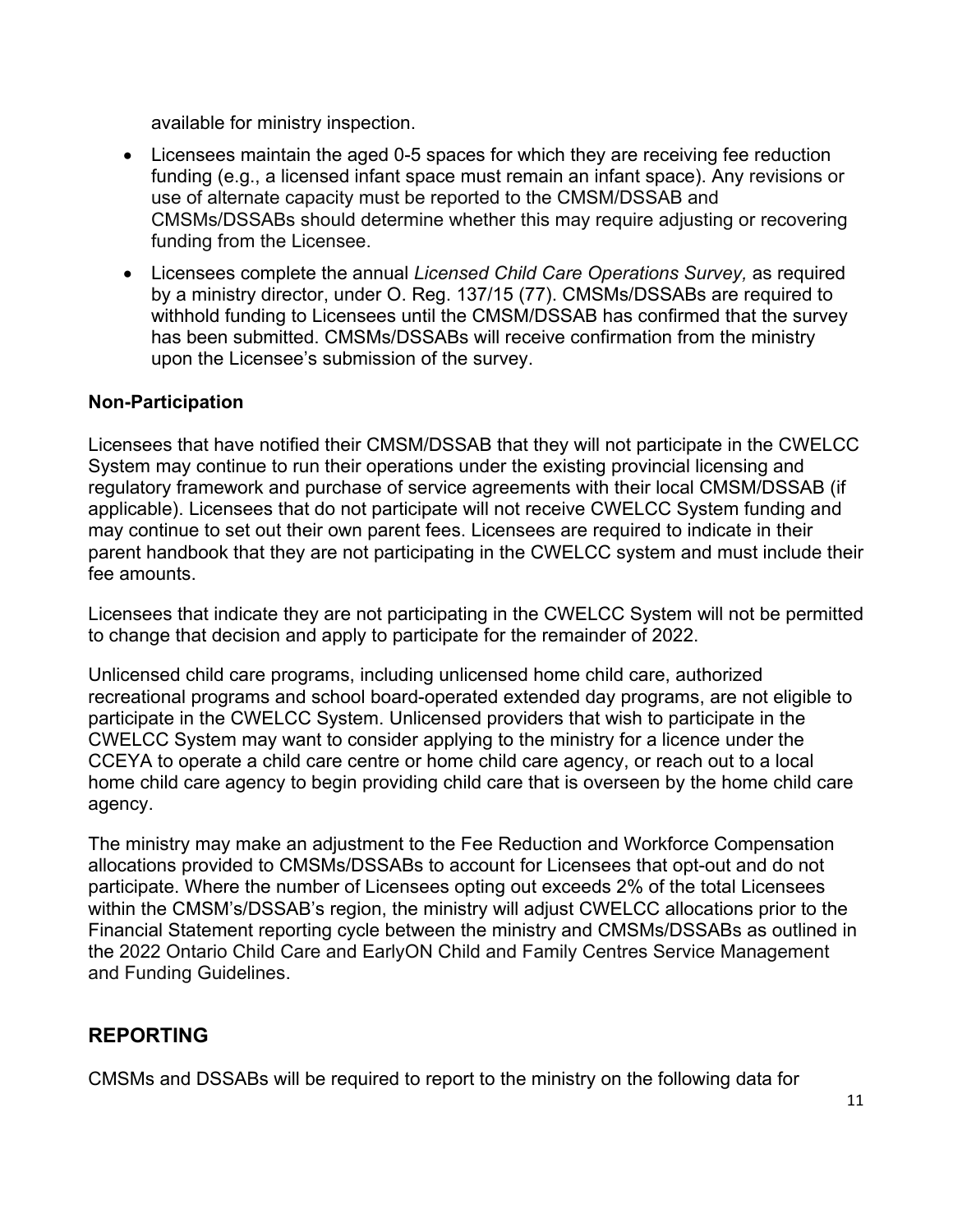Licensee participation in the CWELCC System for 2022:

- By September 16, 2022, a list of Licensees that have indicated they have chosen not to participate and will operate outside the CWELCC System.
- Total number of Licensees submitting an application to participate in the CWELCC System.
- Total number of Licensees who have signed a new purchase of service agreement with the CMSM/DSSAB, including auspice.
- List of Licensees whose applications have been declined, and the rationale for denying enrolment in the CWELCC System.
- CMSM/DSSAB expenditures to support administration, implementation, transition and IT costs associated with supporting the CWELCC System (see Administrative Spending Guidance section).

### <span id="page-11-0"></span>**Targets**

In accordance with the [Transfer Payment Accountability Directive,](https://www.ontario.ca/page/transfer-payment-accountability-directive) there are contractual service targets for child care tied to the service agreement with the Province to support accountability and facilitate funding recovery, where required.

The ministry is taking a phased approach to implementing the CWELCC System by focusing on the immediate objectives of affordability and wage improvements, before moving on to develop a new funding formula and addressing the objectives of increasing access and inclusion over the longer term.

The ministry will negotiate with CMSMs and DSSABs the contractual service targets associated with accessibility (child care space creation and/or expansion), quality (workforce professional development), and inclusion prior to 2023.

#### <span id="page-11-1"></span>**Appeals**

CMSMs/DSSABs are required to have a local dispute resolution process in place to allow for Licensees to bring forward issues regarding CWELCC System eligibility and funding decisions.

#### <span id="page-11-2"></span>**Declining An Application**

Under the CWELCC System, there may be exceptional circumstances where the CMSM/DSSAB has strong concerns around entering into a purchase of service agreement with a Licensee. Exceptional circumstances include the CMSM/DSSAB having reason to believe:

• the child care centre or home child care agency is not financially viable or will not be operated in a manner that will be financially viable; or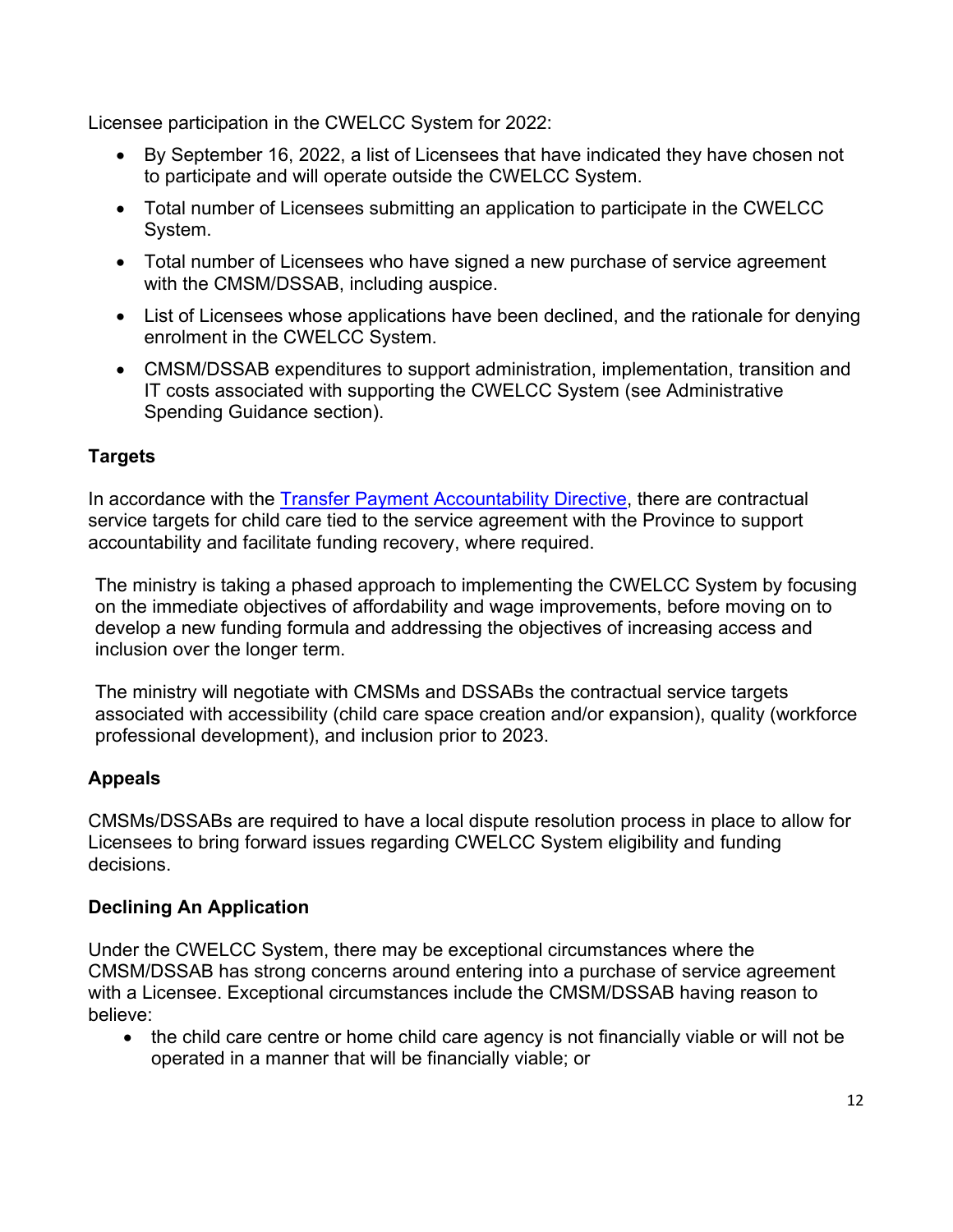• the Licensee will use the funding for improper purposes.

CMSMs/DSSABs are required to report to the ministry within five business days all Licensees whose applications have been declined due to such exceptional circumstances and the rationale. The ministry reserves the right to discuss with the CMSM/DSSAB on a case-bycase basis the decision to decline an application and may work with the CMSM/DSSAB to develop public messaging around such decisions. CMSM/DSSABs are encouraged to contact their [Early Years Advisor](https://efis.fma.csc.gov.on.ca/faab/Child%20Care/Contact%20Us/CMSM%20%20DSSAB%20Child%20Care%20Contact%20List%20(February%202022)%20-%20clean.pdf) to discuss a funding decision regarding a Licensee.

# <span id="page-12-0"></span>**SECTION 2: ACCOUNTABILITY**

The ministry is providing updated guidance and accountability parameters for CMSMs/DSSABs as part of the implementation of the CWELCC System, which includes the following key components:

- Additional accountability and parameters between CMSMs/DSSABs and Licensees as identified in this Guideline Addendum;
- Requirement for CMSMs/DSSABs to conduct financial compliance audits with a random sample of Licensees each year to ensure compliance and accountability related to the requirements of the CWELCC System; and
- Requirement for CMSMs/DSSABs to enroll Licensees where they meet eligibility requirements. Please refer to the Participation section of the guidelines for further details.

The ministry understands that 2022 will be a transitional year for both CMSMs/DSSABs and Licensees and CMSMs/DSSABs should continue to work with Licensees based on the parameters as outlined in this Guideline Addendum.

While 2022 is a transitional year, in 2022, at minimum, the following requirements must be upheld:

- CMSMs/DSSABs are responsible for ensuring that funding is being provided to Licensees to ensure the objectives of the CWELCC System for 2022 will be achieved;
- The requirement for CMSMs/DSSABs to fund the **actual** cost associated with supporting mandated fee reductions to a Licensee's base fees as defined under O. Reg. 137/15 and supporting mandated wage increases for eligible staff (see Section 2 – Financial Reporting of this Guideline Addendum for details on actual costs);
- CMSMs/DSSABs must work within the CWELCC funding provided by the ministry.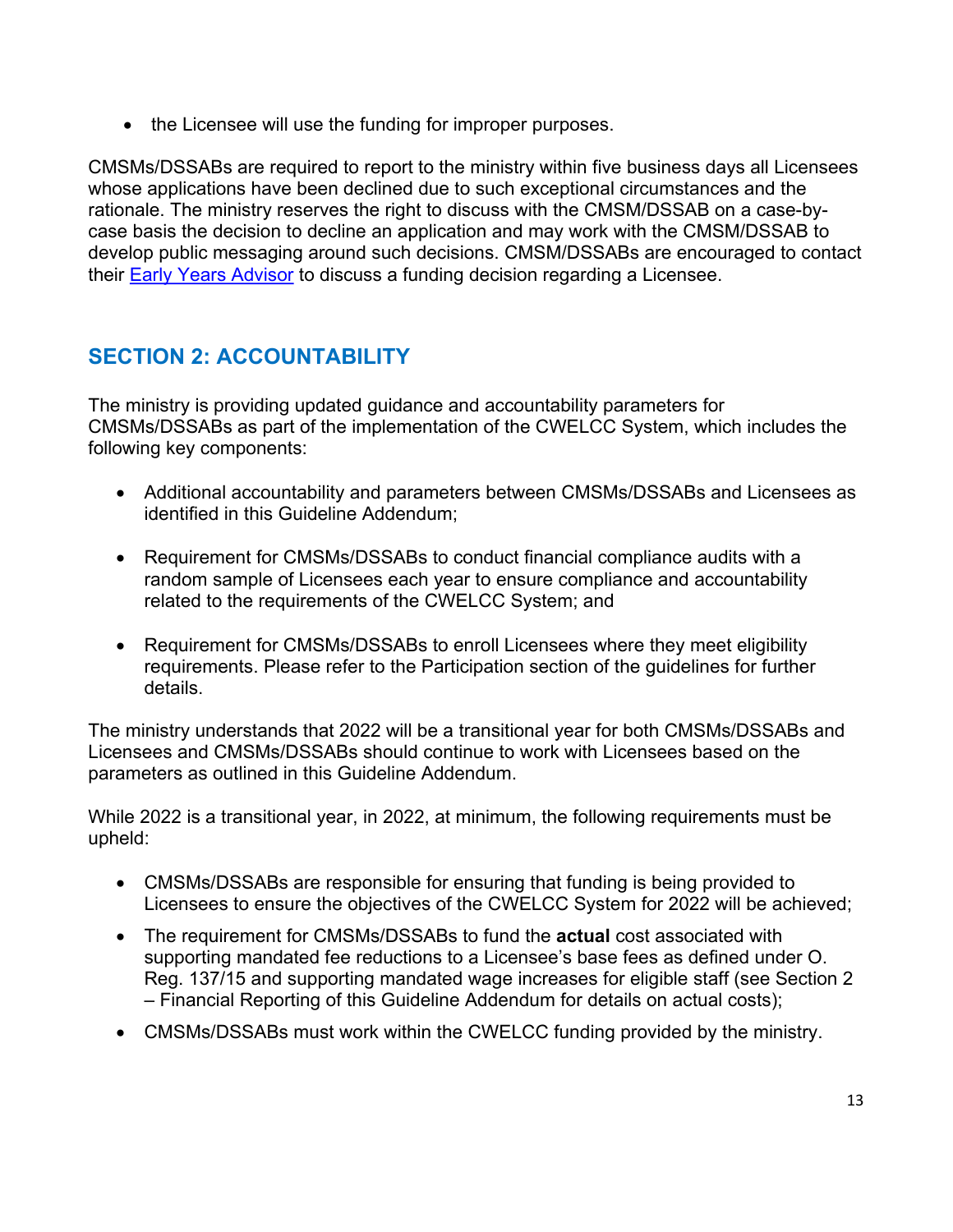- Ineligible expenditures, as outlined in this Guideline Addendum, must not be funded using CWELCC funding;
- Funding parameters regarding for-profit Licensees as outlined in this Guideline Addendum must be upheld; and
- CMSMs/DSSABs who directly operate licensed child care programs must work with the ministry to identify an accountability framework that meets the objectives stated in this Guideline Addendum.

### <span id="page-13-0"></span>**FRAMEWORK AND ACCOUNTABILITY**

The following framework and parameters described in the sections below are applicable to the portion of the Licensee's child care business for eligible children to support fee reduction, as well as funding for eligible staff to support workforce compensation (see Sections 4 and Section 6 for further information on eligibility).

Funding to support the objectives of the CWELCC System will be provided as operating grants from CMSMs/DSSABs to Licensees.

CWELCC funding does not displace existing provincial operating funding currently being provided to a Licensee. CWELCC Funds support the objectives of the CWELCC System and are provided in addition to any provincial and ELCC funding currently being provided to Licensees.

CMSMs/DSSABs must also continue to maintain their existing municipal investments in child care.

Note that any requirements related to existing provincial and ELCC funding based on the 2022 Ontario Child Care and EarlyON Child and Family Centres Service Management and Funding Guidelines must continue to be met.

To support fee reductions in child care for eligible children, CWELCC funding will be provided by CMSMs/DSSABs to Licensees to support the **actual** cost associated with a mandated reduction in a Licensee's base fee as defined under O. Reg. 137/15.

Actual cost means funding to support the costs incurred in the portion of the Licensee's child care business for eligible children, net of fee generated revenues received by the Licensee from base fees, any provincial and current ELCC funding, municipal funding, and other revenues provided to a Licensee to support the costs associated with base fees for eligible children.

Funding should be provided to support the gap between the Licensee's actual eligible costs and revenues related to base fees and other funding sources received (see Section 2 –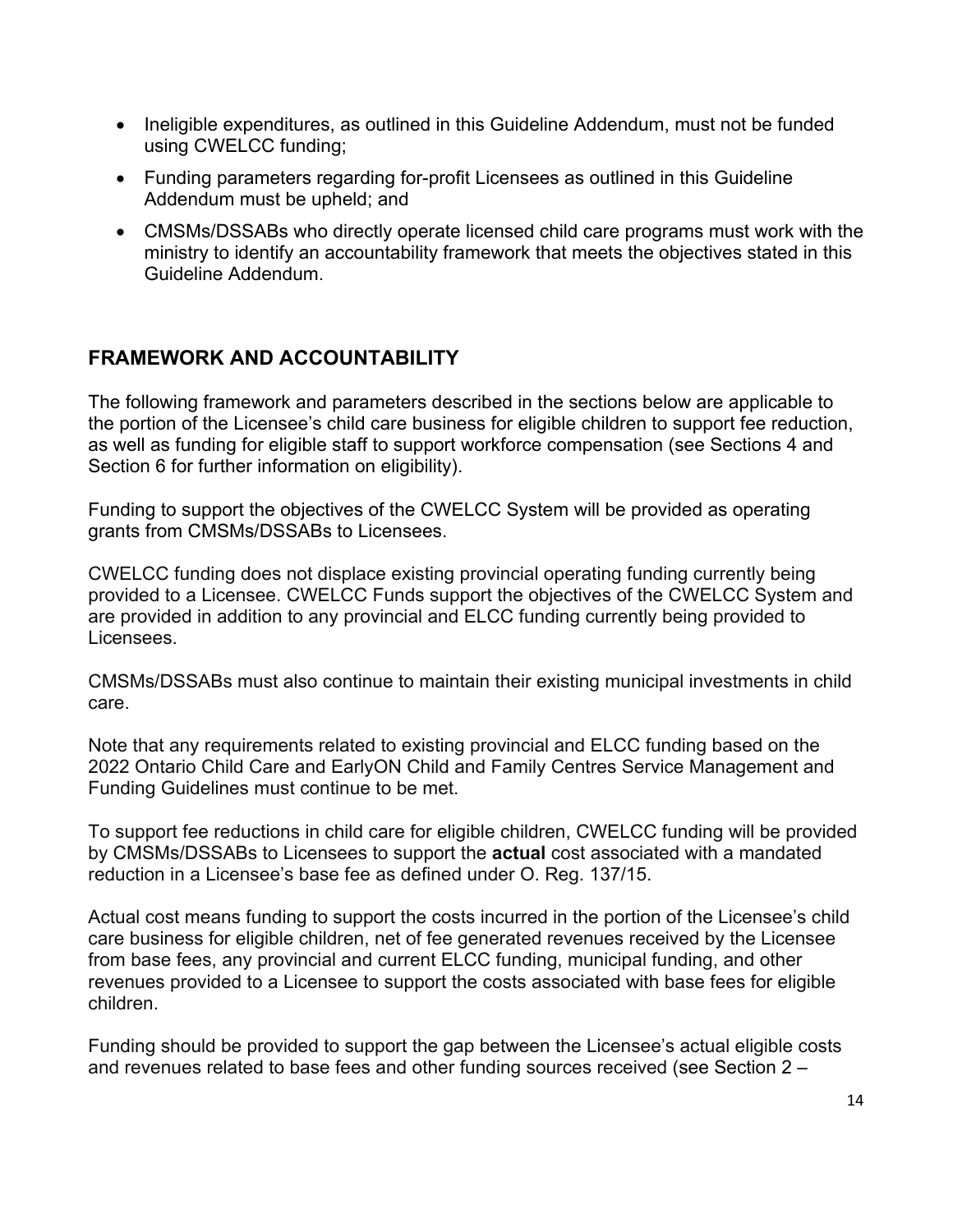Financial Reporting of this Guideline Addendum for further details).

To ensure consistent financial management practices across all Licensees and that adequate funding is available as Licensees enroll in the program throughout the year, CMSMs/DSSABs should not provide funding to reduce base fees for eligible children in excess of what is required to meet the CWELCC initiatives (e.g., funding is not to be provided to Licensees to replace old play-based material and equipment, where unnecessary, unless it is warranted as determined by the CMSM/DSSAB).

Non-base fees charged by the Licensee to parents for things that are not included in the base fee, as well as their associated costs, must be omitted by CMSMs/DSSABs when determining the funding amounts to be flowed to enrolled Licensees. Refer to the Fee Reduction section of this Guideline Addendum for further information on non-base fees.

For mandated increases related to workforce compensation, funding should be provided to Licensees for all eligible staff in accordance with the parameters set out in the section on Workforce Compensation of the Guideline Addendum.

CMSMs/DSSABs must have policies and procedures in place as part of their financial review and reconciliation process with Licensees to ensure that CWELCC Funds are provided to support the actual costs based on the parameters provided under this Guideline Addendum. Any unspent funding provided to Licensees during the funding year, or funding not used for its intended purpose, must be recovered by the CMSM/DSSAB and returned to the ministry.

CMSMs/DSSABs are responsible for ensuring that funding is being provided to Licensees in accordance with this Guideline Addendum to ensure the objectives of the CWELCC System for 2022 will be achieved. CMSMs/DSSABs must work within the CWELCC System funding provided.

Note that all funding parameters and controls described will apply to all Licensees regardless of whether they are a not-for-profit, for-profit, or directly operated by the CMSM/DSSAB.

#### <span id="page-14-0"></span>**Funding Considerations**

The following measures must be implemented by CMSMs/DSSABs as part of their new funding framework with Licensees:

- CMSMs/DSSABs and Licensees must adhere to all requirements as set out in applicable legislation, regulation and the parameters in this Guideline Addendum.
- Ineligible expenditures must be excluded from CWELCC funding and may be funded by other income sources from the municipality or fee generated revenues, as specified by this Guideline Addendum below.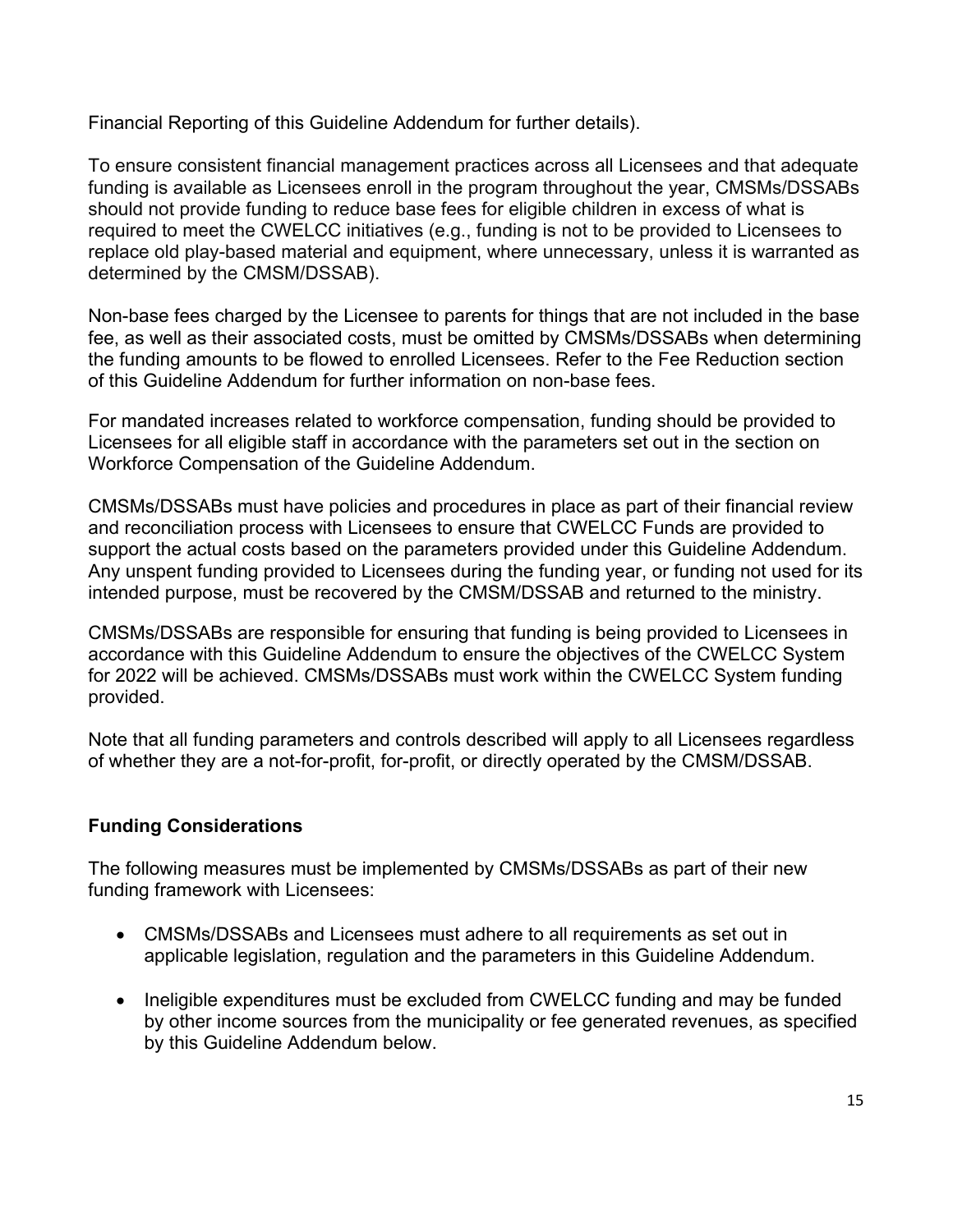- CMSMs/DSSABs are required to collect sufficient and detailed financial information from Licensees related to the operations of child care for eligible children, fee reduction, as well as staff supported with workforce compensation. CMSMs/DSSABs will review all financial components including cost and expense line items for reasonability and eligibility, while ensuring CWELCC System objectives will be achieved, as outlined in this Guideline Addendum.
- CMSMs/DSSABs will have discretion to determine reasonability of expenditures when reviewing a Licensee's actual cost and expense line items.
- CMSMs/DSSABs should review to ensure that a Licensee's existing cost structure for child care for eligible children has been maintained subsequent to the CWELCC announcement and that prior to enrolment, any significant changes to the Licensee's cost structure is warranted, in the opinion of the CMSM/DSSAB.
- CMSMs/DSSABs have the right to deny Funds to a Licensee for expenses, or to only pay what is deemed to be fair market value where expenditure levels are determined to be unreasonable, ineligible based on ministry parameters, unrelated to child care, deemed to not be transacted at fair market value by the CMSM/DSSAB, or where transactions are with a related company.
	- o However, CMSMs/DSSABs should note that 2022 continues to be a transition year, and where a Licensee's cost structure is not currently aligned with all the parameters set out in this Guideline Addendum, Licensees should not be prevented from enrolling in CWELCC for this reason alone. CMSMs/DSSABs should work with Licensees to align budgets in order to adhere with requirements in this Guideline Addendum.
- CMSMs/DSSABs should ensure funding provided to Licensees supports inflationary costs associated with base fees for a Licensee's child care operations for eligible children, including inflationary compensation increases for staff. Funding for 2.6% inflationary increases has been provided through the allocation in 2022.
- CMSMs/DSSABs should review the Licensee's child care operations for eligible children for long term vacancies that continue to remain unfilled and whether adjustments to the funding are required where long term vacancies are identified and not mitigated.
- CMSMs/DSSABs must also consider whether the Licensee's operation is sustainable and financially viable. CMSMs/DSSABs have the discretion to define sustainable and financial viability.
- CMSMs/DSSABs must also verify that increases to parent fees in child care for eligible children were permitted in accordance with the requirements set out in O. Reg. 137/15, (i.e., a fee increase must be communicated to families/parents prior to March 27,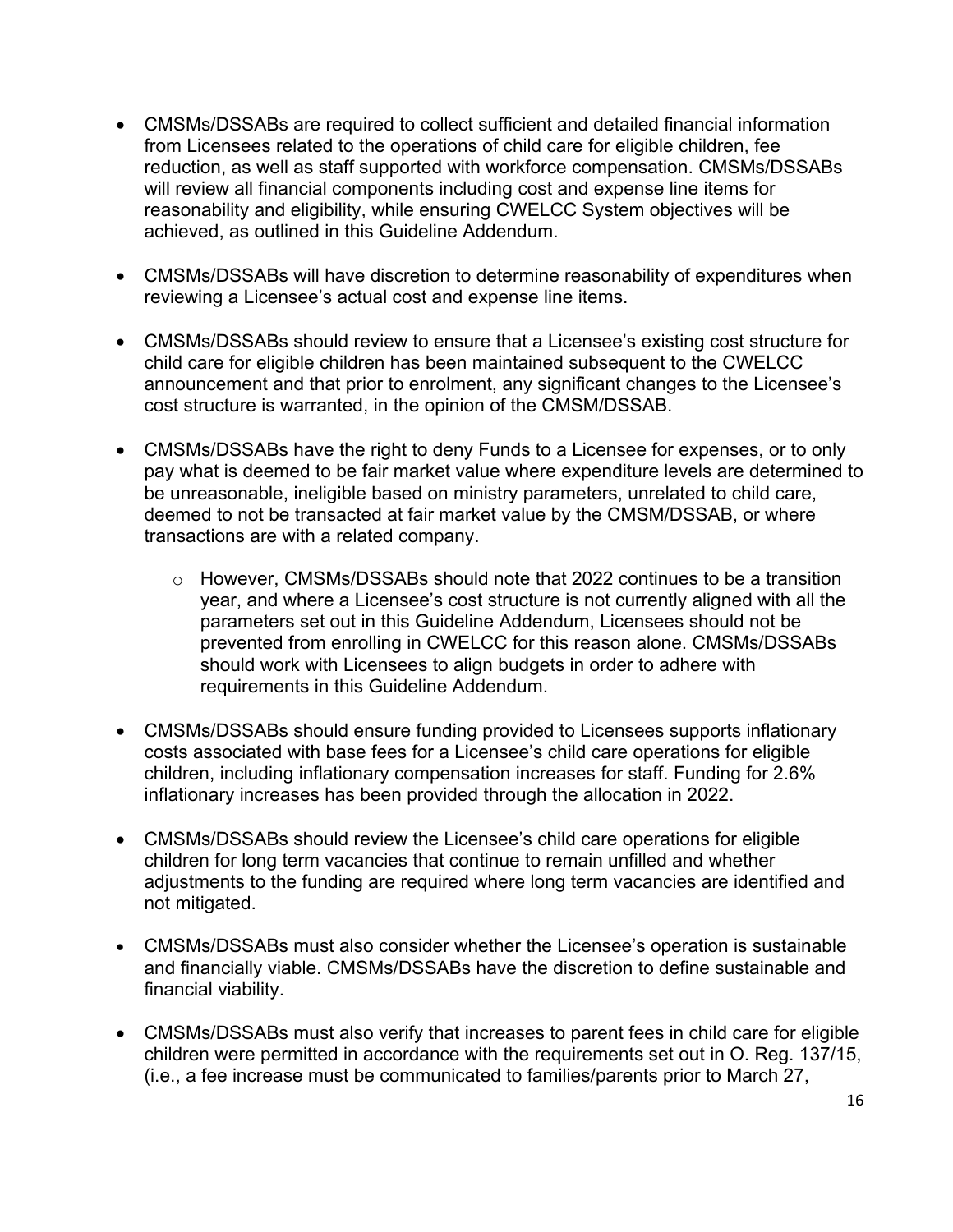#### 2022).

- Licensees must maintain the age 0-5 spaces for which they are receiving funding to reduce base fees for eligible children (e.g., a licensed infant space must remain an infant space). Any revisions or use of alternate capacity must be reported to the CMSM/DSSAB and CMSMs/DSSABs should determine whether this may require recovering funding from the Licensee.
- As 2022 is a transitional period, CMSMs/DSSABs have discretion and may allow Licensees, until the end of 2022, to align their budget/operations with the funding parameters where applicable, other than the requirements that must be upheld for 2022, as noted at the beginning of this section.
- CMSMs/DSSABs will be provided with specific allocations under a transfer payment agreement with the Province to support base fee reductions for eligible children and workforce compensation in accordance with the requirements under this Guideline Addendum. CMSMs/DSSABs may use the funding provided from their Fee Reduction allocation to support Workforce Compensation, and vice versa, where needed, as long as the CMSMs/DSSABs ensure that adequate funding is available to meet each specific objective.
	- $\circ$  CMSMs/DSSABs are fully responsible for budgeting to ensure that the allocated Funds are prioritized for each respective initiative first, and that adequate funding is available to support these priorities.
	- o Where priorities for CWELCC initiatives are met and excess funding remains, funding can be used to support a Licensee's general operating expenses (e.g., where there may be inflationary pressures for rent, food costs etc.).
		- i. Note, 2022 CWELCC allocations include funding 2.6% inflation.
	- $\circ$  Excess funding, if any, cannot be used to support fee subsidies, ineligible expenditures set out in this Guideline Addendum, additional administration funding for CMSMs/DSSABs beyond the specified administration allocation provided, expenditures supporting 6-12 age groups, lowering daily base fees beyond what is required under O. Reg. 137/15, fee holidays (i.e., a period where parents pay no fees to Licensees as CMSMs/DSSABs are covering the fees), and enhancing wages beyond what is mandated as part of workforce compensation funding.

#### <span id="page-16-0"></span>**Additional Parameters**

For the expenditure categories outlined below, the following should be included as part of the CMSM/DSSAB's review process related to supporting costs associated with a Licensee's base fee as defined under O. Reg. 137/15 for eligible children for fee reduction, as well as the funding for workforce compensation (where applicable below).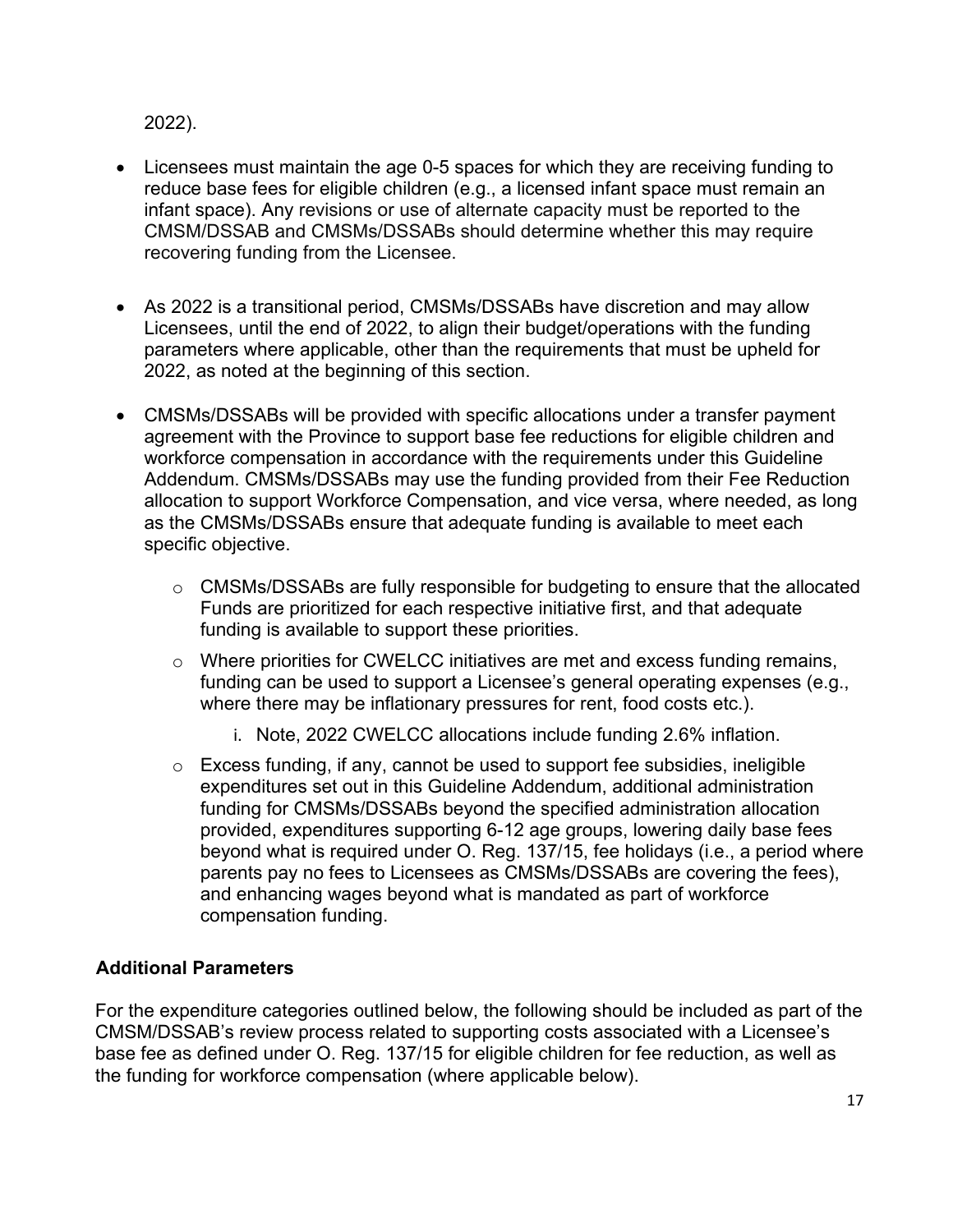For fee reduction, where a Licensee currently operates child care for both eligible children and children who are not eligible and has shared costs, CMSMs/DSSABs have the discretion to determine an appropriate methodology that proportionately allocates shared costs to operations related to eligible children in order to determine the actual cost of child care which can be supported with CWELCC funding.

| <b>Expenditure</b>                                                  | <b>Parameters</b>                                                                                                                                                                                                                                                                                                                                                                                                                                        |
|---------------------------------------------------------------------|----------------------------------------------------------------------------------------------------------------------------------------------------------------------------------------------------------------------------------------------------------------------------------------------------------------------------------------------------------------------------------------------------------------------------------------------------------|
| <b>Staffing Costs</b>                                               | The ministry will require Licensees who receive CWELCC funding to<br>increase wages and benefits to support a wage floor and annual<br>wage increase for all eligible staff (see Wage Compensation section<br>of the Guideline Addendum), where applicable.<br>See the Workforce Compensation section of the guidelines for further<br>details.                                                                                                          |
|                                                                     | For the portion of the Licensee's child care operations for eligible<br>children, CMSMs/DSSABs will have discretion to determine<br>reasonability including staffing needs, along with discretion to<br>determine the expenditures to fund.                                                                                                                                                                                                              |
|                                                                     | Though not required, the ministry recommends that at least 80% of<br>the Licensee's budget to support the operations for eligible children<br>should be allocated to wages and benefits (this includes payments to<br>Home Child Care (HCC) providers for licensed home child care<br>agencies), with a maximum of 10% of the funding for wages to be<br>used for other administrative positions directly related to the operation<br>of the child care. |
|                                                                     | As wages and benefits have a significant impact on the Licensee's<br>child care for eligible children, Licensees must provide detailed<br>information regarding staffing costs to CMSMs/DSSABs for review.                                                                                                                                                                                                                                               |
| <b>Child Care</b><br>Management-<br>Salaries and<br><b>Benefits</b> | CMSMs/DSSABs are responsible for assessing child care<br>management salaries and benefits for reasonableness, prior to<br>funding.                                                                                                                                                                                                                                                                                                                       |
|                                                                     | Note that child care management salaries and benefits are defined as<br>an individual's total salary and benefits received in a calendar year.                                                                                                                                                                                                                                                                                                           |
|                                                                     | CMSMs/DSSABs should review the individual's past salaries and<br>other factors to determine what is reasonable.                                                                                                                                                                                                                                                                                                                                          |
|                                                                     | For multi-service organizations where an individual oversees multiple<br>sites and operations that may be unrelated to child care, CWELCC                                                                                                                                                                                                                                                                                                                |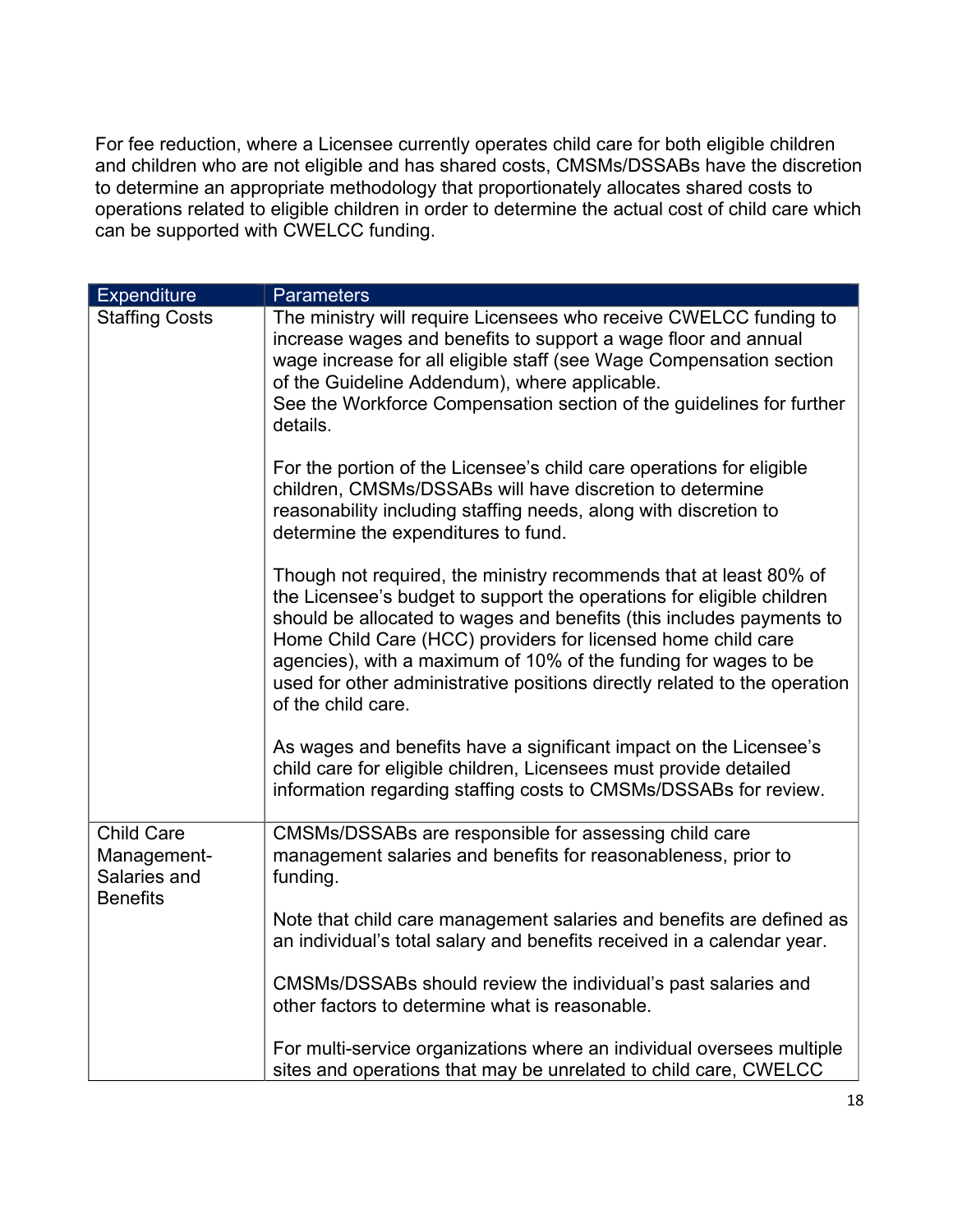|                        | funding should be provided for the individual's salaries and benefits<br>that can be attributed to operating child care for eligible children only.                                                                                                                                                                                                                                                                         |
|------------------------|-----------------------------------------------------------------------------------------------------------------------------------------------------------------------------------------------------------------------------------------------------------------------------------------------------------------------------------------------------------------------------------------------------------------------------|
|                        | Going forward, any increases in salaries and benefits for child care<br>management must be no higher than the increases provided for<br>program staff in a given year. CMSMs/DSSABs should review<br>increases for reasonability.                                                                                                                                                                                           |
|                        | Please note that all other compensation should be excluded from<br>provincial and/or CWELCC funding. See ineligible expenditures<br>section for further details.                                                                                                                                                                                                                                                            |
|                        | CMSMs/DSSABs will have discretion in determining whether any<br>individual should be categorized or not categorized as part of child<br>care management.                                                                                                                                                                                                                                                                    |
| Accommodation<br>Costs | CMSMs/DSSABs should compare accommodation costs (i.e., rent)<br>for each Licensee with accommodation costs for other similar<br>community-based or school-based Licensees within their local<br>community to inform decisions regarding the reasonability of<br>accommodation costs.                                                                                                                                        |
|                        | Please note that Licensees may not have control over the rent paid<br>and prices may vary depending on the location of the Licensee as<br>well as other factors. As a result, some locations, based on demand,<br>may be required to pay rent that is higher than others.                                                                                                                                                   |
|                        | The ministry recognizes these circumstances, along with the potential<br>challenges of finding a new child care location with lower<br>accommodation costs which would also result in service disruptions<br>for families.                                                                                                                                                                                                  |
|                        | CMSMs/DSSABs should consider these factors as part of their review<br>and as a result, CMSMs/DSSABs have discretion to fund what the<br>CMSM/DSSAB determines as reasonable market-based costs.                                                                                                                                                                                                                             |
|                        | For Licensees that have mortgage costs, CMSMs/DSSABs will need<br>to ensure that provincial and/or CWELCC funding is not being used to<br>support principal/interest payments (see ineligible expenditures<br>section). Licensees should use their parent fee generated revenues<br>to support principal/interest payments for the portion of the property<br>related to the operation of child care for eligible children. |
|                        | Where a Licensee is a multi-service agency, fee generated revenues<br>should be used by the Licensee to support the principal/interest                                                                                                                                                                                                                                                                                      |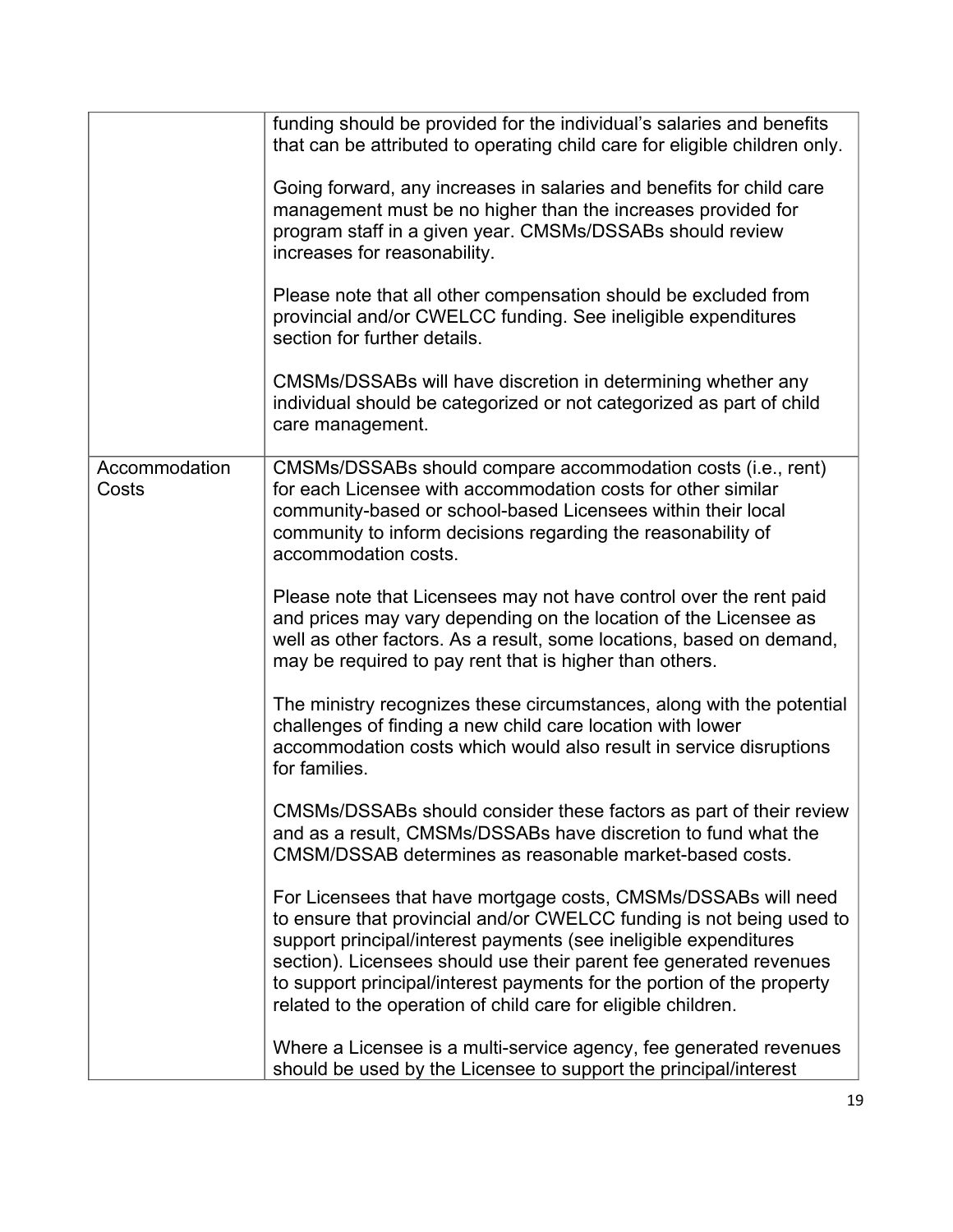|                                 | payments for the portion of the property that can be attributed to<br>operating child care for eligible children only.                                                                                                                                                                               |
|---------------------------------|------------------------------------------------------------------------------------------------------------------------------------------------------------------------------------------------------------------------------------------------------------------------------------------------------|
| <b>Other Operating</b><br>Costs | Licensees are required to provide annual audited financial statements<br>to CMSMs/DSSABs for review. As part of the review process, where<br>high or unusual expenditures are flagged, CMSMs/DSSABs must<br>perform a detailed review to determine reasonability and eligibility of<br>expenditures. |
|                                 | CMSMs/DSSABs are required to perform fair market comparisons for<br>all major expenditures as part of their financial reviews of Licensees<br>by comparing individual data of licensees with their knowledge of<br>other Licensees within the system to inform decisions.                            |
|                                 | CMSMs/DSSABs will have the discretion to withhold funding for any<br>expenditures that are deemed too high and reserve the right to only<br>provide funding for expenditures that the CMSMs/DSSABs deem as<br>fair market value.                                                                     |
| Administration                  | CMSMs/DSSABs may allow Licensees to spend up to 10% of<br>CWELCC System operating funding received per centre on<br>administration (which includes administration staffing costs and costs<br>for audited financial statements).                                                                     |
|                                 | CMSMs/DSSABs should assess each Licensee's actual<br>administration needs and based on the individual circumstances,<br>funding should be provided accordingly (i.e., administration funding<br>provided to Licensees may be significantly less than 10%).                                           |
|                                 | Where additional administration is required by the Licensee above<br>what the CMSM/DSSAB has determined for administration,<br>Licensees will be required to justify why additional funding is required<br>to CMSMs/DSSABs. CMSMs/DSSABs have discretion to approve,<br>where deemed reasonable.     |
|                                 | Administration costs must be reviewed for reasonableness as part of<br>the review process, irrespective of the maximum allowable amount.                                                                                                                                                             |
|                                 | As this is a transitional year, CMSMs/DSSABs may allow Licensees,<br>until the end of 2022, to align with any budget/operational changes<br>based on their assessment.                                                                                                                               |
| <b>Financial Reserves</b>       | While provincial and/or CWELCC funding cannot be used to directly<br>contribute to a Licensee's reserves, where a surplus is identified as                                                                                                                                                           |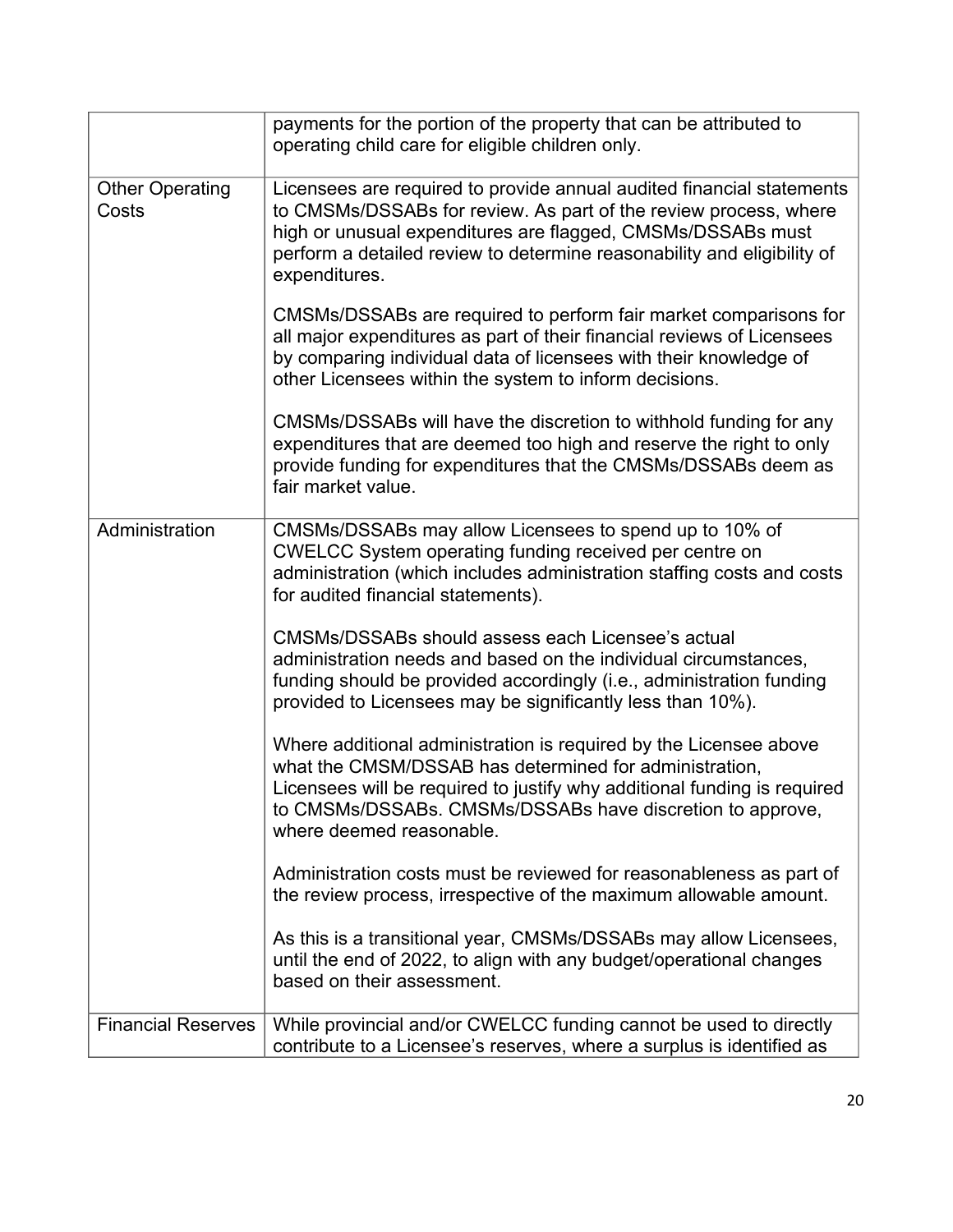| part of the year end financial reporting process, this funding may<br>support a Licensee's reserves, at the discretion of CMSMs/DSSABs. |
|-----------------------------------------------------------------------------------------------------------------------------------------|
| CMSMs/DSSABs may allow Licensees to accumulate a reserve of up<br>to 3 months of operating expenses to support any contingencies.       |
| Reserves that exceed 3 months of operating expenses may result in<br>a recovery by the CMSM/DSSAB.                                      |

#### **Ineligible Expenditures for CWELCC System**

Expenses that do not directly support the CWELCC System goals and initiatives (i.e., expenses that are not related to the provision of child care for eligible children and mandated compensation increases for eligible staff), are ineligible and include the following:

- Child care management compensation (outside of regular salaries and benefits received in a calendar year) including but not limited to transportation, meals, management bonuses, retirement packages, deferred compensation;
	- o Reimbursement for transportation such as mileage is an eligible expenditure if reasonable, as determined by the CMSM/DSSAB.
- Debt costs including principal and interest payments related to capital loans, mortgage financing, and operating loans;
- Professional organization fees paid on behalf of staff for membership in professional organizations;
- Bonuses (including retiring bonuses), gifts and honoraria paid to staff are ineligible expenses except in the case that they are provided as a retroactive wage increase that will be maintained in the following year;
- Donations to charitable institutions or organizations;
- Fundraising expenses;
- Property taxes;
- Personal expenses (i.e., vehicles, assets or services for personal use only);
- Expenditures arising from transactions not conducted at arms-length, unless conducted at fair market value; and
- Any expenditure that is not used to support the provision of child care services (at the discretion of CMSMs/DSSABs).

For ineligible expenditures, CMSMs/DSSABs can determine whether these may be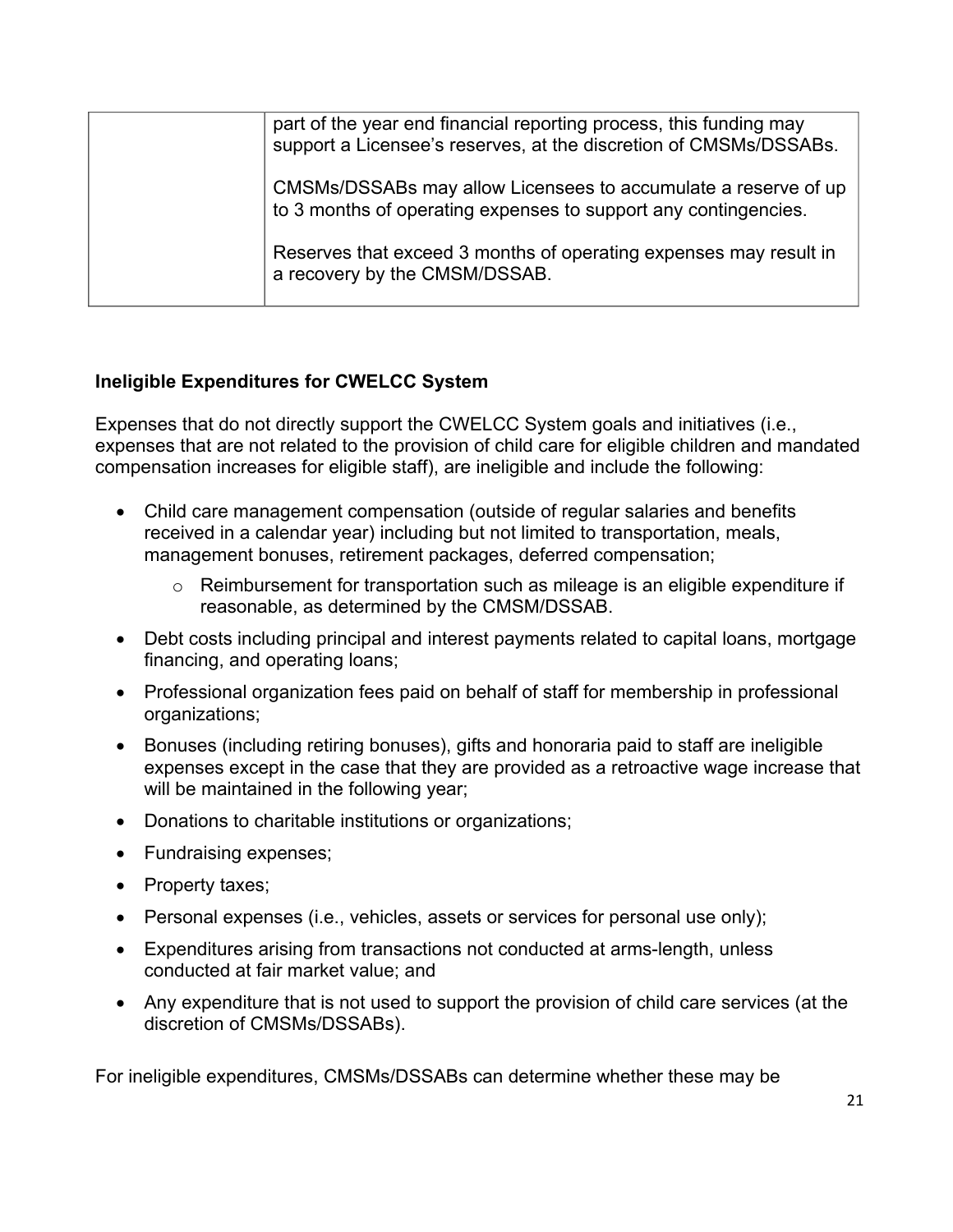supported with the Licensee's fee generated revenues, other sources of revenues for multiservice organizations, or through municipal funding, at the CMSM/DSSAB's discretion.

For eligible expenditures, please refer to the CWLECC initiative sections for further guidance.

#### <span id="page-21-0"></span>**Financial Reporting Process**

CMSMs/DSSABs must have policies and procedures in place as part of their financial review and reconciliation process with Licensees to ensure that CWELCC System funding is provided to support the **actual** cost incurred by a Licensee associated with a mandated reduction in a Licensee's base fee as defined under O. Reg. 137/15 as well as support for mandated wage increases for eligible staff.

For fee reduction, actual costs means funding to support the costs incurred in the portion of the Licensee's child care business for eligible children, net of fee generated revenues received by the Licensee from base fees, any provincial and current ELCC funding, municipal funding, and other revenues provided to a Licensee to support the costs associated with base fees for eligible children.

Funding should be provided to support the gap between the Licensee's actual eligible costs and revenues related to base fees and other funding sources received.

Non-base fees charged by the Licensee to parents must be omitted by CMSMs/DSSABs when determining the funding amounts to Licensees.

For the period where a Licensee charged a base fee that was higher than the applicable maximum base fee, funding should be provided to support retroactive refunds to parents for that period.

Funding for mandated wage increases for eligible staff should be in accordance with the parameters set out in the section on Workforce Compensation.

All child care Licensees in receipt of CWELCC funding must submit detailed financial information as well as audited financial statements to the CMSM/DSSAB to verify that the funding provided was used for the purpose(s) intended.

Any excess funding provided to Licensees during the funding year, or funding not used for its intended purpose, will be recovered.

Note that a Licensee's revenues and costs related to operating age groups that are not eligible for CWELCC funding should be excluded, outside of the mandated wage increases for eligible staff as part of workforce compensation funding.

CMSMs/DSSABs will review all financial categories in accordance with the parameters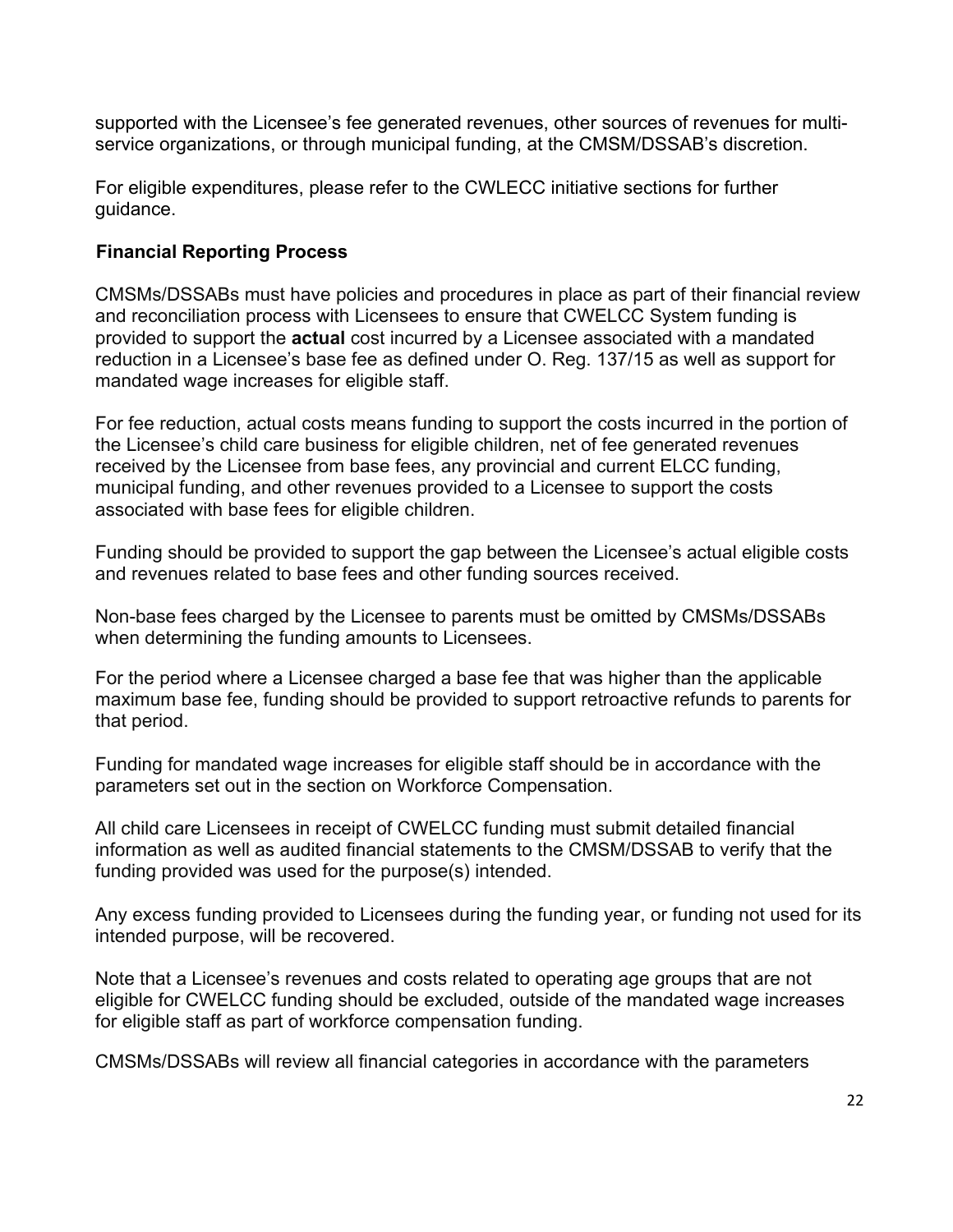described as part of this Guideline Addendum, while ensuring the Licensee is adhering to applicable legislation, regulations and ministry guidelines and parameters as part of the overall review process.

Where there are high or unusual expenditures, CMSMs/DSSABs must perform a detailed review to identify any significant variances, which may require follow up, based on the funding that was approved, and to determine reasonability of variances and eligibility of expenditures.

Where expenditures are ineligible, not related to child care, or are deemed to not be at fair market value, or where a transaction is with a related company, CMSMs/DSSABs have the right to withhold funding, reject the expense, recover funding already paid, or only provide funding for the expenditures the CMSM/DSSAB deems to be fair market value.

Expenditures not supported with provincial and/or CWELCC System funding may be supported with municipal funding, other sources of funding for multi-service organizations, or through parent fee generated revenues.

Note that as CWELCC System funding is not intended to replace current provincial funding. CMSMs/DSSABs may choose to count current provincial funding first before applying CWELCC System funding to eligible costs.

Where a Licensee currently operates both child care for eligible children and child care for children who are not eligible , and has shared costs, based on the audited financial statements and detailed financial information provided by Licensees, CMSMs/DSSABs have the discretion to determine an appropriate methodology that proportionately allocates shared costs to eligible child care operations in order to determine the actual cost of child care for eligible children which can be supported with CWELCC System funding.

CMSMs and DSSABs must have policies and procedures in place with Licensees to fulfill all reporting requirements to the ministry. CMSMs/DSSABs should take reasonable and progressive corrective actions where a Licensee does not comply with reporting requirements.

#### <span id="page-22-0"></span>**Reporting to the Ministry**

CMSMs/DSSABs will be required to report back to the ministry in accordance with the ministry's established reporting processes and timelines as set out in the Ontario Child Care and EarlyON Child and Family Centres Service Management and Funding Guideline 2022.

For each CWELCC System funding initiative (i.e., fee reduction, workforce compensation etc.), CMSMs/DSSABs will be required to track and report on service data and expenditures using CWELCC System funding, separately from the 2022 service data and expenditures using provincial and ELCC funding released earlier this year.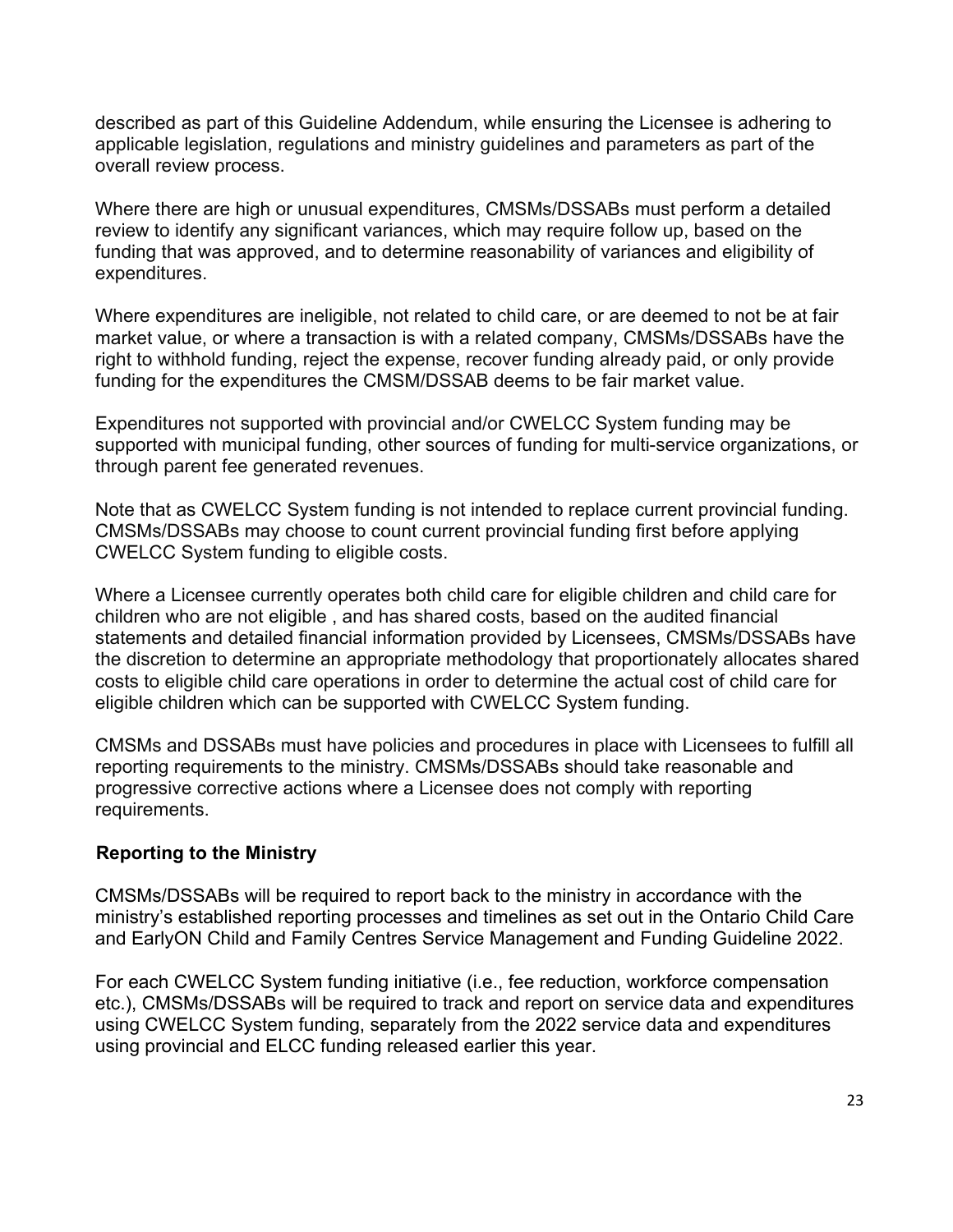For additional information on specific reporting requirements, please refer to the respective sections for each CWELCC System funding line.

#### <span id="page-23-0"></span>**Compliance Audits**

CMSMs/DSSABs will be required to undertake audits on a random sample of Licensees in receipt of CWELCC System funding on an annual basis to confirm that funding has been used for its intended purpose. Note that where a CMSM/DSSAB directly operates child care, audits for those directly operated programs should be performed by a third-party and not the CMSM or DSSAB.

Audit strategies for local implementation should be designed by the CMSM/DSSAB and should include a review of the Licensee for compliance related to the policies, parameters and directives as set out in this guideline.

The audit program must focus on compliance to ensure that the goals of the CWELCC System are being achieved, including reduced base fees being implemented consistently, and to ensure compliance with the workforce compensation requirements including increasing wages to support a mandated wage floor and annual wage increase.

Where the CMSM/DSSAB determines that funding was not used as intended or where the Licensee did not meet the terms and conditions set out in the purchase of service agreement between the CMSM/DSSAB and Licensee, the CMSM/DSSAB may recover funding and the Licensee may be deemed ineligible to receive future funding.

#### <span id="page-23-1"></span>**2022 Purchase of Service Agreement Checklist**

As part of the implementation of the CWELCC System, the ministry is also supporting CMSMs/DSSABs by providing a "Purchase of Service Agreement Checklist" as a supportive tool that may assist CMSMs/DSSABs in drafting or amending their purchase of service agreements with Licensees participating in the CWELCC System.

The checklist covers, at a high level, the requirements on CMSMs/DSSABs and Licensees in order to access CWELCC System funding.

The goal of providing this is to assist CMSMs/DSSABs in producing effective agreements that support the provision of child care services based on the parameters of the CWELCC System. At a minimum, the agreement should include terms and conditions that support the CMSM/DSSAB in complying with the new funding and accountability framework as set out in this Guideline Addendum.

#### <span id="page-23-2"></span>**Undue Profits**

In addition to the parameters outlined above, further controls are required to ensure that the ability to generate undue profit is limited where provincial and/or CWELCC System funding is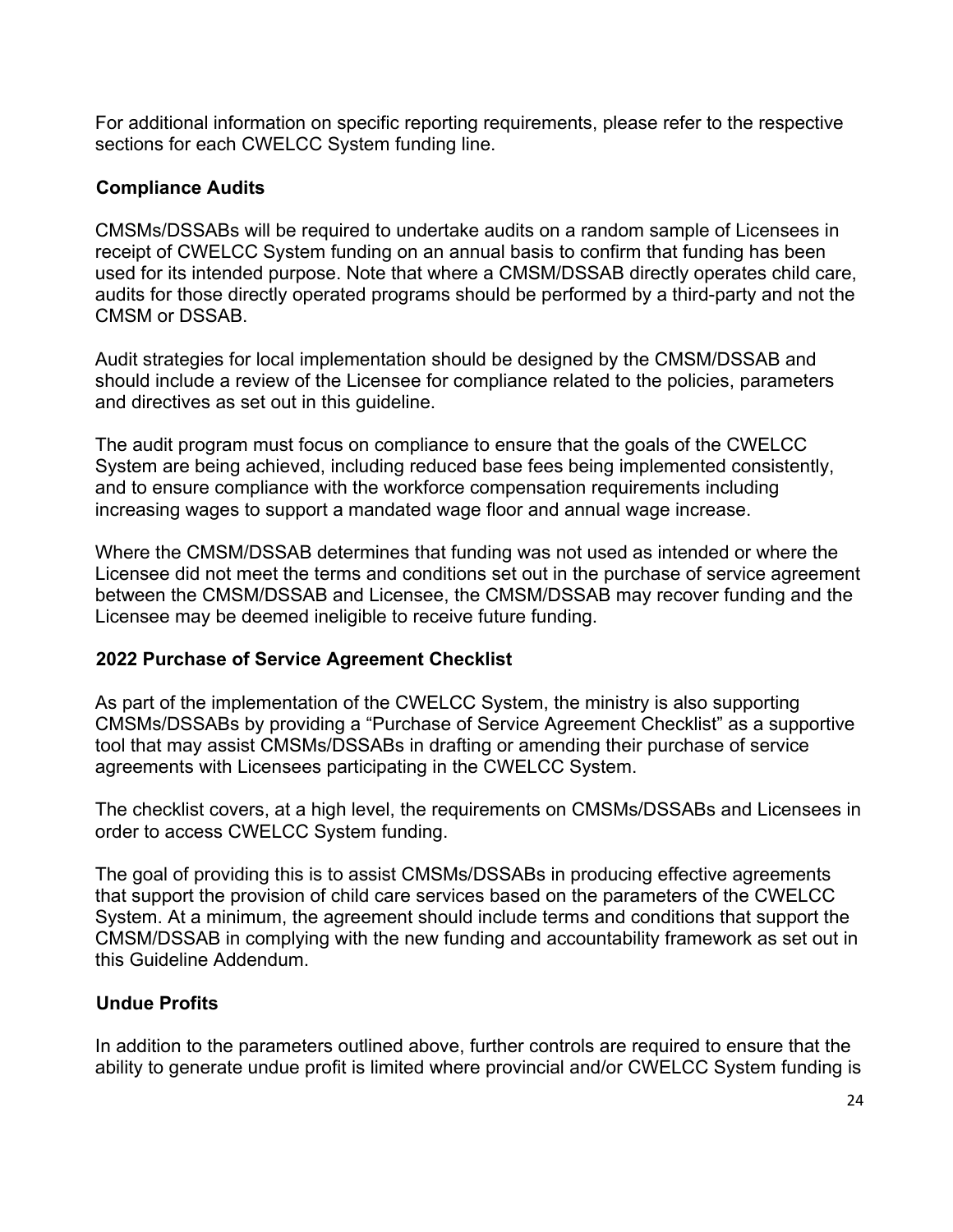being provided.

The ministry requires CMSMs/DSSABs to ensure there is a level of consistency, where both not-for-profit and for-profit Licensees enrolled in the CWELCC System are treated in a similar manner.

For for-profit Licensees, on an annual basis, CMSMs/DSSABs will have the discretion to determine a reasonable profit level to be achieved from the provision of child care for the eligible children portion of a Licensee's business. However, CMSMs/DSSABs must also demonstrate consistent financial management practices, regardless of auspice (e.g., not-forprofit, for-profit, directly operated by CMSMs/DSSABs) as part of determining an appropriate profit level for each for-profit Licensee that participates.

The ministry notes that a reasonable surplus achieved from the provision of child care for the eligible children portion of a not-for-profit Licensee should be considered as the appropriate level of profit to be allowed for a for-profit Licensee. Based on this, funding provided to the for-profit Licensee can be adjusted accordingly.

CMSMs/DSSABs should leverage their local knowledge and can compare with other similar Licensees within their local community taking into account size, quality and location.

CMSMs/DSSABs will be required to include this maximum profit amount into the purchase of service agreements with for-profit Licensees on an annual basis.

Where net profit would otherwise exceed this amount, the Licensee will be required to return excess funding to the CMSM/DSSAB which will be returned to the ministry. CMSMs/DSSABs may also allow Licensees to accumulate financial reserves of up to 3 months of operating expenses to support any contingencies, as noted in the Additional Parameters section above.

As a reminder, CMSMs/DSSABs must continue to work within the CWELCC System funding provided by the ministry, while achieving the objectives of the CWELCC System.

In the case where the Licensee does not agree with the profit threshold as determined by the CMSM/DSSAB, please refer to Appeals under Section 1: Participation.

# <span id="page-24-0"></span>**SECTION 3: ADMINISTRATIVE SPENDING GUIDANCE**

### <span id="page-24-1"></span>**PURPOSE**

In their role as service system managers, CMSMs/DSSABs will be required to work with Licensees where they meet eligibility requirements and wish to enroll in the CWELCC System, which includes amending or entering into new purchase of service agreements and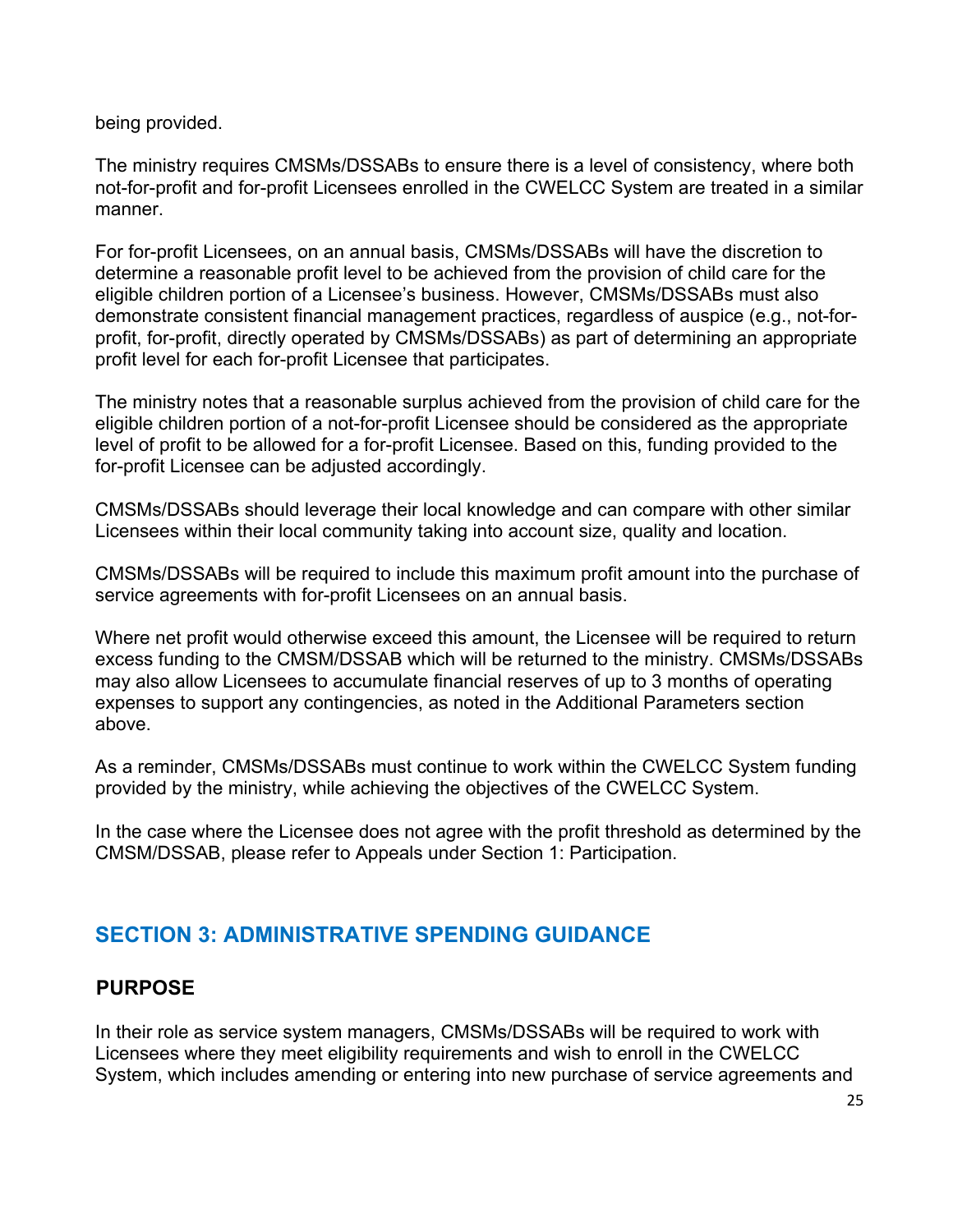working with Licensees to implement the goals of the CWELCC System

To support CMSMs/DSSABs in their role as service system managers, CWELCC System administration funding is being provided as a specific allocation under the transfer payment agreement with the ministry to support administrative costs associated with the implementation of the CWELCC System.

Funding provided to support other CWELCC programs (i.e., Fee Reduction, Workforce Compensation) must not be used to support a CMSM's/DSSAB's administrative costs. Administration funding to support CWELCC is restricted to the specific administration allocation provided in the transfer payment agreement.

#### <span id="page-25-0"></span>**ELIGIBILITY CRITERIA**

All CMSMs/DSSABs receiving funding under the CWELCC System are eligible to receive CWELCC System administration funding.

#### <span id="page-25-1"></span>**Eligible Expenses**

The CWELCC System administration allocation is additional administration funding provided on top of the administration funding provided by the ministry earlier in the year.

Expenditures deemed reasonable and necessary for the provision of services subsidized by the ministry are admissible in the calculation of the funding entitlement. These expenditures must be supported by acceptable documentation that is retained for a period of no less than seven years.

There will be no administration cost sharing requirements on the CWELCC System administration allocation.

CWELCC System administration expenses must represent actual expenses incurred for program administration and may not be expressed solely in terms of a percentage of program expenditures.

CMSMs/DSSABs may use administration expenditures to support costs related to implementation, transition and IT costs associated with supporting the CWELCC System.

For more information on eligible expenditures please refer to the Administration section of the 2022 Ontario Child Care and EarlyON Child and Family Centres Service Management and Funding Guideline, which defines the range of administrative expenditures that are eligible for administration funding.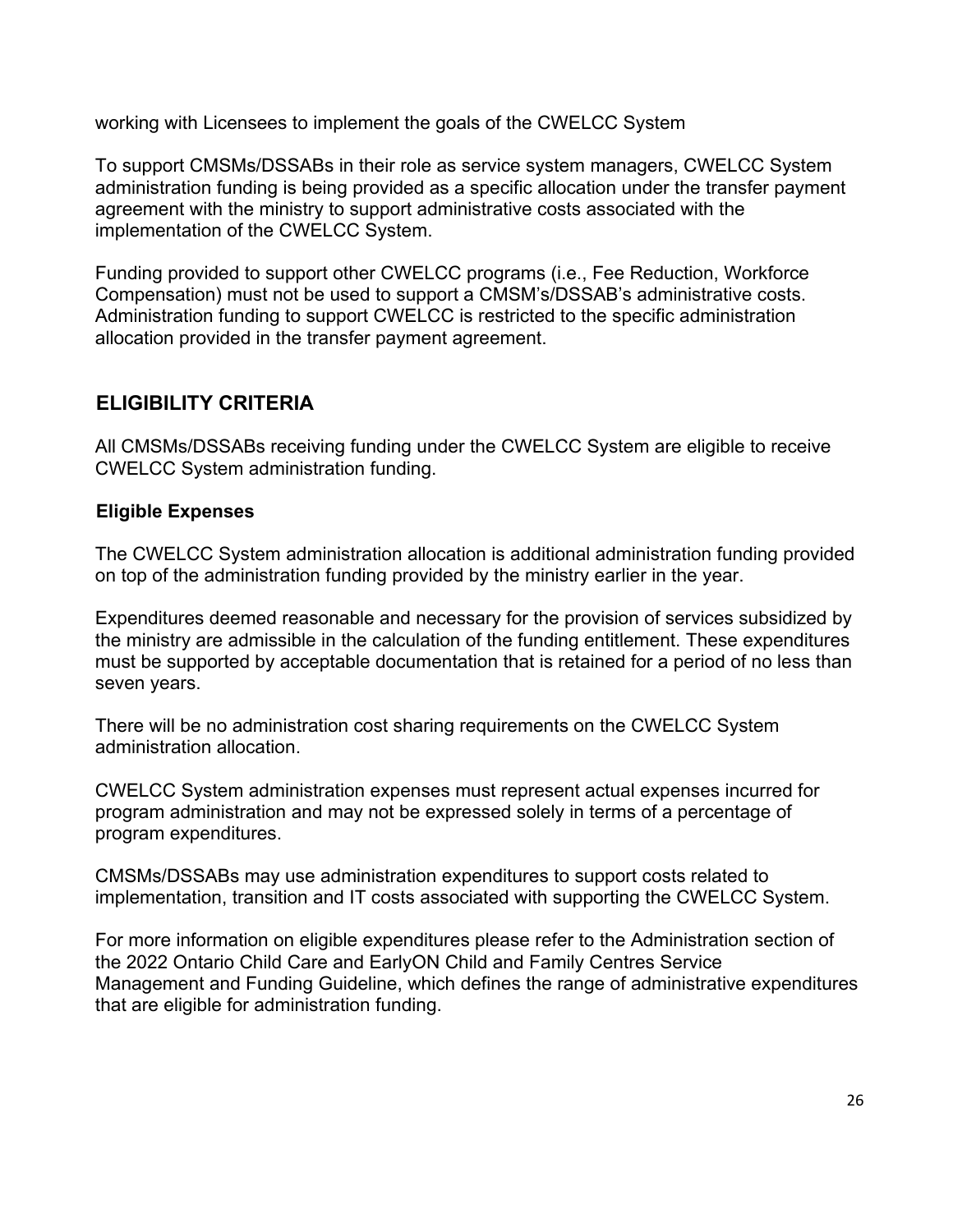#### <span id="page-26-0"></span>**Ineligible Expenditures**

Expenses that do not directly support the administration of the CWELCC System are ineligible and include the following:

- Costs associated with administering regional quality assessment programs/tools
- Interest expenses incurred on capital or operating loans
- Professional organization fees paid on behalf of staff for membership in professional organizations
- Property tax expenses
- Fundraising expenses
- Donations to charitable institutions or organizations
- Bonuses, gifts and honoraria
- Capital loans
- Mortgage financing
- Reserve funds

Where a CMSM/DSSAB exceeds the CWELCC System administration allocation as per the budget schedule, additional CWELCC System administration expenditures incurred by the CMSM/DSSAB must be funded with 100 percent municipal contributions.

### <span id="page-26-1"></span>**REPORTING**

The CWELCC System administration expenditures are to be tracked separately from other child care administration funding for reporting purposes.

CWELCC System administration expenditures will be reported and monitored through financial submissions. CMSMs/DSSABs will also report on the following administrative service data in their Financial Statements submissions:

- Number of full-time equivalent staff by position;
- Number of staff (head count);
- Total salaries associated with each position type; and
- Total benefits for all staff.

CMSMs/DSSABs will not duplicate data in reports. Data and expenditures reported as part of administration in the child care core service delivery should not be reported as part of the CWELCC System.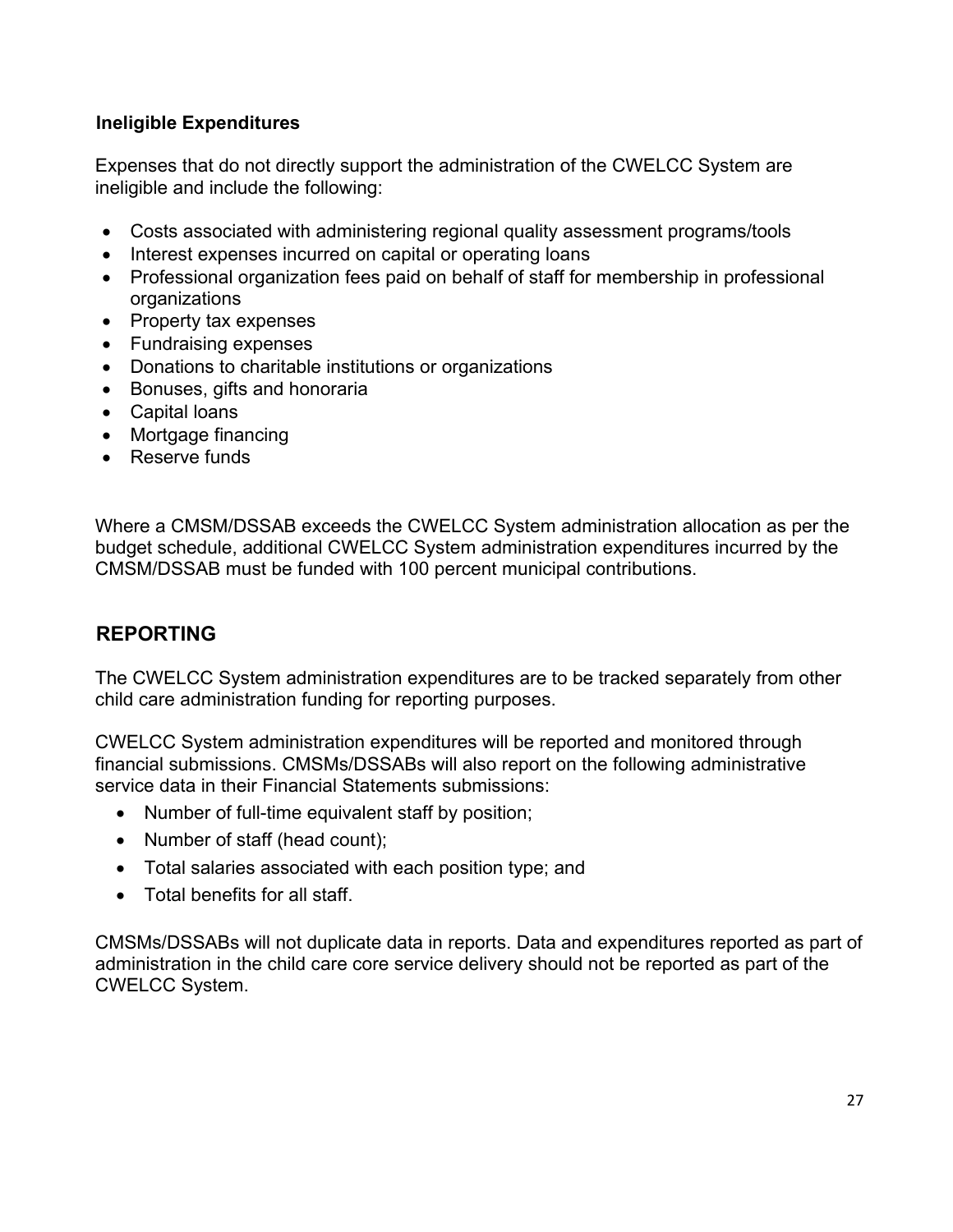# <span id="page-27-0"></span>**SECTION 4: FEE REDUCTION**

### <span id="page-27-1"></span>**PURPOSE**

Making child care more affordable for families is a key part of the implementation of the CWELCC System. Fee reduction funding is focused on reducing parent fees for families with eligible children in licensed child care.

Fee reduction funding is to be used by CMSMs/DSSABs to support parents, families and communities by reducing base fees for eligible children in licensed child care. CMSMs/DSSABs will work with child care licensees who choose to enroll in the CWELCC System in their regions to provide operating grants that will enable the parent fee reduction for families.

This section of the guideline provides an overview of the objectives, eligibility, implementation, expenditures and reporting requirements related to the Fee Reduction Funding.

### <span id="page-27-2"></span>**OBJECTIVES**

To ensure stability and sustainability of the child care system while working towards Ontario's goals for affordability, access, inclusion and quality, fee reductions will be implemented using a phased approach over the course of the CWELCC System.

A graduated approach to fee reductions will begin in Spring 2022 as follows:

- A fee reduction of up to 25% (to a minimum of \$12 per day) for eligible children retroactive to April 1, 2022.
- A 50% fee reduction on average for eligible children by the end of calendar year 2022.
- \$10 per day average child care fees for eligible children by the end of fiscal year 2025-26.

As a first step, all Ontario families with eligible children in participating licensed child care will see a fee reduction of up to 25% (to a minimum of \$12 per day), retroactive to April 1, 2022. Retroactive refunds will be provided to parents for the period of May to December 2022.

### <span id="page-27-3"></span>**ELIGIBILITY CRITERIA**

Funding under the CWELCC System is intended to support children under the age of 6 (0-5 year olds), with some exceptions for children with birthdays early in the year who are 6 years of age but are still enrolled in kindergarten.

Eligible children for whom fees must be reduced are defined under O. Reg. 137/15. Please refer to the regulation on further information on eligibility. An eligible child means: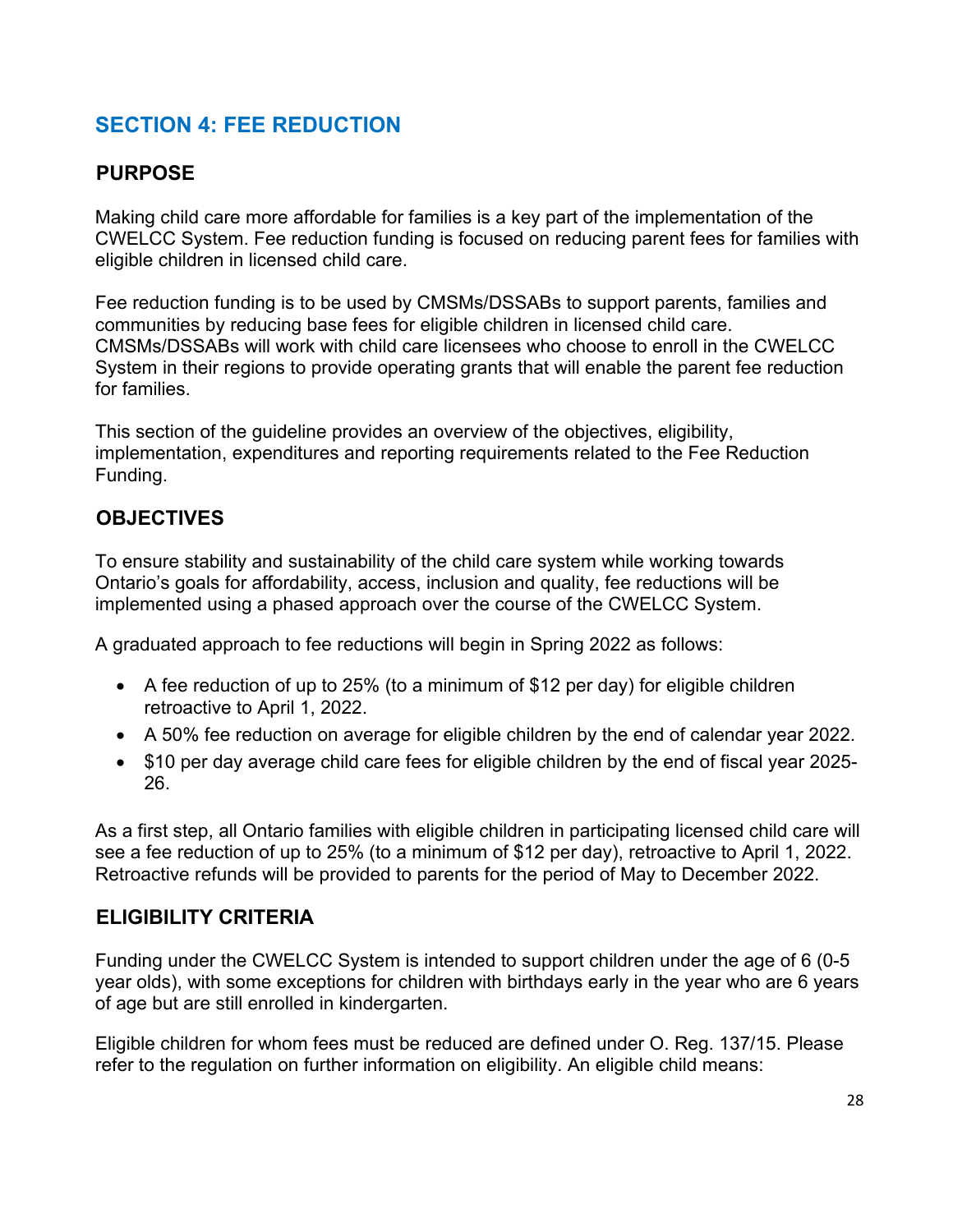- Any child under 6 years old; and
- up-until June 30 in a calendar year, any child who,
	- o Turns six years old between January 1 and June 30 in that calendar year; and
	- o is enrolled in a licensed infant, toddler, preschool, or kindergarten group, a licensed family age group, or home child care.

During the term of the CWELCC System funding agreement, the licensed child care program may not exceed two consecutive weeks of closure, and not more than four weeks of closure within a calendar year while still receiving full funding from the CWELCC System. Full parent fees cannot be charged for any closure above and beyond these timelines. The CMSM/DSSAB has the discretion to further restrict the period of closure (ie. may not exceed 10 consecutive days).

Any funding not used for the purposes set out under O. Reg. 137/15 and this Guideline Addendum will be recovered by the ministry.

In accordance with O. Reg. 137/15, Licensees must keep an electronic or hard copy of their purchase of service agreement with the CMSM/DSSAB at the child care centre or home child care agency and make it available to the ministry upon request.

### <span id="page-28-0"></span>**IMPLEMENTATION REQUIREMENTS**

#### <span id="page-28-1"></span>**Overview**

Amendments to O. Reg.137/15 have been made to support the implementation of the CWELCC System. CMSMs/DSSABs must review the updated regulation to ensure adherence and compliance in support of the implementation of the fee reduction for Licensees participating in the CWELCC System.

For definitions of Base Fees and Non-Base Fees, please refer to the Definition section at the beginning of this Guideline Addendum.

#### <span id="page-28-2"></span>**Cap on Fees**

In order to prevent Licensees from raising fees after the agreement between Canada and Ontario is executed, but before the Licensee enters into the CWELCC System, in accordance with O. Reg. 137/15, a cap on all base fees and non-base fees in child care for eligible children must be maintained by a Licensee at a child care centre it operates or at a home child care premises that it oversees.

Note that the cap on fees does not apply to fees charged to parents for children who are not eligible (i.e., school age children over 6 years), as these children will not be captured under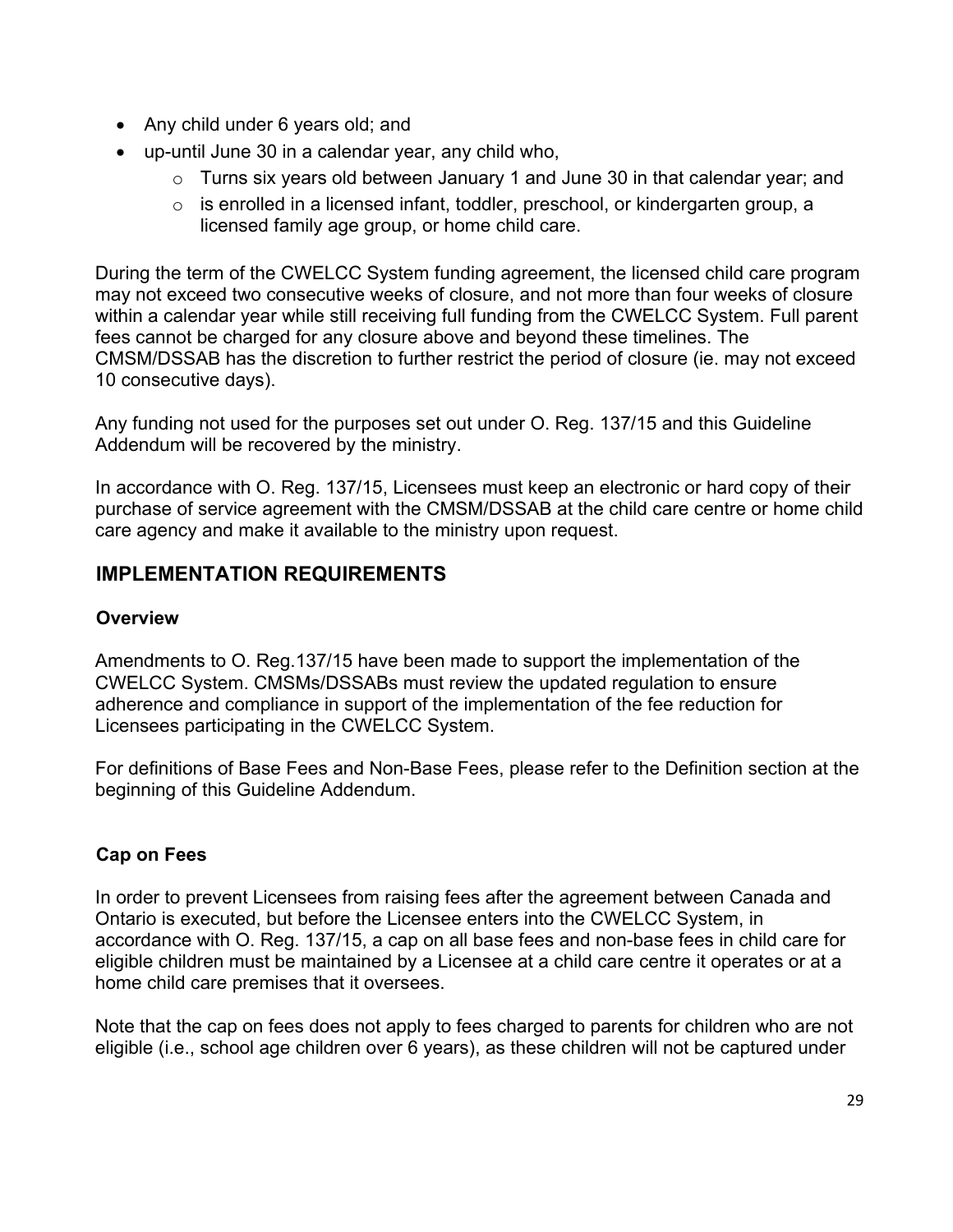the CWELCC System.

If a Licensee was licensed on or before March 27, 2022, the cap on the base fee and on non-base fees for child care for eligible children is the amount charged on March 27, 2022, and the Licensee must not charge a parent a higher base fee or non-base fees after that day unless a specific fee increase had already been communicated to parents/families on or before that day. Where a Licensee chooses to participate in CWELCC, CMSMs/DSSABs must review the fee increase for reasonability, which must be specific to 2022.

CMSMs/DSSABs should work with Licensees to determine an initial base fee, in the case where the fee charged to parents does not include all required elements (e.g., parents are charged separately for meals, which is a requirement under regulation), or to exclude elements that should not be included in a base fee.

CMSMs/DSSABs should review what Licensees require parents to pay as part of the base fee. CMSMs/DSSABs have the discretion to determine that Licensees have included unnecessary fees in their base fees (e.g., fees that should be part of non-base fees), prior to providing funding to support a fee reduction. Based on this, CMSMs/DSSABs can adjust a Licensee's base fee, where required. This base fee should serve as a new starting point, prior to applying fee reduction requirements as set out in the section below.

If a Licensee becomes licensed after March 27, 2022, the cap on the base fee is based on a regional maximum as set out in O. Reg 137/15, which provides a table of capped fees by program and CMSM/DSSAB. These regional maximum fees would also apply to any new age groups that a Licensee starts to operate after March 27, 2022 (e.g., they apply to revise their license to add an infant room), or where a Licensee begins operating an age group after March 27, 2022 that it had not operated for at least two years (e.g., a licensee wishes to use an alternate capacity that has not been used recently or re-open a room that was closed during the pandemic). See O. Reg. 137/15 for further details. The Licensee must not charge a parent a higher daily base fee after that day, unless a specific fee increase had already been communicated to parents on or before that day based on the conditions noted above.

Regardless of the maximum fees set out in O. Reg. 137/15, CMSMs/DSSABs should exercise their discretion to determine whether the maximum fee is a reasonable base fee for new Licensees who are subject to these maximums (e.g., it may not have been reasonable for a new licensee who is operating in an area with significantly lower than average costs to have charged the regional maximum fee).

Licensees will continue to be subject to the capped fee until one of two conditions is met:

- The Licensee notifies their CMSM/DSSAB and parents of eligible children in writing that they are NOT participating in the CWELCC System in 2022; or,
- The Licensee receives notice from the CMSM/DSSAB of the results of its application to enroll in the CWELCC System.

Licensees that indicate they are not participating in the CWELCC System (and are therefore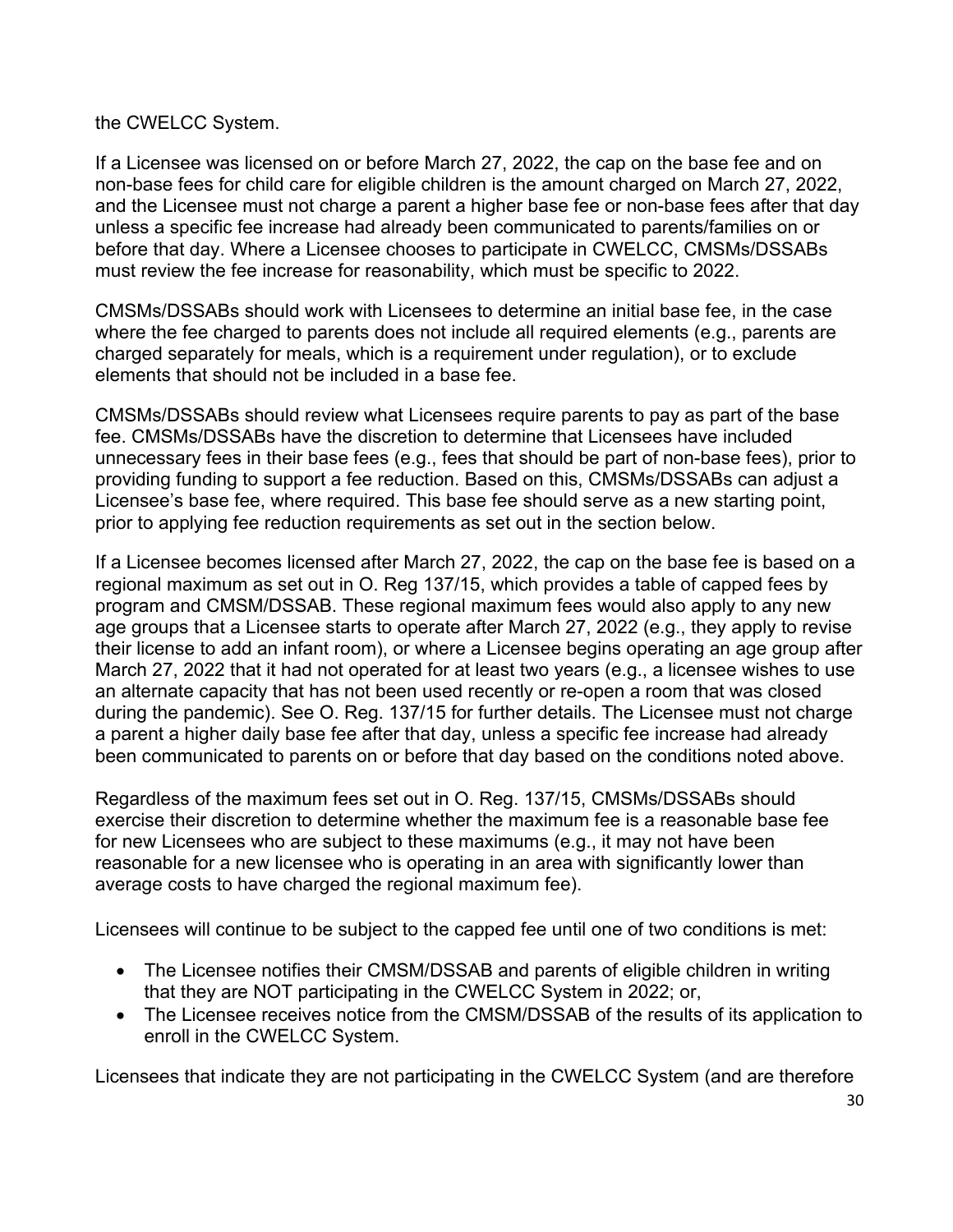no longer subject to the capped fee) will not be permitted to apply for enrollment in 2022.

#### <span id="page-30-0"></span>**Fee Reduction**

For Licensees that enroll in the CWELCC System, O. Reg. 137/15 sets out rules regarding what Licensees will be permitted to charge parents as part of their daily base fee.

Licensees enrolled in the CWELCC System must ensure that parents of an eligible child are charged a base fee determined as follows:

If the cap on a Licensee's base fee, based on the section above, is more than \$11.99 per day, the Licensee's new base fee once in the CWELCC System will be the greater of:

- \$12 per day; and,
- the amount of the capped base fee, less 25 percent.

Note that if the capped base fee is less than \$12 per day, the fee should be maintained.

Licensees are also required to reduce the cost of a full fee space that is occupied by an eligible child receiving fee subsidy. Please refer to Section 5 of the Guideline Addendum for further details.

If a home child care agency is enrolled in the CWELCC System, home child care Licensees must also charge the parent of an eligible child a base fee determined based on the above. The base fee would apply to children who are agency placed and those children that are privately placed in the provider's care. CMSMs/DSSABs should work with agencies to ensure that parents of eligible privately placed children also receive a fee reduction.

Licensees are permitted to continue charging higher parent fees for 31 calendar days after the CMSM/DSSAB notifies them that they are enrolled in the CWELCC system. On and after the 32nd day after the Licensee is notified by a CMSM/DSSAB of the enrollment date, Licensees cannot charge a base fee that is higher than the applicable base fee to parents of an eligible child.

CMSMs/DSSABs are not permitted to set a base fee for a Licensee that is different (higher/lower) than the applicable base fee as determined above, unless the Minister has authorized the CMSM/DSSAB to enter into an agreement with the Licensee that permits the different base fee. CMSMs/DSSABs are also not permitted to provide fee holidays (i.e., a period where parents pay no fees as CMSMs/DSSABs cover the fees) with CWELCC System funding.

Once Licensees are enrolled in the CWELCC System and reduce their fees to the new base fee, the Licensee is required to maintain its new base fee until they are either required to reduce them again, or they are no longer participating in the CWELCC System.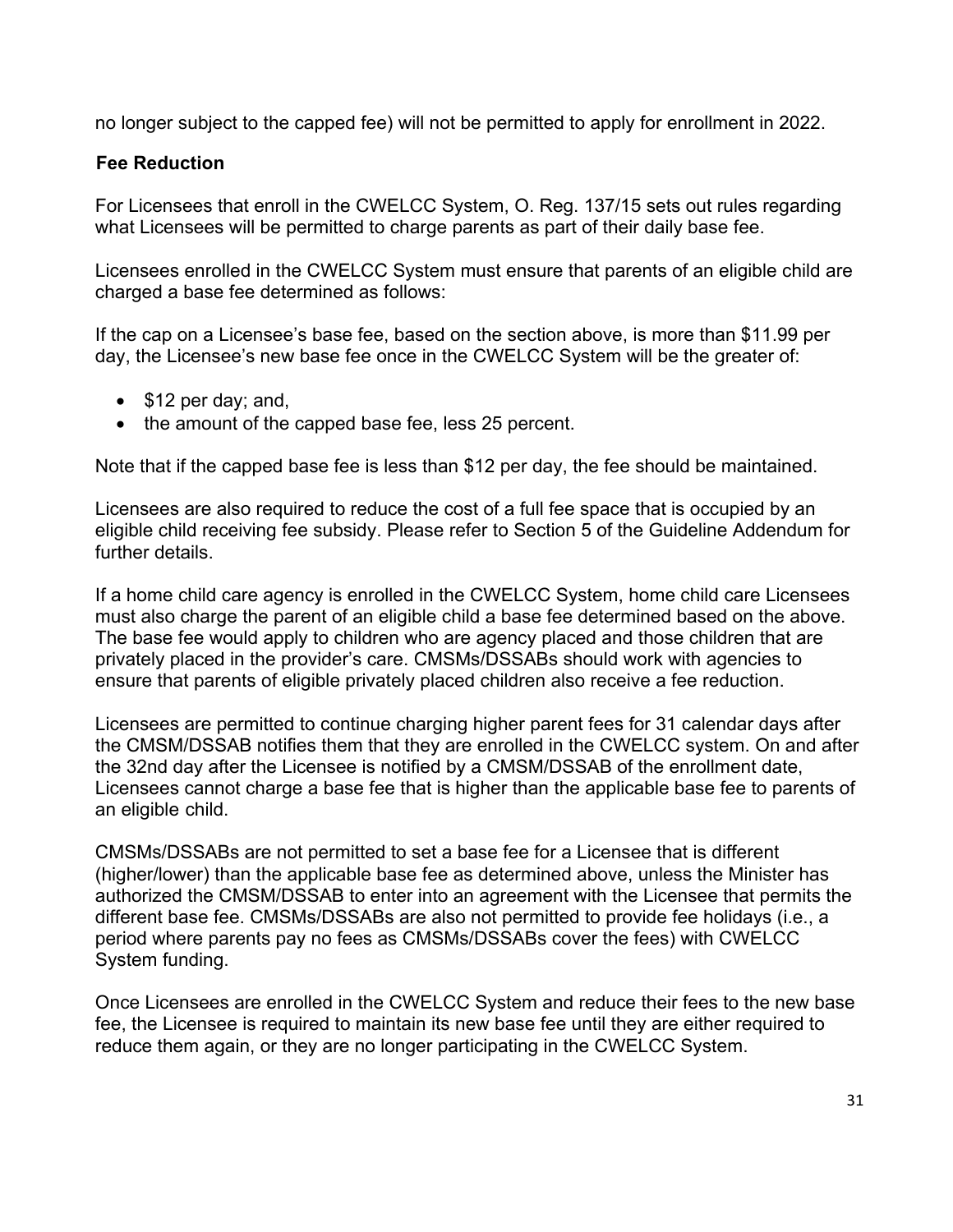Where a Licensee chooses not to participate in the CWELCC System, they will not be subject to requirements to reduce parent fees.

Non-base fees are not eligible for CWELCC funding and are not subject to the parameters set out above; however, they must meet the definition of non-base fee set out in O. Reg. 137/15. Anything that a parent is required to pay (i.e., mandatory fees) must be included as part of the base fee.

Fees for children who are not eligible children (e.g., school age children) are not subject to the requirements above regarding child care for eligible children.

#### <span id="page-31-0"></span>**Retroactive Refunds**

In the first year of implementation, the ministry understands that the process of enrollment for Licensees may require time, particularly for organizations without a current funding relationship with CMSMs/DSSABs.

To allow for this while also ensuring that financial relief is provided to parents, CMSMs/DSSABs must back-date a Licensee's enrollment for the CWELCC System.

CMSMs/DSSABs who enroll a Licensee on or before December 31, 2022, must specify an enrollment date that is backdated to:

- April 1, 2022 if the licensee was licensed as of April 1, 2022; or
- the date the Licensee's licence was issued, in any other case.

Where a base fee that is higher than the base fee determined as per the previous section is charged in respect of an eligible child, the Licensee who enrolled will be required to issue a retroactive refund to the parent of the difference for:

- child care provided to eligible children during the period starting on the Licensee's enrolment date and ending on the 31st day after the Licensee is notified by the CMSM/DSSAB of the enrolment date; and
- any period of time after the 31st day referred to in the point for which daily base fees for child care to be provided has been prepaid.

Refunds must be provided to the parent within 60 days after the day the Licensee is notified by a CMSM/DSSAB of the enrollment date and is required for all parents of eligible children who paid higher fees on or after the enrolment date, regardless of whether their child currently receives care from the Licensee.

CMSMs/DSSABs should work with Licensees to ensure that refunds are provided back to parents, at a child care centre it operates or at a home child care premises that it oversees (agency and privately placed) in accordance the timing set out above. Refunds should be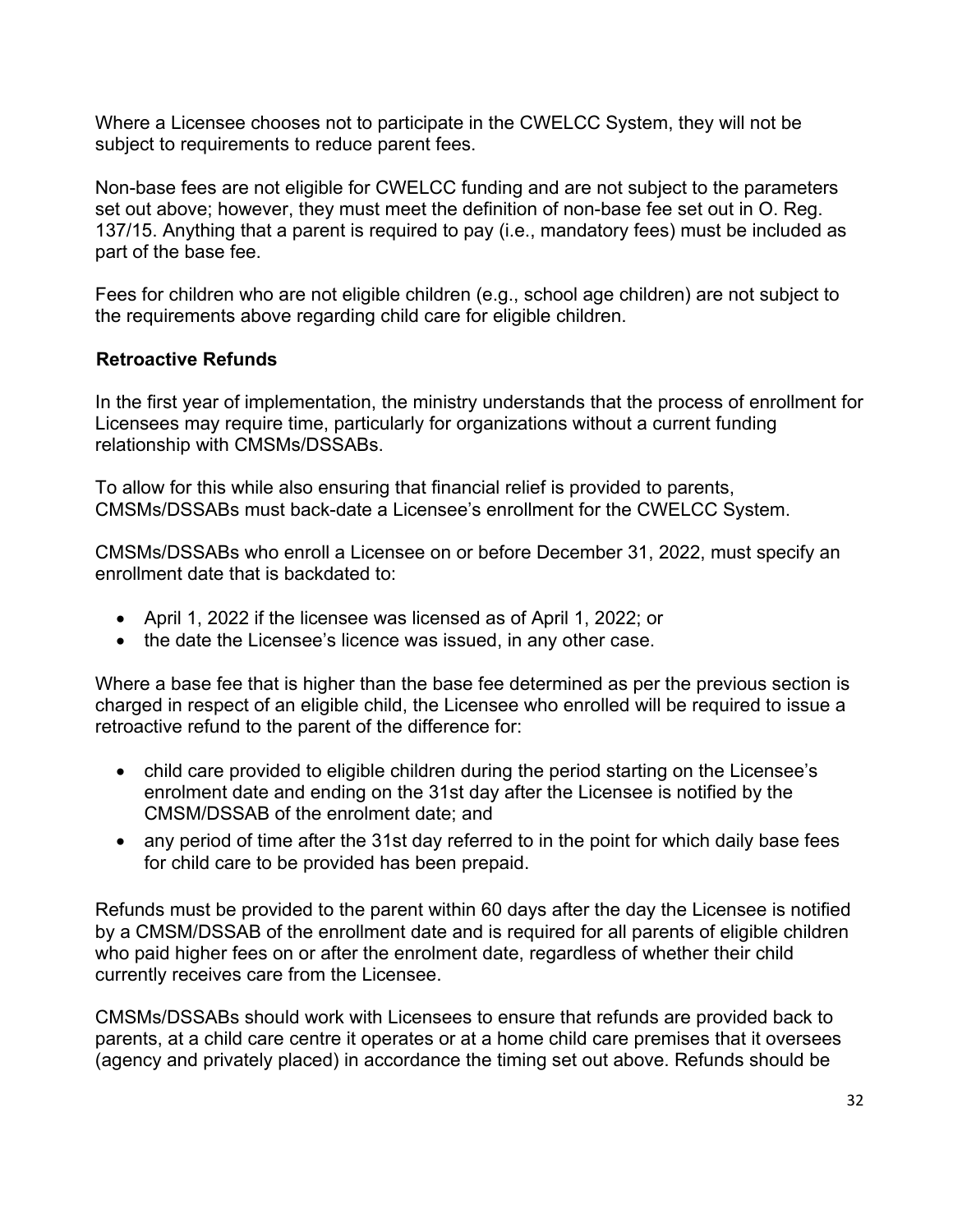provided for the days the Licensee was operating and serving children.

In the case where refunds are paid out to parents after December 31, 2022, CMSMs/DSSABs must ensure that Licensees notify parents prior to December 31, 2022, that a refund will be provided.

Any programs that enroll after December 31, 2022, will not be eligible for retroactive enrollment and will only be expected to reduce fees on a go-forward basis.

#### <span id="page-32-0"></span>**Funding**

CWELCC System funding should be provided by CMSMs/DSSABs to Licensees in a timely manner in order to allow Licensees to provide refunds to parents of eligible children, for the applicable period, where parents were charged a base fee that was higher than the applicable base fee as per the parameters set out above. CMSMs/DSSABs should work with Licensees to ensure that refunds are provided back to parents in a timely manner and where possible prior to December 31, 2022.

When Licensees can no longer charge a base fee that is higher than the applicable base fee, funding should be provided to support the actual costs of the fee reduction to support eligible children. CMSMs/DSSABs should work with Licensees to ensure that a base fee that is higher than the applicable base fee is not charged.

Funding is being provided by the ministry to CMSMs/DSSABs for the 2022 calendar year. Where Licensees are notified of their enrolment date later in the year, in some cases, this may result in funds being provided by CMSMs/DSSABs to Licensees after December 31, 2022. The ministry encourages CMSMs/DSSABs to process CWELCC cash flow payments to Licensees as applications are approved to ensure parents benefit from fee reductions as soon as possible.

CMSMs/DSSABs are required to follow the modified accrual basis of accounting as noted in the Ontario Child Care and EarlyON Child and Family Centres Service Management and Funding Guideline. Modified accrual basis of accounting requires the inclusion of short-term accruals of normal operating expenditures in the determination of operating results for a given time period.

CMSM/DSSABs must accrue for these Funds being provided to the Licensees, where Funds will be paid after December 31, 2022. CMSMs/DSSABs must work with their auditors to ensure these payments are captured as part of their 2022 audited financial statements.

In addition, where a CMSM/DSSAB notifies a Licensee of their enrolment after November 1, 2022, CMSM/DSSABs must work with Licensees to ensure these funds are being accrued by the Licensee for 2022 along with any refund payments that will be paid by Licensees to parents after December 31, 2022. CMSMs/DSSABs should remind Licensees to work with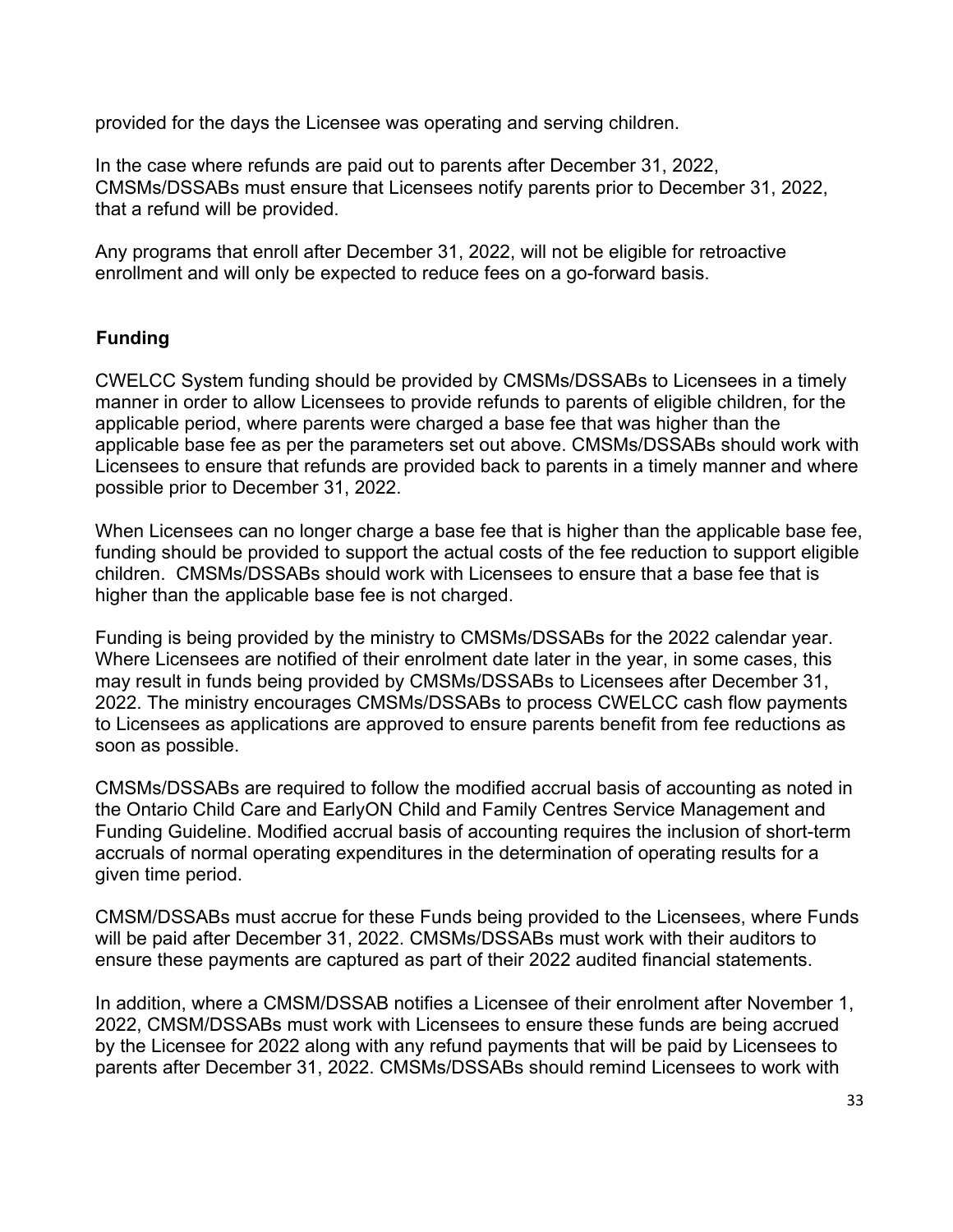their auditors to ensure these are captured as part of the Licensee's 2022 audited financial statements.

### <span id="page-33-0"></span>**Sales and Acquisitions of Child Care Businesses**

O. Reg. 137/15 sets out requirements with respect to sales of child care business.

If a Licensee that is a corporation transfers shares of the corporation in sufficient numbers that would allow the person acquiring the shares to make a change to the corporation's board of directors, the Licensee would remain enrolled in the CWELCC System and must maintain the applicable base fee as set out above.

If a Licensee sells substantially all its assets and the purchaser obtains a new license to operate a child care centre or as a home child care agency, to continue operating the child care program, the purchaser must:

- Charge base fees in accordance with O. Reg. 137/15 for newly issued licences described above under Cap on Fees (i.e., set parent fees at or below a regional maximum). Refer to O. Reg. 137/15 for further details.
- Apply to participate in the CWELCC System in accordance with the process set out by the CMSM/DSSAB or notify the CMSM/DSSAB and parents that they do not wish to participate.

### <span id="page-33-1"></span>**ELIGIBLE EXPENSES**

Funding will be provided by CMSMs/DSSABs to Licensees to support eligible expenditures in order to achieve the required fee reduction to base fees for eligible children.

Funding for fee reduction can be provided to support eligible child care expenses and would include the following:

- any costs associated with a Licensee's base fee.
- funding to support refunds for the applicable period as described above.

Funding for expenditures should be provided in accordance with the parameters set out in Section 2: Accountability, and will not be provided for ineligible expenditures.

Funding should not be provided to reduce fees for children who are not eligible children. See Eligibility Criteria.

Funding cannot be used to lower base fees beyond what is in accordance with O. Reg. 137/15, including providing fee holidays (i.e., a period where parents are not required to pay fees as CMSMs/DSSABs cover the fees).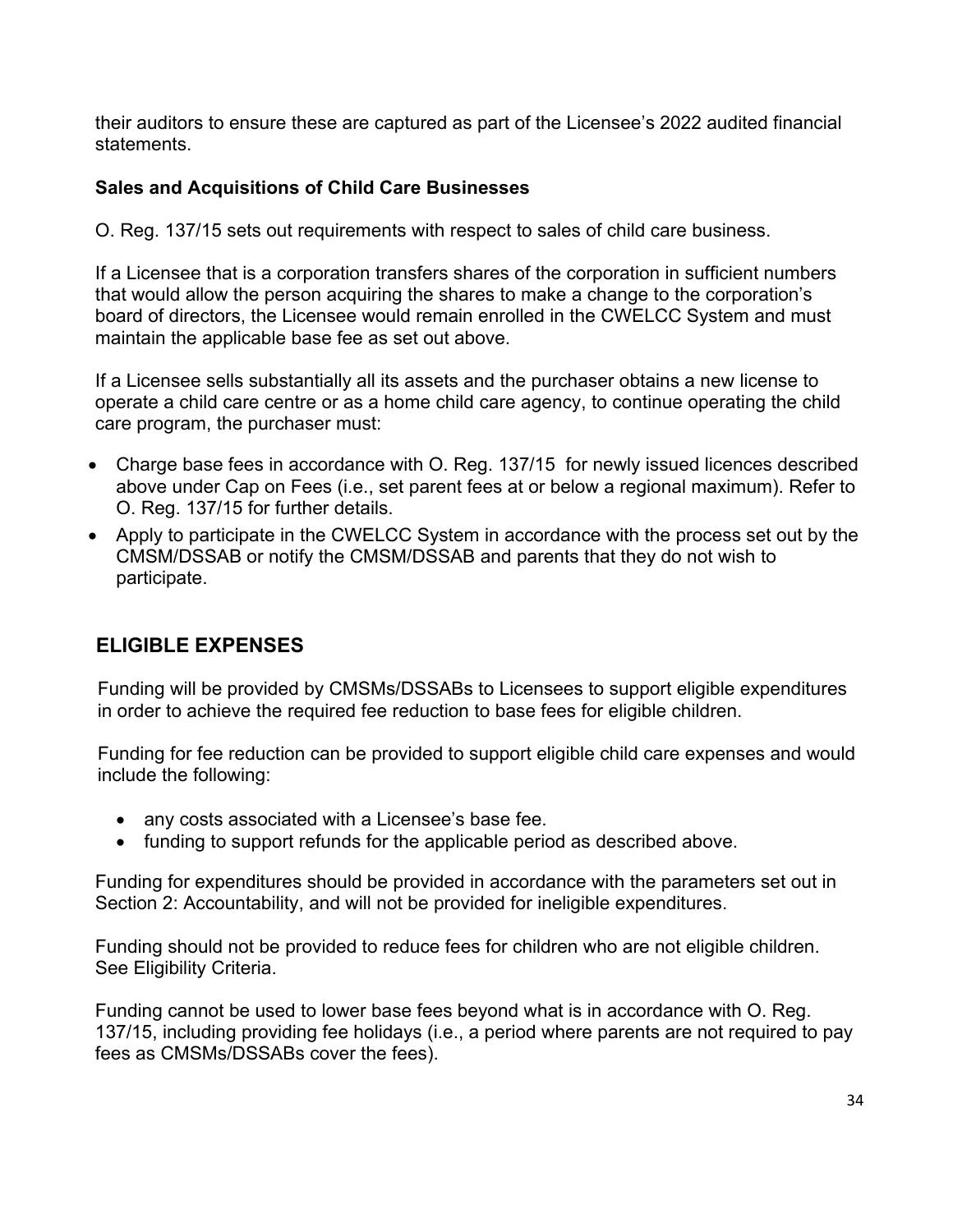As a reminder, unlicensed child care programs, including unlicensed home child care, authorized recreational programs and school board-operated extended day programs, are not eligible to enroll in the CWELCC System.

Funding for fee subsidies and any other child care expenditures not captured above should not be supported with CWELCC System funding but should continue to be supported with provincial and ELCC funding, in accordance with the applicable parameters and spending guidelines provided as part of the 2022 provincial and ELCC allocations released earlier this year.

### <span id="page-34-0"></span>**REPORTING**

As part of the regular reporting processes and timelines as described in the 2022 Ontario Child Care and EarlyON Child and Family Centres Service Management and Funding Guidelines, CMSMs/DSSABs are required to report expenditures and service data to the ministry as indicated below:

- Expenditures to support fee reduction (exclude expenditures related to mandated reductions to parental contributions – see Fee Subsidy section below).
- Expenditures to support refunds to parents.

Also, total adjusted gross expenditure is required to be reported by type of setting(i.e. centre, home-based) and auspice (not for profit, for-profit, directly operated by the CMSM/DSSAB).

Service data required for Fee Reduction funding includes the following:

- Number of children served through fee reductions (exclude fee subsidy children).
- Average monthly number of children served through fee reductions provided by age group (exclude fee subsidy children).
- Number of licensed child care spaces supported with fee reduction by age group and type of setting (i.e., centre or home-based), including full fee spaces occupied by children receiving subsidies.
- Number of child care centres and home providers supported with Fee Reduction funding (by auspice – i.e., for-profit, not-for-profit, directly operated by the CMSM/DSSAB).
- Number of children in receipt of required refunds.

All expenditure and data requirements noted above must be submitted by type of setting (i.e., centre or home-based) and by auspice (not-for-profit, for-profit, directly operated by the CMSM/DSSAB).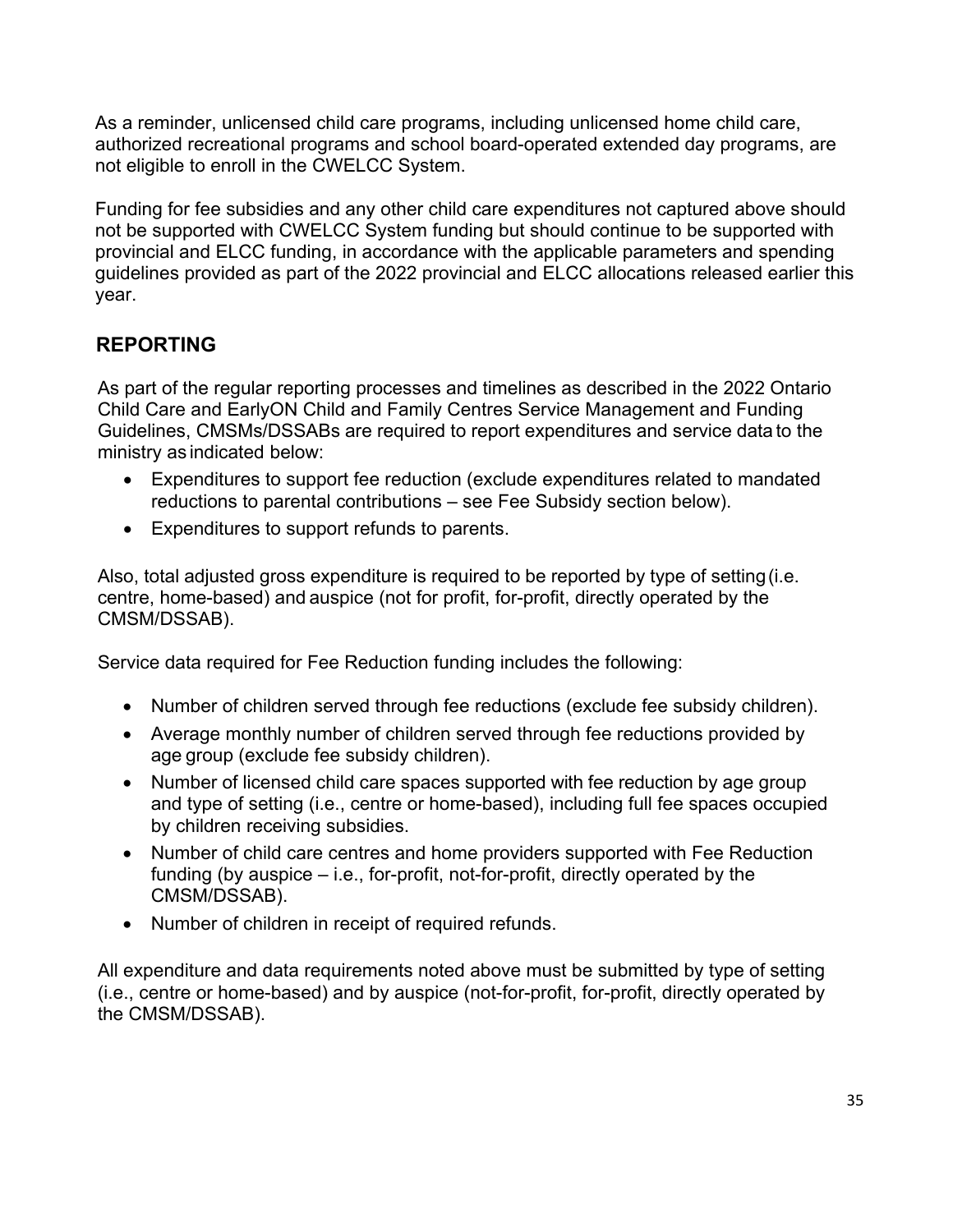# <span id="page-35-0"></span>**SECTION 5: FEE SUBSIDY – PARENTAL CONTRIBUTION REDUCTION**

### <span id="page-35-1"></span>**PURPOSE**

Fee subsidy is an essential support for many parents that helps to balance the demands of career and family and enables parents and caregivers to participate in the workforce or pursue education or training. The ministry has made amendments O. Reg. 138/15 under the CCEYA to ensure that parents accessing subsidized child care also see financial relief under the CWELCC System, through a reduction in their parental contributions.

### <span id="page-35-2"></span>**ELIGIBILITY**

As the CWELCC System is implemented in Ontario, the fee subsidy model will continue to be an option for families who require financial assistance. O. Reg 138/15 sets out an income test formula that CMSMs/DSSABs must use to calculate the amount of subsidy that can be provided for a family, as well as the amount of money that a family must contribute to the cost of child care (the parent contribution).

### <span id="page-35-3"></span>**IMPLEMENTATION**

To ensure an equivalent fee reduction is applied to families receiving child care fee subsidy (who do not pay the full cost of a licensed space), amendments have been made under O. Reg 138/15, which require CMSMs/DSSABs to reduce the parent contribution for eligible children (as defined under O. Reg. 137/15 (General)) by 25% (with no floor of \$12 for families receiving subsidy).

If a parent has at least one eligible child, as defined in O. Reg. 137/15 (General), who is enrolled in a child care centre or home child care that is part of the CWELCC System, the CMSM/DSSAB is to reduce the parental contribution amount calculated via the income test, as follows:

### **A ÷ B × C × 0.25**

where,

**A** is the total parental contribution calculated via the income test,

**B** is the total number of children that the calculated parental contribution pertains to,

**C** is the number of eligible children, who hold a space with a provider that has enrolled in the CWELCC System, that the parent is required to pay a parental contribution for.

For example, if a Fee Subsidy family has two children aged 7 and 4, the 25% parental contribution reduction would only apply to the 4-year-old. The 25% reduction would then be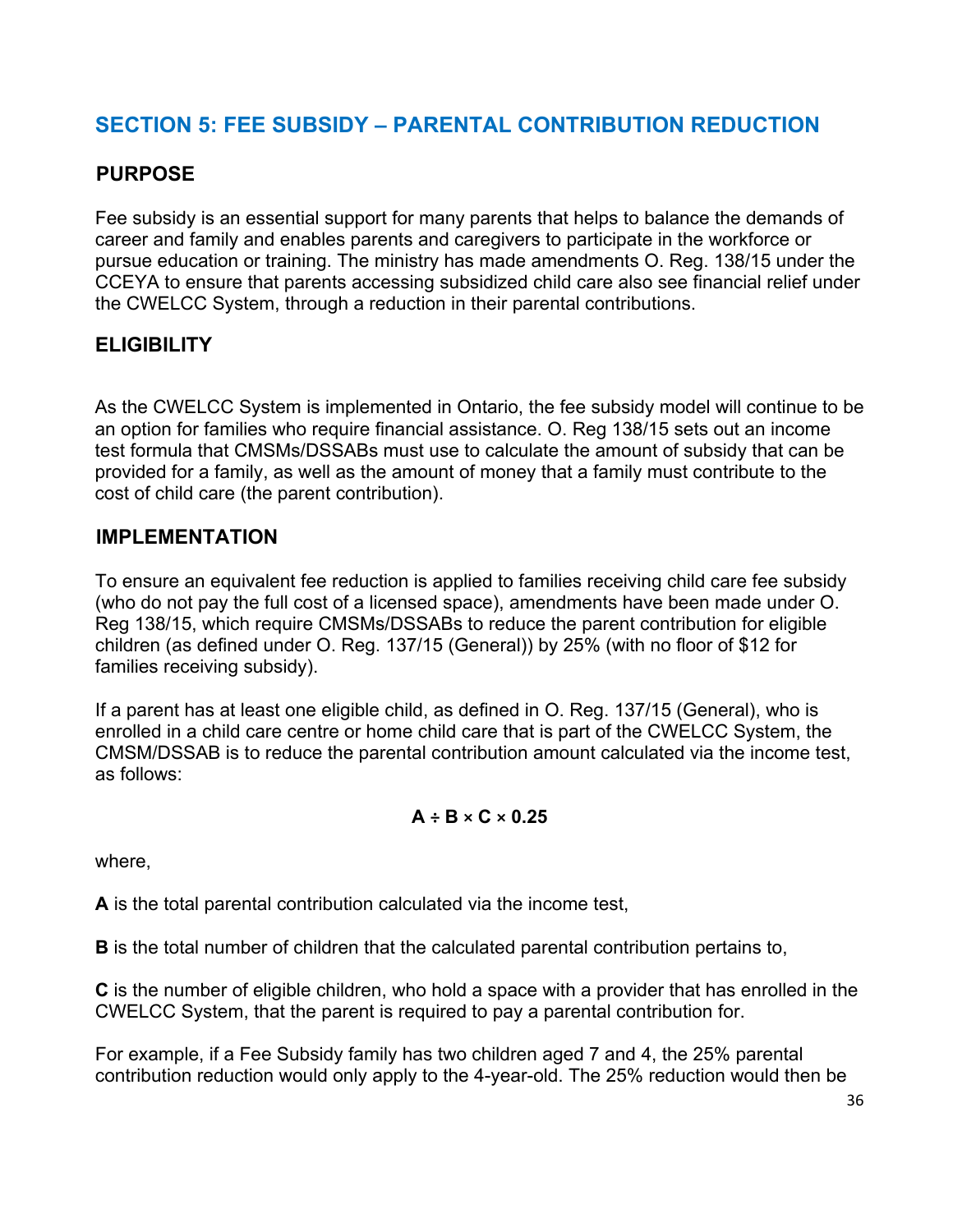reduced by half, as it only applies to one of the two children.

As noted in Section 4, licensees are required to reduce the cost of a full fee space that is occupied by an eligible child receiving fee subsidy. Please note CWELCC System fee reductions may be reduced by less than 25% in light of the \$12 floor whereas, Fee Subsidy recipients will benefit from a full 25% parental contribution reduction.

CMSMs and DSSABs are required to calculate the parental contribution reduction for fee subsidy families and ensure the refund is provided to the parents as applicable.

Subsidized parents will not see a reduction in parental contribution in the case where the child occupies a space with a Licensee that is not enrolled in the CWELCC System.

CWELCC funding is to be used for reducing parental contribution and cannot be used to support fee subsidy. Additionally, CWELCC funding does not replace existing provincial operating funding currently being provided.

CWELCC funding will reduce the cost of a full fee space that is currently occupied by an eligible child receiving fee subsidy by 25% in 2022. As a result, less provincial funding will be required to support the space. The excess provincial funding, previously used to support the fee subsidy space, may not be used to further expand fee subsidy spaces, but may be reinvested in other child care expenses such as general operating costs.

CMSMs/DSSABs must adhere to the following requirement for provincial funding related to supporting fee subsidies.<sup>[1]</sup> Provincial funding used to support fee subsidies must be limited to:

- The CMSM/DSSAB's total 2019 fee subsidy expenditure for children 0-5 years, less 25% and
- The corresponding expenditures associated with the number of fee subsidy children 0- 5 years, based on the CMSM/DSSAB's contractual service targets in their 2022 transfer payment agreement.

## **REPORTING**

CMSMs/DSSABs are required to report on expenditures and service data to the ministry as indicated below:

- Expenditures to support the reduction of parental contributions
- Number of children served through the reduction of parental contributions

<sup>&</sup>lt;sup>[1]</sup> Please note this requirement supersedes the direction on fee subsidy expenditures as outlined in the 2022 Ontario Child Care and EarlyON Child and Family Centres Service Management and Funding Guideline.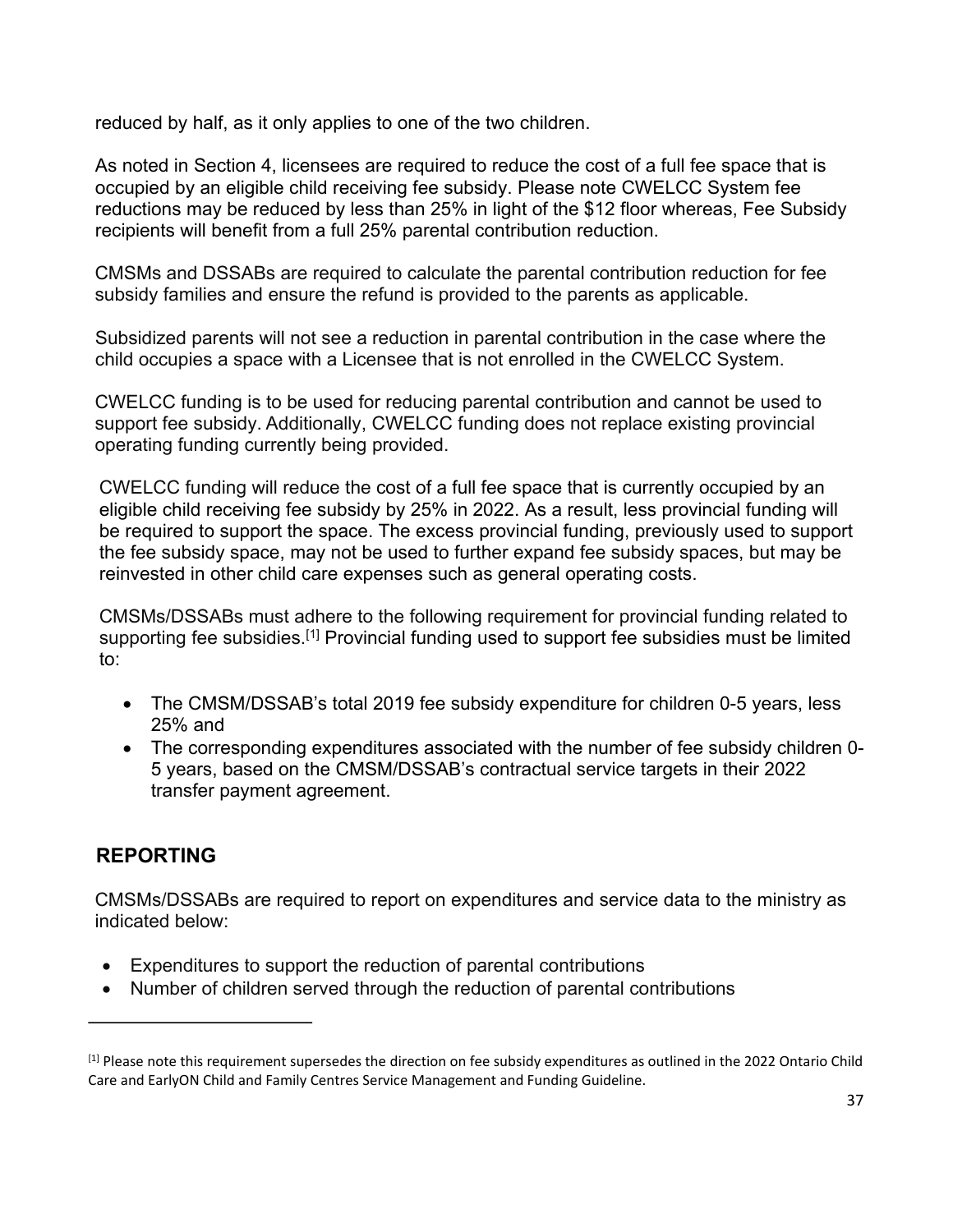All expenditure and data requirements noted above must be submitted by type of setting (i.e., centre or home-based) and by auspice (not-for-profit, for-profit, directly operated).

## **SECTION 6: WORKFORCE COMPENSATION**

## **PURPOSE**

The commitment, knowledge, and experience of Ontario's diverse range of child care and early years professionals is foundational for the implementation of the CWELCC System. Workforce compensation funding is focused on supporting Registered Early Childhood Educator (RECE) staff who are low wage earners. Increased compensation for low wage earners will help support the recruitment and retention of RECEs working in the child care sector as part of a provincial strategy to achieve system growth and ensure increased access to high quality licensed child care in Ontario.

CMSMs/DSSABs will support recruitment and retention of Ontario's child care workforce through improved compensation for low wage earners by introducing a wage floor, and an annual wage increase for eligible RECEs.

In addition, workforce compensation funding will be provided to Licensees to offset wage increases for non-RECE staff associated with the increased minimum wage that came into effect January 1, 2022.

## **WAGE FLOOR AND ANNUAL WAGE INCREASE ELIGIBILITY**

Where a Licensee is participating in the CWELCC System and eligibility is met based on the criteria set out in this section, workforce compensation funding must be provided by the CMSM/DSSAB to the Licensee.

## **Wage Floor**

To be eligible to have their wage raised to the wage floor, staff must be employed by a Licensee that is participating in the CWELCC System and be in a position categorized as:

RECE Program Staff RECE Child Care Supervisor RECE Home Child Care Visitor

In addition, to be eligible for the wage floor, staff must be receiving wage enhancement funding, and their hourly wage including wage enhancement funding must be below the wage floor. Benefits should not be included when determining the hourly wage (i.e., benefits are in addition to the hourly wages identified in this section).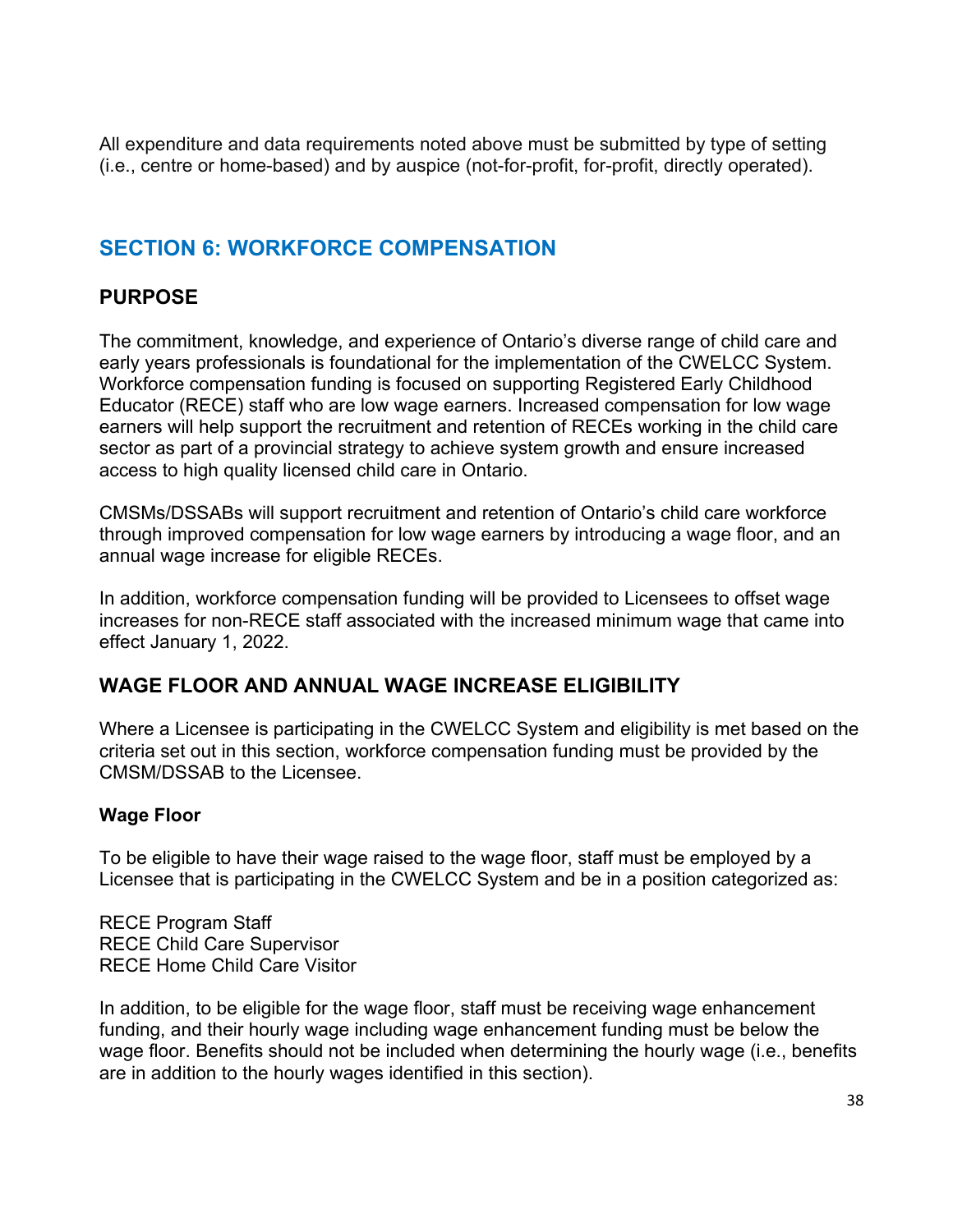#### **Annual Increase**

To be eligible for an annual wage increase, staff must be employed by a Licensee that is participating in the CWELCC System and be in a position categorized as:

RECE Program Staff RECE Child Care Supervisor RECE Home Child Care Visitor

In addition, to be eligible for an annual wage \$1 per hour increase, staff must be receiving wage enhancement funding, and their hourly wage including wage enhancement funding must be below the wage cap of \$25 per hour on January 1<sup>st</sup> of each eligible year (i.e., base wage plus wage enhancement funding plus annual increase must be below \$25 per hour). Benefits should not be included when determining the base wage.

#### **Ineligible Positions**

Non-RECE Program Staff Non-program staff

The wage floor and annual increase will not apply to non-program staff such as:

- Cook, custodial and other non-program staff positions.
- SNR-funded resource teachers/consultants and supplemental staff.
- Staff hired through a third party (i.e., temp agency).

The only exception to the first two positions noted above is if the staff is an RECE and the position spends at least 25 per cent of their time to support ratio requirements as outlined in the CCEYA, in which case the staff would be eligible for the wage floor and annual wage increase for the hours that they are supporting the ratio requirements.

#### **Director approved staff**

Qualified staff, child care supervisors, or home child care visitors that are director approved to be employed in these positions but do not have an RECE designation, are not eligible for the wage floor or annual wage increase supported by workforce compensation funding. Please see the CCEYA for more information on the director approval process.

#### **Alignment with Child Care Wage Enhancement Grant**

The child care Wage Enhancement Grant will continue to be provided to support the retention of qualified professionals to deliver affordable, high quality services.

Licensees will be required to apply for the Wage Enhancement Grant to be eligible for the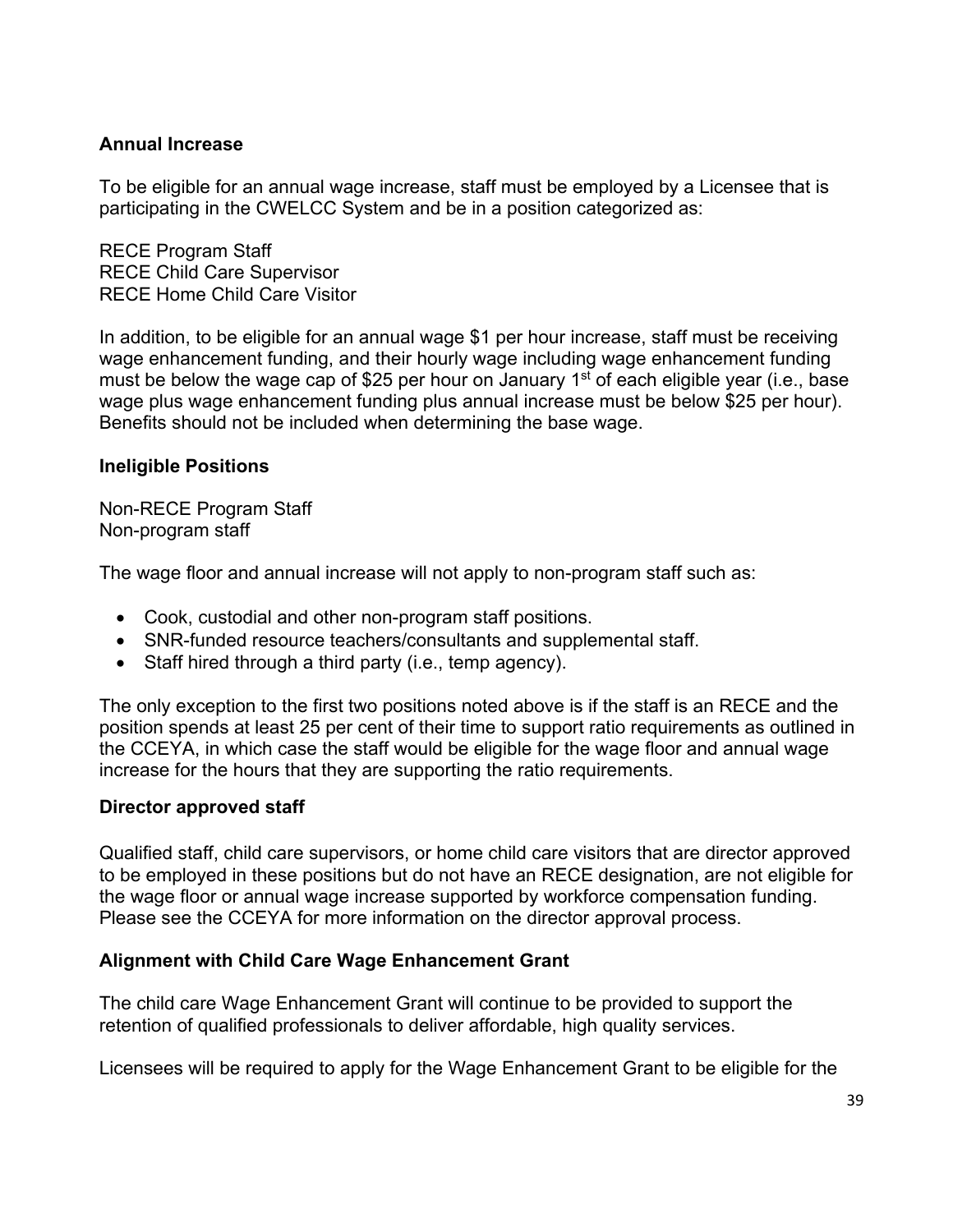wage floor or annual wage increase under the CWELCC System. Wage enhancement funding will be added to the base wage of staff when considering eligibility for the wage floor and annual wage increase plus benefits.

*Wage floor examples*: Wage floor of \$18 per hour and wage enhancement funding of \$2 per hour.

Example 1: RECE program staff with base wage of \$15 per hour would qualify to have their wage increase to \$18 per hour (\$15+\$2=\$17 per hour which is below \$18 per hour.) Workforce compensation funding of \$1 per hour must be provided.

Example 2: RECE program staff with a base wage of \$16 per hour or higher would not qualify to have their wage increase (\$16+\$2=\$18 per hour which is equivalent to the wage floor.) Workforce compensation funding is not required.

*Annual wage increase examples*: Wage enhancement funding of \$2 per hour, annual wage increase of \$1 per hour and wage cap of \$25 per hour.

Example 1: RECE program staff with a base wage before wage enhancement funding of \$19 per hour would qualify for a wage increase of \$1 per hour (\$19+\$2+\$1=\$22 per hour which is under the \$25 per hour wage cap). Workforce compensation funding of \$1 per hour must be provided.

Example 2: RECE program staff with a base wage before wage enhancement funding of \$23 per hour or higher would not qualify for an annual wage increase (\$23+\$2+1=\$26, which is above the wage cap). Workforce compensation funding is not required.

## **IMPLEMENTATION**

CMSMs/DSSABs are required to develop a method to determine wage floor and annual wage increase entitlements within their region. In addition, CMSMs/DSSABs are required to monitor compliance of Licensees to the wage floor and annual wage increase requirements.

## **Information to Staff**

Upon receiving confirmation of participation in the CWELCC System from their CMSM/DSSAB, and as new staff are hired, Licensees are required to share, in writing, information about the wage floor and annual wage increase with eligible staff. The information must provide eligible staff with an understanding of upcoming annual changes to their wages as a result of workforce compensation funding. At a minimum, the information about wages must include the wage floor and required annual wage increase for each year up to and including 2026.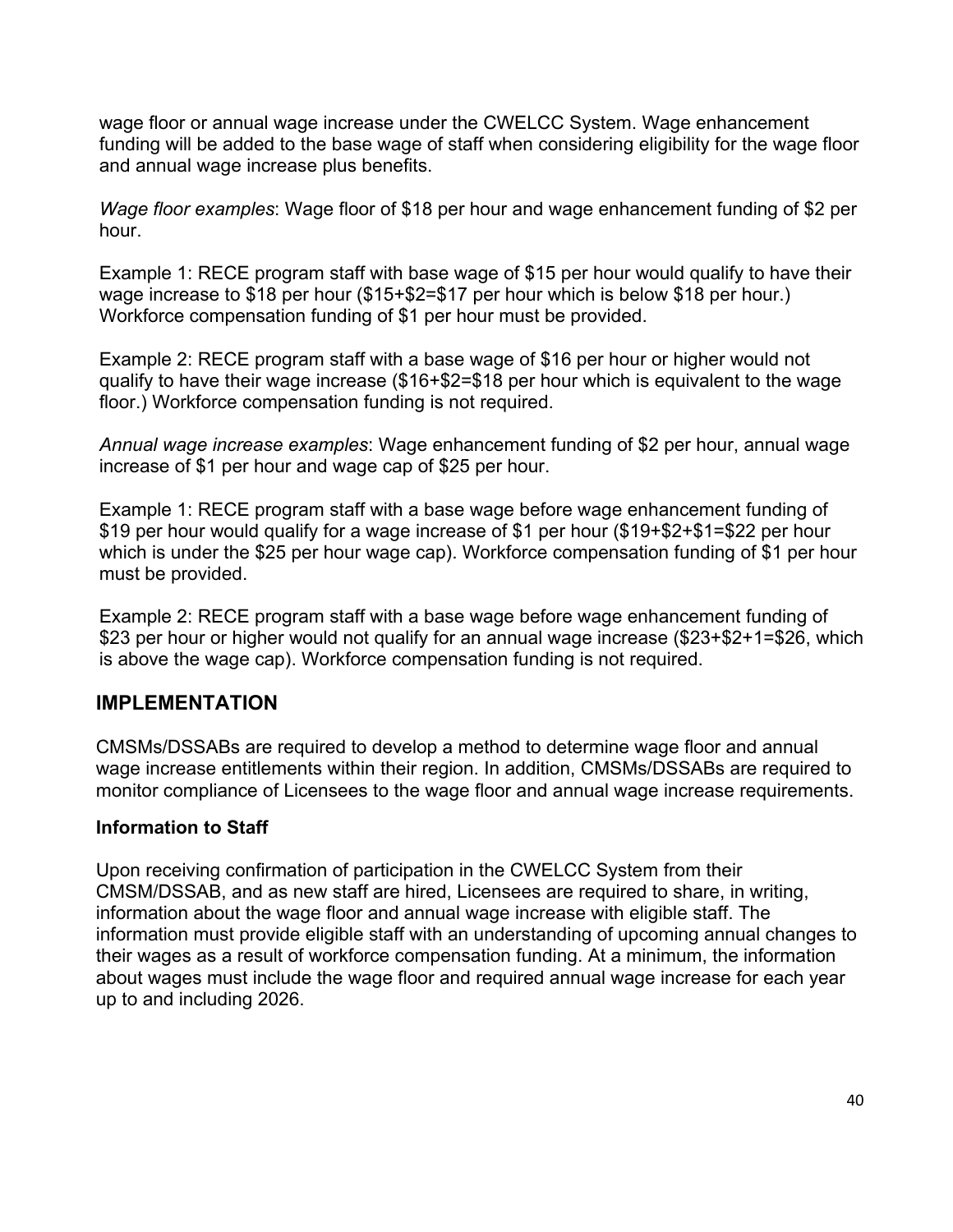#### **Protecting a Sustainable Public Sector for Future Generations Act**

Child care staff employed by Licensees with maximum wage increases specified under the *Protecting a Sustainable Public Sector for Future Generations Act,* 2019 (PSPSFGA) may not be eligible for an increase in compensation to the wage floor or to the \$1 per hour annual wage increase. Licensees are required to meet any applicable obligations under the **PSPSFGA** 

#### **Alignment with collective agreements**

Some Licensees may be subject to the terms of a collective agreement. Licensees should seek independent legal advice on implementing the wage floor and annual wage increase.

## **Payments to Staff**

Licensees must include workforce compensation payments in each pay cheque or payment made. Workforce compensation may not be paid at the end of the year as a lump sum payment.

## **Payment to Licensees**

Workforce compensation funding must first be directed to eligible licensed child care centre staff and home child care visitors to increase wages and benefits as described below. Once these requirements are met, CMSMs/DSSABs will have flexibility with respect to the use of their workforce compensation funding to address other CWELCC System requirements. To support those not eligible for the wage floor and annual wage increase, excess funding may be used for inflationary pressures such as wage settlements and wage agreements. Please see Section 2: Accountability section for more details.

It is important to note that CMSMs/DSSABs are not permitted to use workforce compensation funding to provide compensation to staff over and above what is mandated based on the parameters set out in this section of the guideline without approval from the ministry.

#### **Other Compensation Increases**

Workforce compensation funding must be considered in addition to and not reduce other planned compensation increases for eligible staff. For example, the wage floor and annual wage increase cannot be used to reduce planned merit increases for eligible staff.

## **Wage Floor**

Licensees are required to bring the wage of all eligible staff up to the wage floor identified in the table below, plus benefits. All eligible staff hired during the identified years must earn at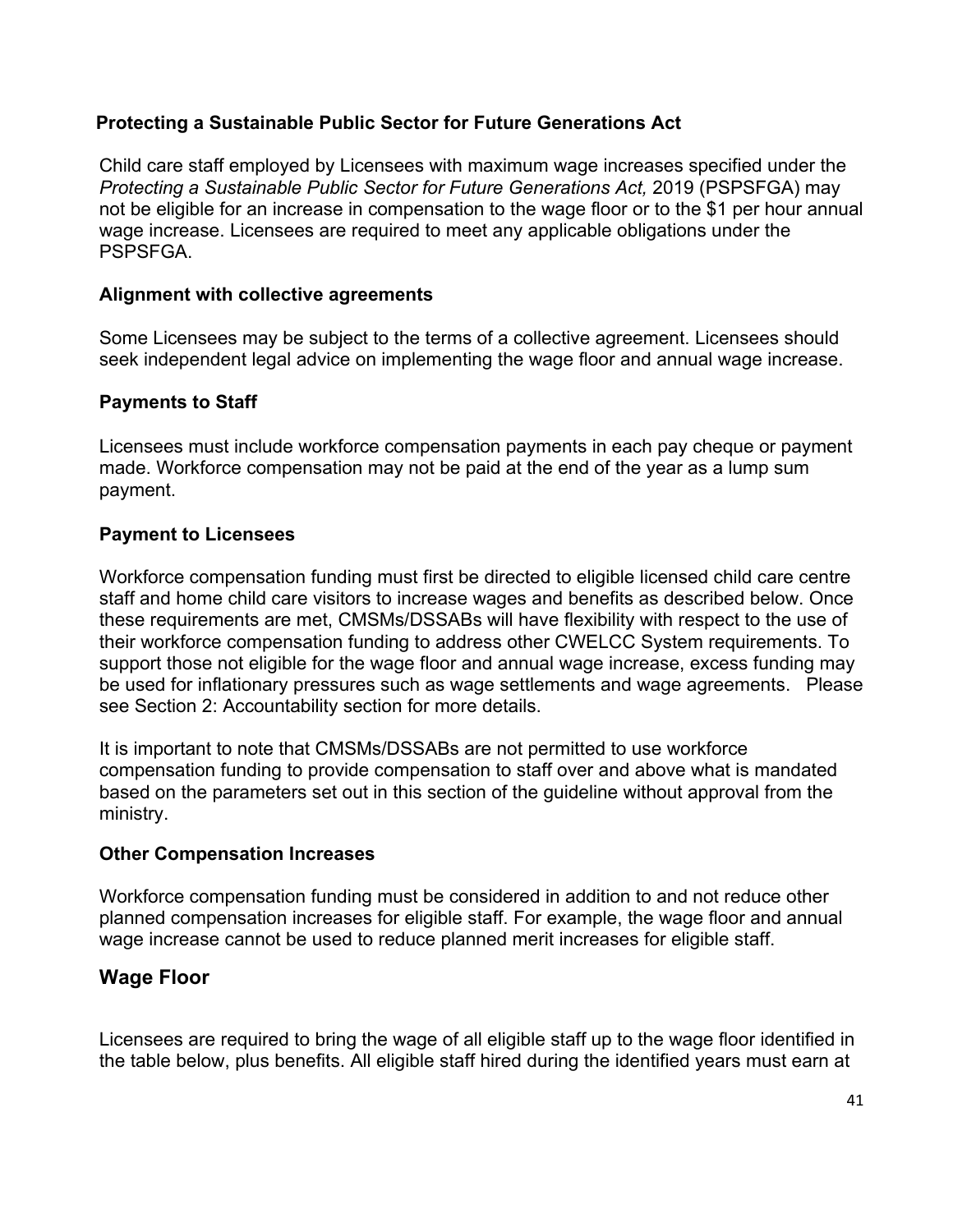least the wage floor identified for that year, plus benefits as defined below.

The wage floor for 2022 will come into effect April 1, 2022. For all following years, the wage floor will come into effect on January 1 of each year.

Licensees will be permitted to continue to pay eligible staff below the wage floor for thirtyone calendar days after the CMSM or DSSAB notifies them that they are participating in the CWELCC System. On and after the 32nd day after the Licensee is notified by a CMSM or DSSAB of the participation date, the Licensee would be required to pay eligible staff at least the wage floor.

Licensees would then be given one additional month (for a total of 60 calendar days from the day they were notified by the CMSM or DSSAB) to provide staff with a retroactive payment for any wages that were below the wage floor, retroactive to the date of their confirmed participation in the CWELCC System.

## **Hourly Wage Floor 2022 to 2026\***

|                                                 | 2022 | 2023 | 2024 | 2025 | 2026 |
|-------------------------------------------------|------|------|------|------|------|
| <b>RECE Program Staff</b>                       | \$18 | \$19 | \$20 | \$21 | \$22 |
| <b>RECE Child Care Supervisors or RECE Home</b> | \$20 | \$21 | \$22 | \$23 | \$24 |
| <b>Child Care Visitors</b>                      |      |      |      |      |      |

\*In addition to the hourly wage, staff are required to receive benefits.

Workforce compensation funding must be used to fund the incremental amount required to bring the staff wages to the wage floor. For example, in 2022 a RECE program staff with a base wage of \$15 per hour and wage enhancement funding of \$2 per hour, would receive workforce compensation funding of \$1 per hour.

## **Retroactive Wage Payments up to December 31, 2022**

In the first year of implementation, the ministry understands that the process for Licensees to participate in the CWELCC System will require time, particularly for organizations without a current funding relationship with CMSMs or DSSABs.

To allow for this while also ensuring wage increases are provided to eligible staff, CMSMs/DSSABs must back-date a Licensees participation in the CWELCC system.

CMSMs/DSSABs who confirm a Licensees participation on or before December 31, 2022 must specify a participation date that is backdated to:

- April 1, 2022, if the Licensee was licensed as of April 1, 2022; or
- the date the Licensee's license was issued in any other case.

Where staff were paid lower wages than specified by the wage floor, the Licensee who participated in the CWELCC System will be required to issue a retroactive payment to the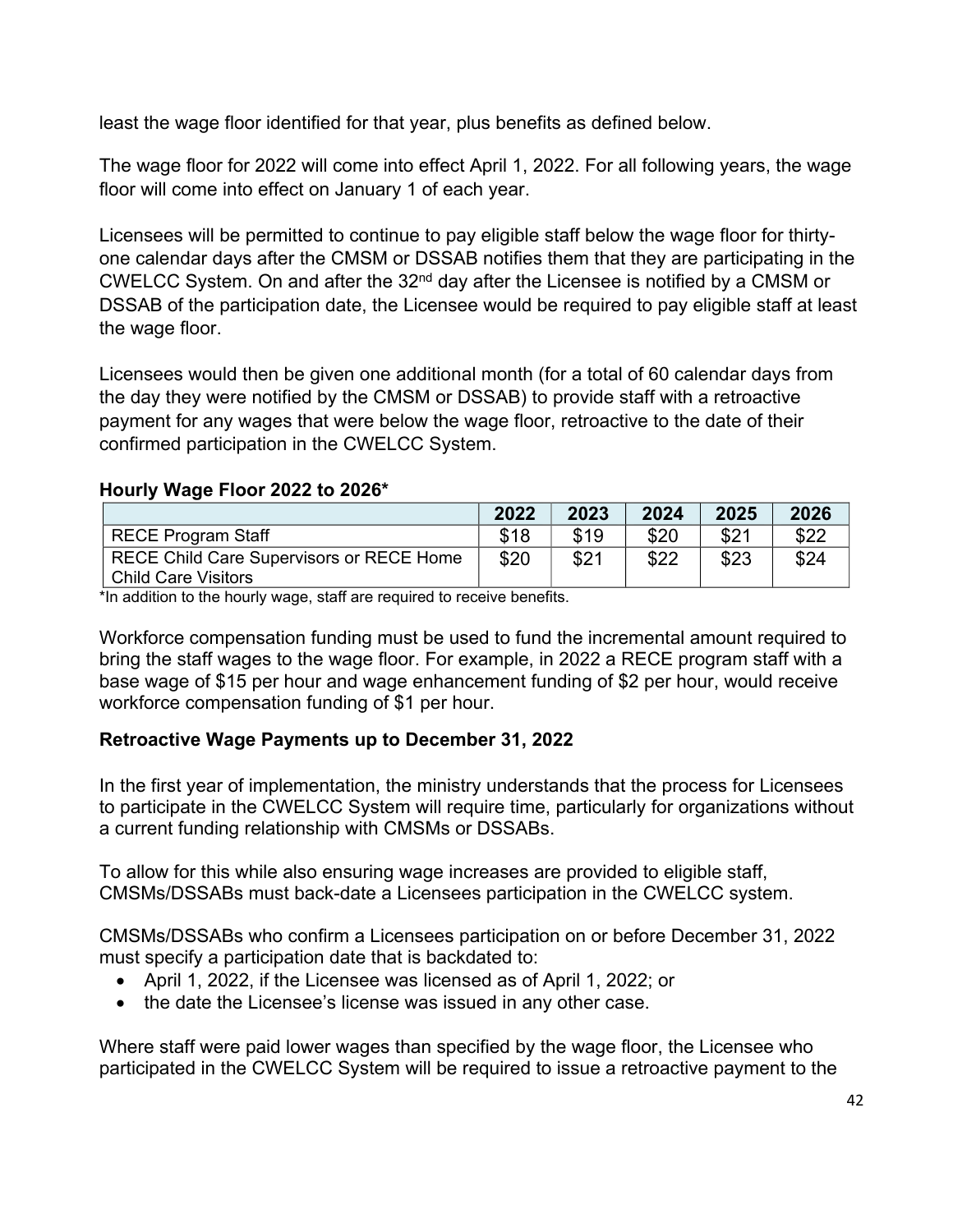eligible staff of the difference retroactive to the later of the two dates noted above. If there was an increase to wages during this period, workforce compensation should be decreased to reflect the change. Retroactive payments must be paid to eligible staff for the hours worked, regardless of whether they are employed by the Licensee at the time that their participation in the CWELCC System is confirmed.

Any Licensee participating in the CWELCC System after December 31, 2022, will not be eligible for a retroactive payment for wage compensation and will only be expected to implement the wage floor and annual wage increase on a go forward basis.

## **Annual Wage Increase**

Licensees are required to increase the hourly wage of eligible staff by \$1 per hour plus benefits (as described below), on January 1<sup>st</sup> of each year from 2023 to 2026, inclusive, up to the \$25 per hour wage cap. To be eligible for the \$1 per hour annual increase, the staff's wage must be equal to or greater than the wage floor and less than \$25 per hour. Staff earning at or above \$25 per hour are not eligible for the annual \$1 per hour increase. Staff making \$24.00 to \$24.99 per hour are to have their wages increased to \$25 per hour.

## **Benefits Funding and Flexibility**

Workforce compensation funding includes up to 17.5 per cent in benefits. Benefits of up to 17.5 per cent must support Licensees in meeting their statutory benefit requirements.

Once all statutory benefit requirements are met (including up to 2 weeks of vacation and 9 statutory days), any remaining funding within 17.5 per cent can be used to fund other benefit expenses paid by the employer on behalf of the employee.

CMSMs/DSSABs are required to develop a method to allocate the wage floor and annual wage increase funding to include up to 17.5 per cent in benefits. Any residual benefits funding can be used to support funding flexibility for eligible expenses as noted in the eligible expenses section above.

## **REPORTING**

CMSMs/DSSABs will report expenditure and service data through regular reporting processes. This data will be used in part to support Ontario's reporting requirements to the Government of Canada under the CWELCC System. Reporting includes:

- Total number of RECE program staff, total number of RECE supervisors and total number of RECE home child care visitors supported by the wage floor.
- Total number of RECE program staff, total number of RECE supervisors and total number of RECE home child care visitors supported by the annual wage increase (starting 2023).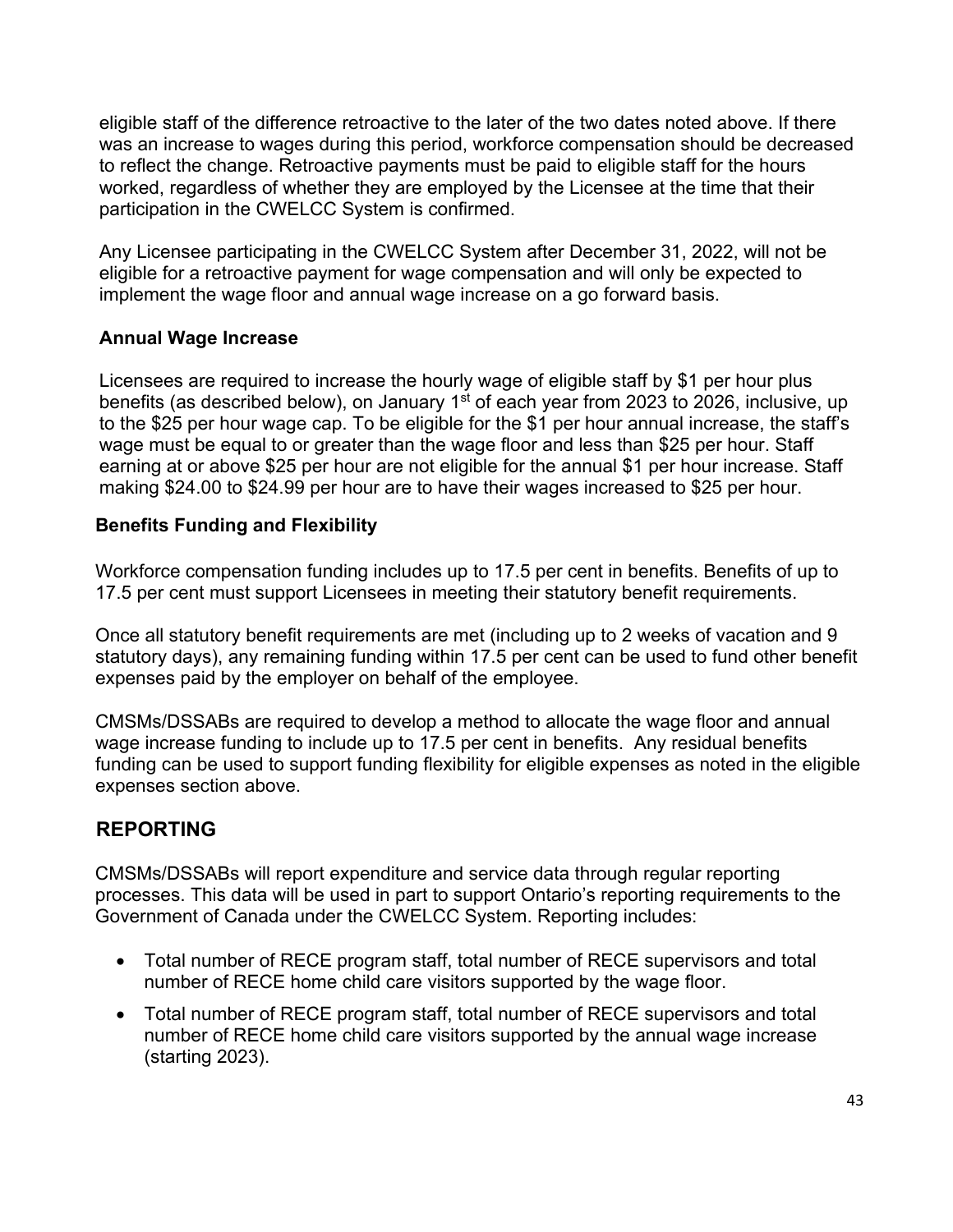- Actual total expenditure on the wage floor paid out to RECE program staff, RECE supervisors, and RECE home child care visitors. Each staff category reported separately.
- Actual total expenditure on the annual wage increase (starting 2023) paid out to RECE program staff, RECE supervisors, and RECE home child care visitors. Each staff category reported separately.
- Actual total expenditure on benefits paid out to RECE program staff, RECE supervisors, and RECE home child care visitors. Each staff category reported separately.
- Number of child care centres or sites supported by the wage floor and/or wage increase.
- Number of home child care agencies receiving funding for wage floor and/or wage increase.

All data requirements noted above must be reported by the not-for-profit/for-profit/ directly operated Licensee and separately for staff serving the following age groups: eligible children (i.e., children under 6 years old), children aged 6 to 12 who are not eligible.

In terms of reporting on number of staff, if a staff is serving both categories, they should be included in the category where they mostly work. In terms of actual total expenditures related to these staff, CMSMs/DSSABs should determine an appropriate methodology that proportionately allocates the expenditures between time spent serving under 6 years old eligible children, and time spent serving children aged 6 to 12 who are not eligible under the CWELCC System.

As a reminder for financial reporting and audited financial statements, where CMSMs/DSSABs and Licensees make payments for workforce compensation related to the 2022 calendar year after December 31, 2022, CMSMs/DSSABs and Licensees are required to follow the modified accrual basis of accounting as noted in the Ontario Child Care and EarlyON Child and Family Centres Service Management and Funding Guideline. Please refer to the Fee Reduction section for details on the modified accrual basis of accounting.

## **MINIMUM WAGE OFFSET ELIGIBILITY**

Where a Licensee is participating in the CWELCC System and eligibility is met based on the criteria set out in this section, workforce compensation funding must be provided by the CMSM/DSSAB to the Licensee.

To be eligible for the minimum wage offset, Licensees must be participating in the CWELCC System and employ staff in a position categorized as:

• Non-RECE Program Staff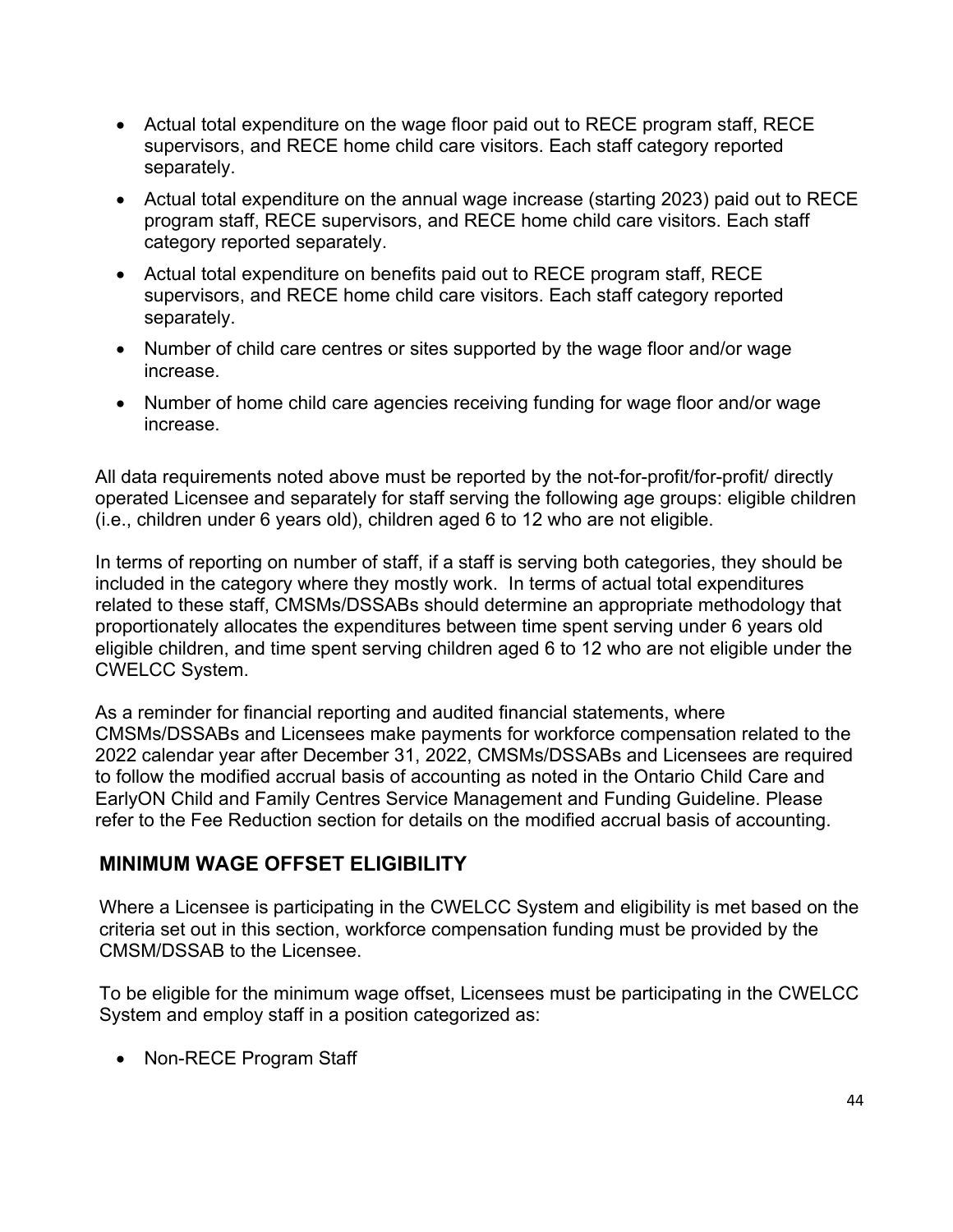- Non-RECE Child Care Supervisor
- Non-RECE Home Child Care Visitor

In addition, to be eligible for a minimum wage offset, Licensees must employ staff that were earning less than \$15 per hour (not including wage enhancement) on March 31, 2021, or were hired after March 31, 2021, and before January 1, 2022, and had wages below \$15 per hour (not including wage enhancement) Staff hired after December 31, 2021, are not eligible for the minimum wage offset.

## **Ineligible Positions**

The minimum wage offset will not apply to non-program staff such as:

- Cook, custodial and other non-program staff positions.
- SNR-funded resource teachers/consultants and supplemental staff.
- Staff hired through a third party (i.e., temp agency).

The only exception to the first two positions noted above is if the staff is a non-RECE and the position spends at least 25 per cent of their time to support ratio requirements as outlined in the CCEYA in which case the staff would be eligible for the minimum wage offset for the hours that they are supporting the ratio requirements.

## **IMPLEMENTATION**

CMSMs/DSSABs are required to develop a method to determine minimum wage offset entitlements within their region. In addition, CMSMs and DSSABs are required to monitor compliance of Licensees to the minimum wage offset requirements.

## **Payment to Licensees**

Workforce compensation funding must first be directed to licensed child care centre staff and home child care visitors to increase wages and benefits as described below. Once these requirements are met, CMSMs/DSSABs will have flexibility with respect to the use of their workforce compensation funding to address other CWELCC System requirements. Please see Section 2: Accountability section for more details.

It is important to note that CMSMs/DSSABs are not permitted to use workforce compensation funding to provide compensation to staff over and above what is mandated based on the parameters set out in this section of the guideline without approval from the ministry.

Licensees were required to comply with minimum wage legislation and bring the wages of their staff to \$15 per hour as of January 1, 2022. To offset the minimum wage increase, CMSMs/DSSABs are required to provide workforce compensation funding to Licensees to cover the incremental amount needed to bring wages for eligible staff to \$15 per hour.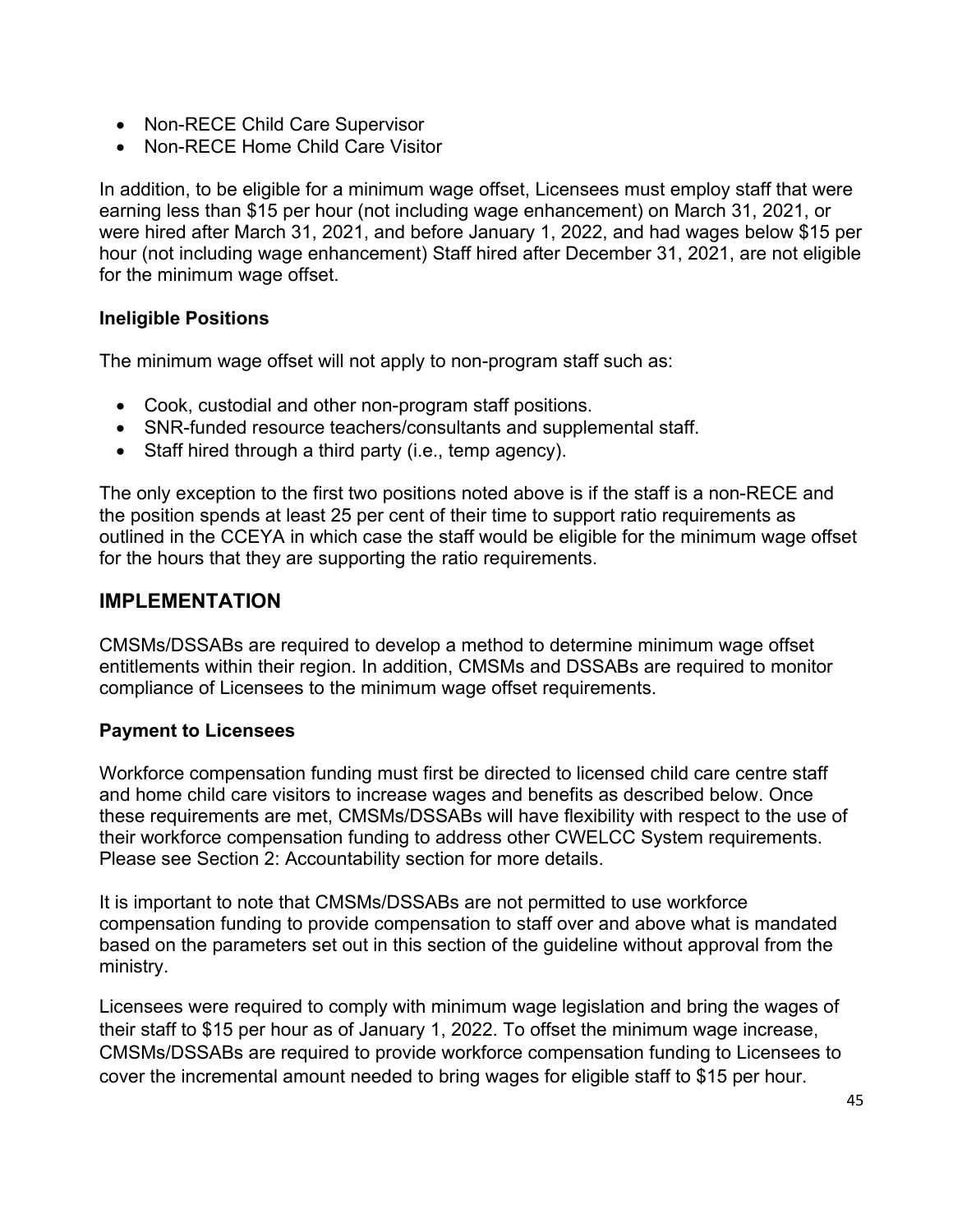For example, if an eligible staff was earning \$14.50 on April 20. 2021, the Licensee would receive workforce compensation funding of \$0.50 per hour plus benefits (as described below) to support that staff's wages. Workforce compensation funding for the minimum wage offset must be provided to Licensees starting the date of participation in the CWELCC System up to and including 2026.

## **Benefits Funding and Flexibility**

Workforce compensation funding includes up to 17.5 per cent in benefits. Benefits of up to 17.5 per cent must support Licensees in meeting their statutory benefit requirements.

Once all statutory benefit requirements are met (including up to 2 weeks of vacation and 9 statutory days), any remaining funding within 17.5 per cent can be used to fund other benefit expenses paid by the employer on behalf of the employee.

CMSMs/DSSABs are required to develop a method to allocate the minimum wage offset funding to include up to 17.5 per cent in benefits. Any residual benefits funding can be used to support funding flexibility for eligible expenses as noted in the eligible expenses section above.

## **REPORTING**

CMSMs/DSSABs will report expenditure and service data through regular reporting processes. This data will be used in part to support Ontario's reporting requirements to the Government of Canada under the CWELCC System. Reporting includes:

- Total number of non-RECE program staff, total number of non-RECE supervisors and total number of non-RECE home child care visitors supported by the minimum wage offset.
- Actual total expenditure on the minimum wage offset paid out to Licensees for non-RECE program staff, non-RECE supervisors, and non-RECE home child care visitors. Each staff category is reported separately.
- Benefits paid out to Licensees for non-RECE program staff, non-RECE supervisors, and non-RECE home child care visitors. Each staff category is reported separately.
- Number of child care centres or sites supported by the minimum wage offset.
- Number of home child care agencies receiving funding for minimum wage offset.

All data requirements noted above must be reported by not-for-profit/for-profit/directly operated Licensees and separately for staff serving the following age groups: eligible children (i.e., children under 6 years old), children aged 6 to 12 who are not eligible under the CWELCC System but can still receive Workforce Compensation funding – see below.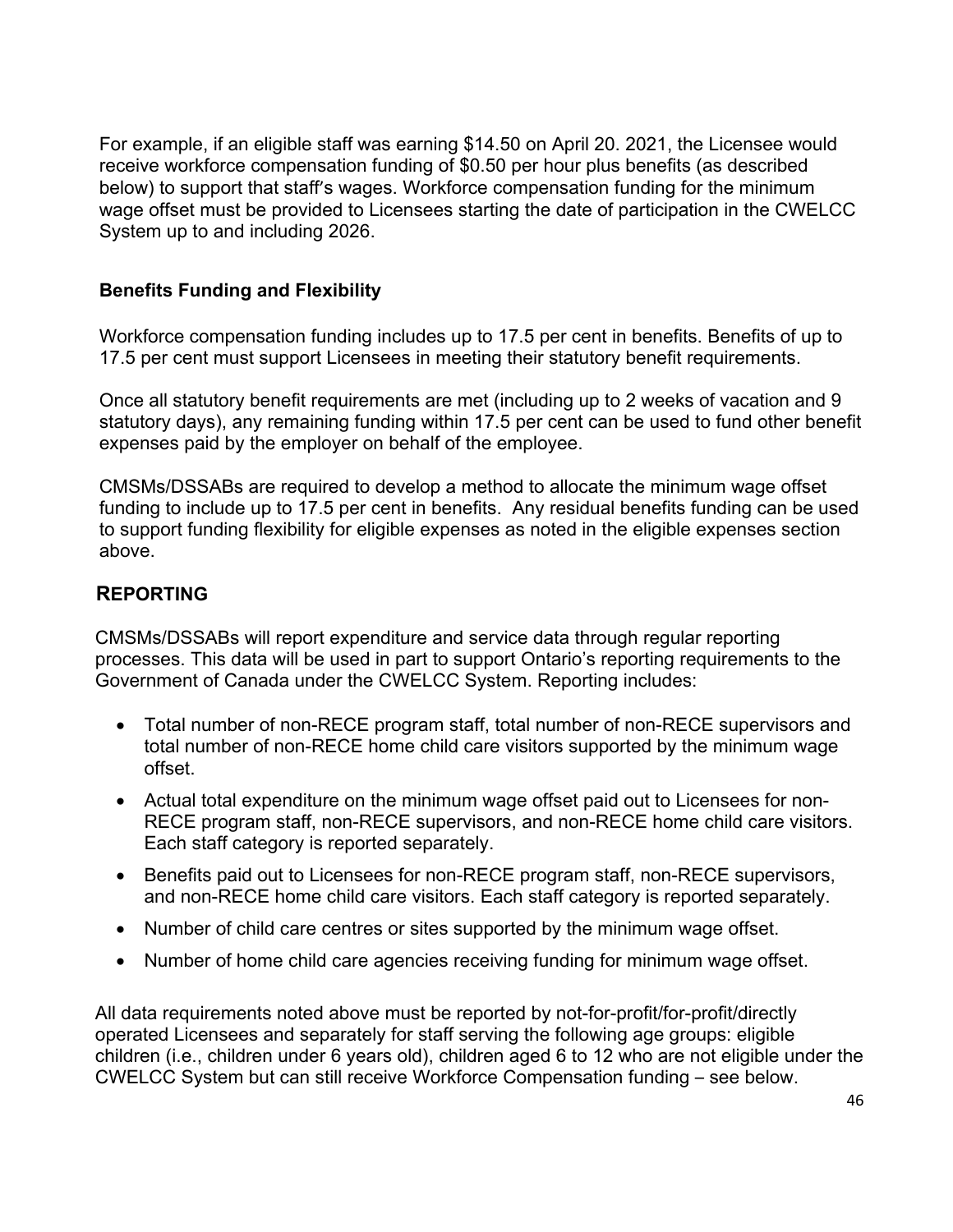In terms of reporting on number of staff, if a staff is serving both categories, they should be included in the category where they mostly work. In terms of actual total expenditures related to these staff, CMSMs/DSSABs should determine an appropriate methodology that proportionately allocates the expenditures between time spent serving under 6 years old eligible children, and time spent serving children aged 6 to 12 who are not eligible children.

As a reminder for financial reporting and audited financial statements, where CMSMs/DSSABs and Licensees make payments for workforce compensation related to the 2022 calendar year after December 31, 2022, CMSMs/DSSABs and Licensees are required to follow the modified accrual basis of accounting as noted in the Ontario Child Care and EarlyON Child and Family Centres Service Management and Funding Guideline. Please refer to the Fee Reduction section for details on the modified accrual basis of accounting.

## **PROGRAMS SERVING CHILDREN AGED 6-12 ELIGIBILITY**

Ontario is contributing funding as part of the workforce compensation allocation which will be used for compensation for staff in licensed child care programs serving children aged 6 to 12, who are currently ineligible to apply for participation in the CWELCC System, to ensure equity of wages across staff serving different age groups, and to avoid these increases being passed onto parents through higher fees.

Licensees with programs only serving children aged 6-12 that apply to the CMSM/DSSAB for workforce compensation funding are not eligible to participate in the CWELCC System.

For Licensees with programs serving any eligible child, the Licensee must be a participant in the CWELCC System in order to access workforce compensation (funded through the CWELCC System) for eligible staff and home child care visitors, and will be required to adhere to all the parameters of the CWELCC System.

## **IMPLEMENTATION**

For all staff and home child care visitors meeting the workforce compensation (wage floor, annual increase, minimum wage offset) eligibility requirements detailed above, CMSMs/DSSABs are required to develop an application process to enroll Licensees for workforce compensation entitlement within their region. This process can mirror current Wage Enhancement processes.

CMSM/DSSABs must adhere to the compensation funding parameters detailed above for wage floor, annual increase, and minimum wage offset increases to eligible staff.

CMSMs/DSSABs are required to manage public inquiries related to workforce compensation. In order to manage these inquiries, CMSMs/DSSABs may wish to post information regarding workforce compensation along with contact information on their website.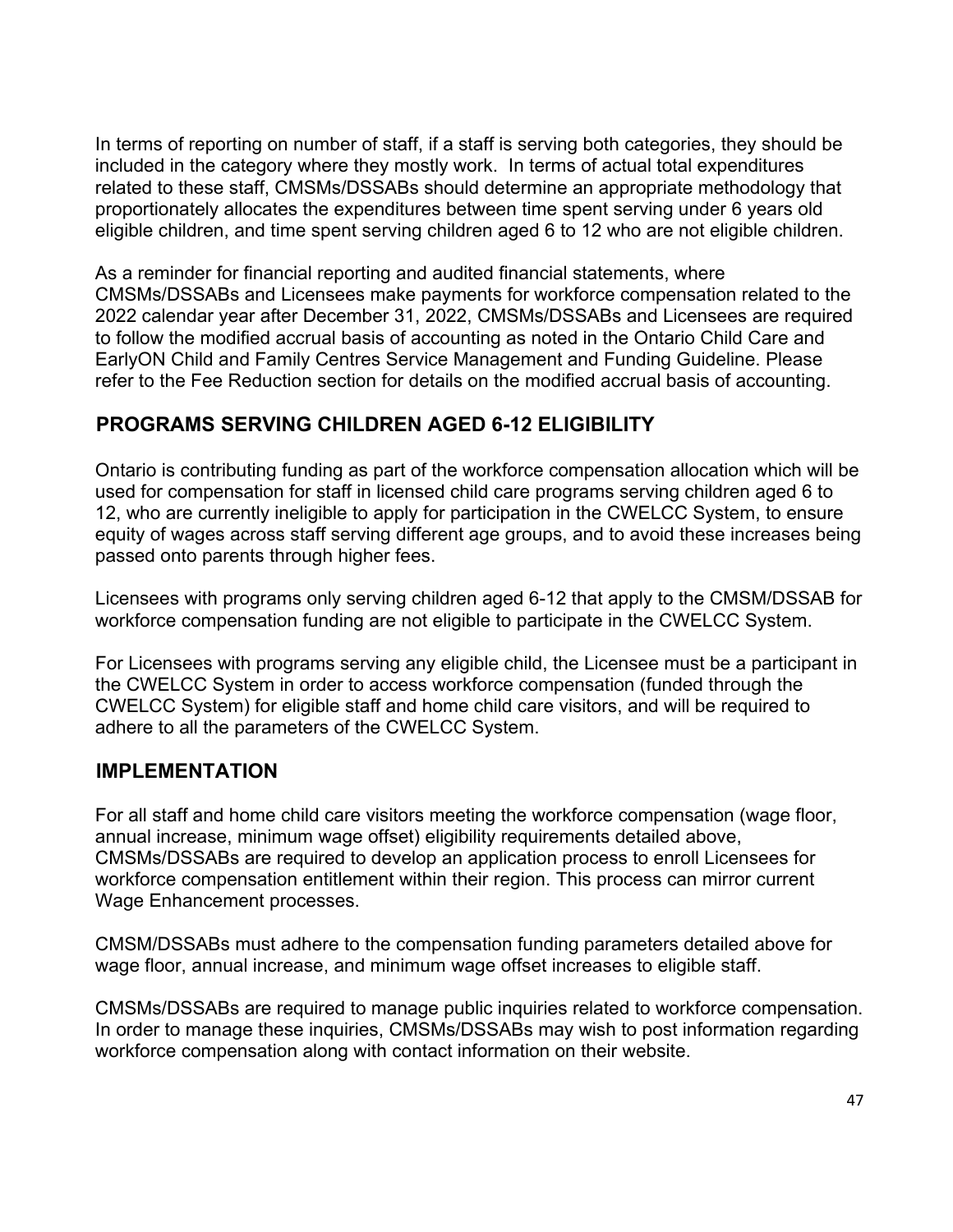Funding provided to Licensees for workforce compensation support staff serving the following age groups: eligible children (i.e., children under 6 years old) and children aged 6 to 12 who are not eligible under the CWELCC System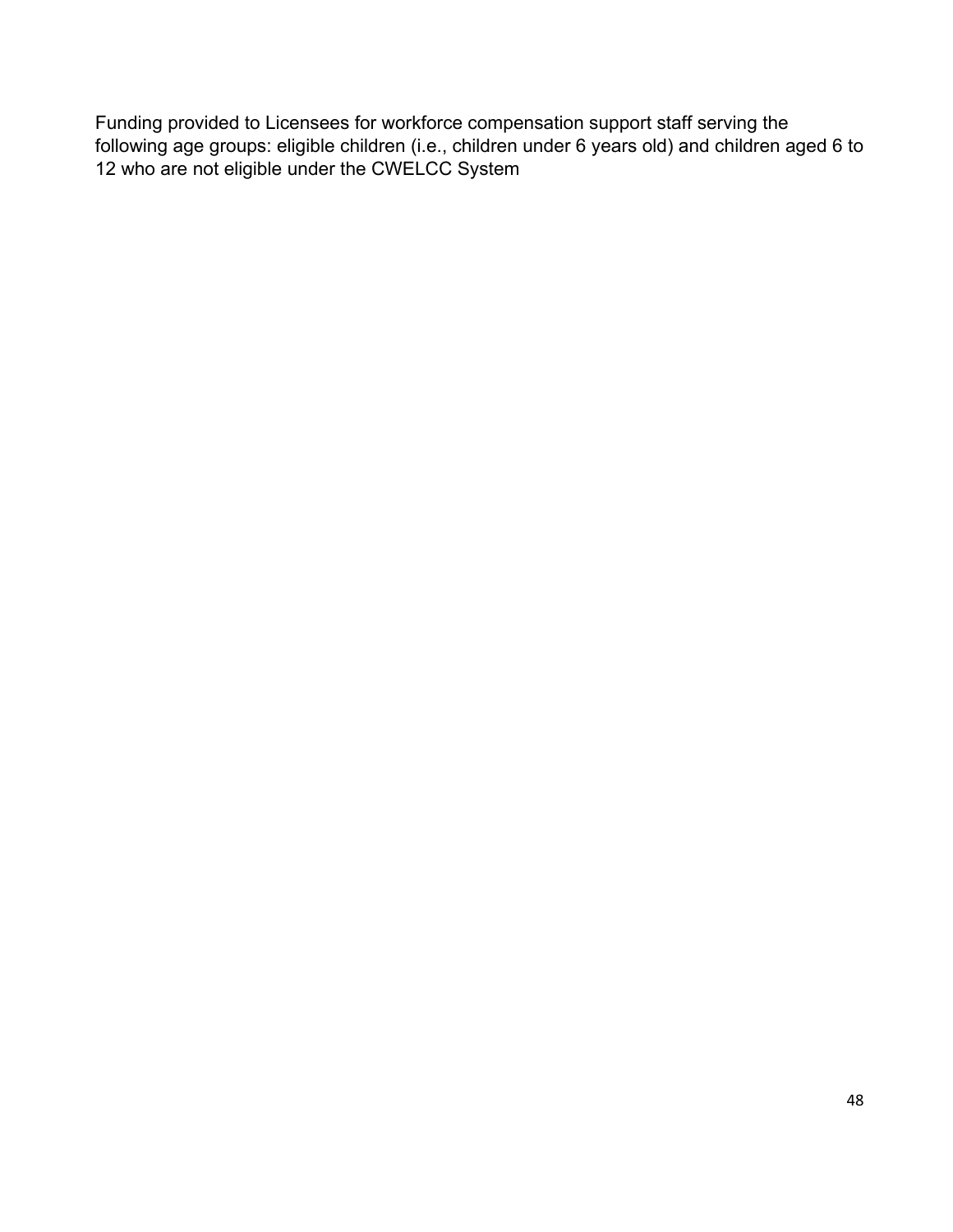## **APPENDIX A - CANADA-WIDE EARLY LEARNING AND CHILD CARE (CWELCC) FUNDING FORMULA TECHNICAL PAPER**

**Ministry of Education**

# **CWELCC FundingFormula: Technical Paper 2022**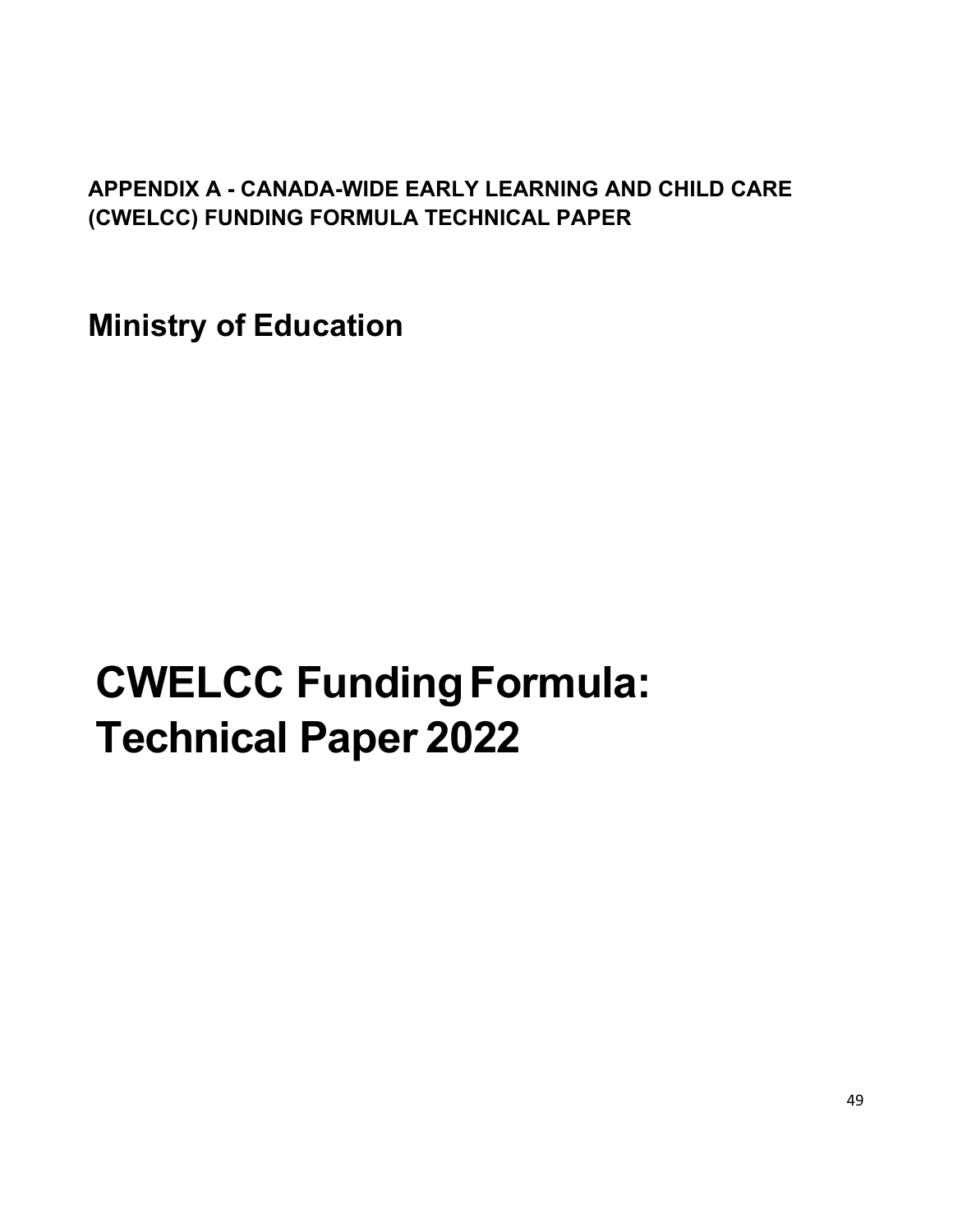## **Purpose**

To support greater transparency for system users, this paper contains details of the underlying formulae and criteria used in calculating the 2022 Canada-Wide Early Learning and Child Care (CWELCC) Allocations to CMSMs/DSSABs.

## **Overview of the CWELCC Funding Formula**

The CWELCC funding formula includes three main allocation categories: Fee Reduction, Workforce Compensation, and CWELCC Administration.

#### **CWELCC Funding in 2022 (\$ Millions)**

| Category                      | <b>Preliminary CWELCC Funding (\$M)</b> |  |
|-------------------------------|-----------------------------------------|--|
| <b>Fee Reduction</b>          | \$734                                   |  |
| <b>Workforce Compensation</b> | \$33                                    |  |
| <b>CWELCC Administration</b>  | \$18                                    |  |
| Total to CMSMs/DSSABs in 2022 | \$785                                   |  |

Funding was costed for 2.6% inflation on total costs. This includes inflation for both compensation and non-compensation costs. In 2022 this was captured through the Fee Reduction Allocation as well as the increased child care funding in 2022 through the Canada-Ontario Early Learning and Child Care (ELCC) allocation.

Information regarding operating funding to support space expansion will be released later this year.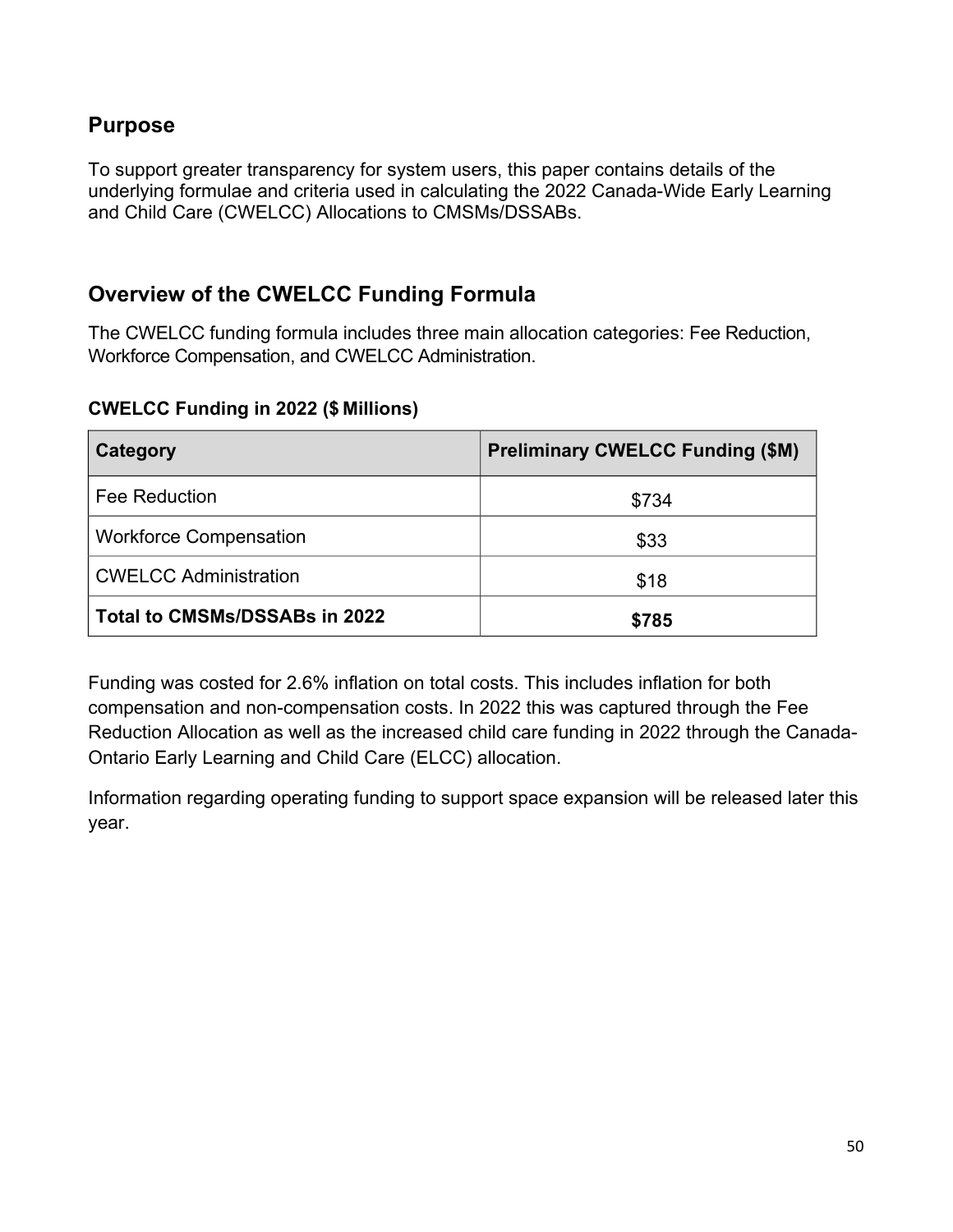## **Fee Reduction Allocation**

Fee Reduction funding is being provided to CMSMs/DSSABs to support parents, families and communities by reducing fees for eligible children in licensed child care.

CMSMs/DSSABs will work with child care licensees who choose to participate in the CWELCC System in their regions to provide operating grants that will enable the parent fee reduction for families.

The 2022 Fee Reduction Allocation is intended to support the first step of fee reduction: all Ontario families with eligible children in participating licensed child care will see a fee reduction of up to 25% (to a minimum of \$12 per day), retroactive to April 1, 2022.

The Fee Reduction Allocation funding totals \$734 million in 2022. The following data elements are used to calculate the Fee Reduction allocation:

| <b>Fee Reduction Allocation Data Elements</b>                       | <b>Source</b>                    |
|---------------------------------------------------------------------|----------------------------------|
| Parent Fees for eligible children                                   | 2021 Child Care Operator Survey  |
| Number of Licensed Child Care Spaces                                | 2021 Child Care Licensing System |
| Number of eligible children enrolled in Licensed<br>Home Child Care | 2021 Child Care Operator Survey  |

## **Centre-Based Child Care Fee Reduction Formula**

The Fee Reduction formula calculates the amount of fee reduction required at the child care centre level and for each age group within each centre. For each eligible age group, where there are licensed spaces, the fee reduction is determined as described below:

| 2022 Estimated Fee<br>$(2021$ fee as reported +<br>2.6% inflation) | <b>Fee Reduction Formula</b>                                                          |
|--------------------------------------------------------------------|---------------------------------------------------------------------------------------|
| > \$16                                                             | (2021 parent fee x 2.6% inflation x 25% fee reduction) x<br>number of licensed spaces |
| Between \$16 and \$12                                              | (2021 parent fee x 2.6% inflation - \$12 floor) x number of<br>licensed spaces        |
| < \$12                                                             | \$0 fee reduction                                                                     |

This is calculated for each eligible age group and child care centre and rolled up to the CMSM/DSSAB level. Age groups included in the calculation include infants, toddlers, preschool and kindergarten. Note, kindergarten spaces are assumed to charge a before and after school fee on instructional school days and a full day fee on non-instructional school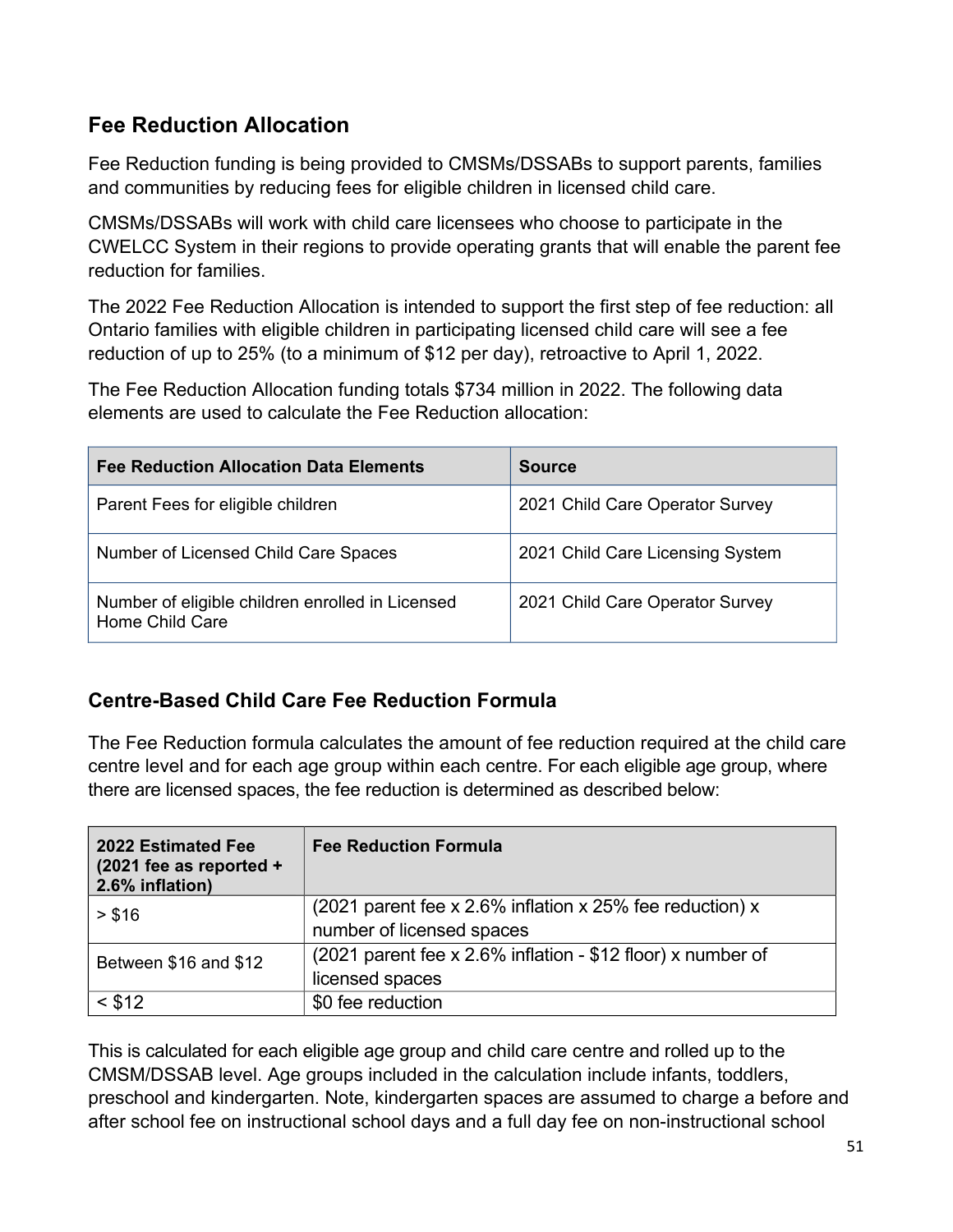days. An adjustment is also applied on the centre level for kindergarten spaces that do not operate in the summer months.

## **Home-Based Child Care Fee Reduction Formula**

The Fee Reduction formula for licensed home child care follows the same approach as the centre-based formula. Enrollment data is used as a proxy for the number of spaces in home child care. Age groups included in the calculation include under 2 years, 2-3 years and 4-5 years. Aged 4-5 enrollment is treated the same as the kindergarten age group in centrebased child care as described above regarding before and after school fee vs full day fee however, all homes are assumed to operate year round.

## **Workforce Compensation Allocation**

Workforce compensation funding is focused on supporting Registered Early Childhood Educator (RECE) staff that are low wage earners. In 2022, there will be a wage floor of \$18 for RECE program staff, and \$20 per hour for RECE supervisors and RECE Home Child Care Visitors. In 2022, Non-RECE program staff, Supervisors and Non-RECE Home Child Care visitors should have a wage floor of \$17 per hour (\$15 minimum wage plus \$2 Wage Enhancement). Funding is being allocated to RECE staff to raise their wages to the new floor and allocated to Non-RECE staff to cover the increased minimum wage that came into effect January 1, 2022, and therefore support the \$17 per hour existing wage floor.

The Workforce Compensation Allocation funding totals \$33 million in 2022 which was derived by:

- Using the wage brackets and number of staff in each bracket, assuming a normal distribution within the bracket.
- Growing wages by inflation.
- For each bracket below the floor the following was calculated:
	- $\circ$  Floor avg for the bracket x number of staff in the bracket

This results in the following proportional distribution by type of staff for each floor:

| <b>Proportion</b> | <b>Workforce Compensation Allocation Data</b><br><b>Elements</b>           | <b>Source</b>                             |
|-------------------|----------------------------------------------------------------------------|-------------------------------------------|
| 55%               | Number of RECE program staff that have wages<br>under \$18                 | 2019 Child Care<br><b>Operator Survey</b> |
| 12%               | Number of RECE supervisors and home visitors<br>that have wages under \$20 | 2019 Child Care<br><b>Operator Survey</b> |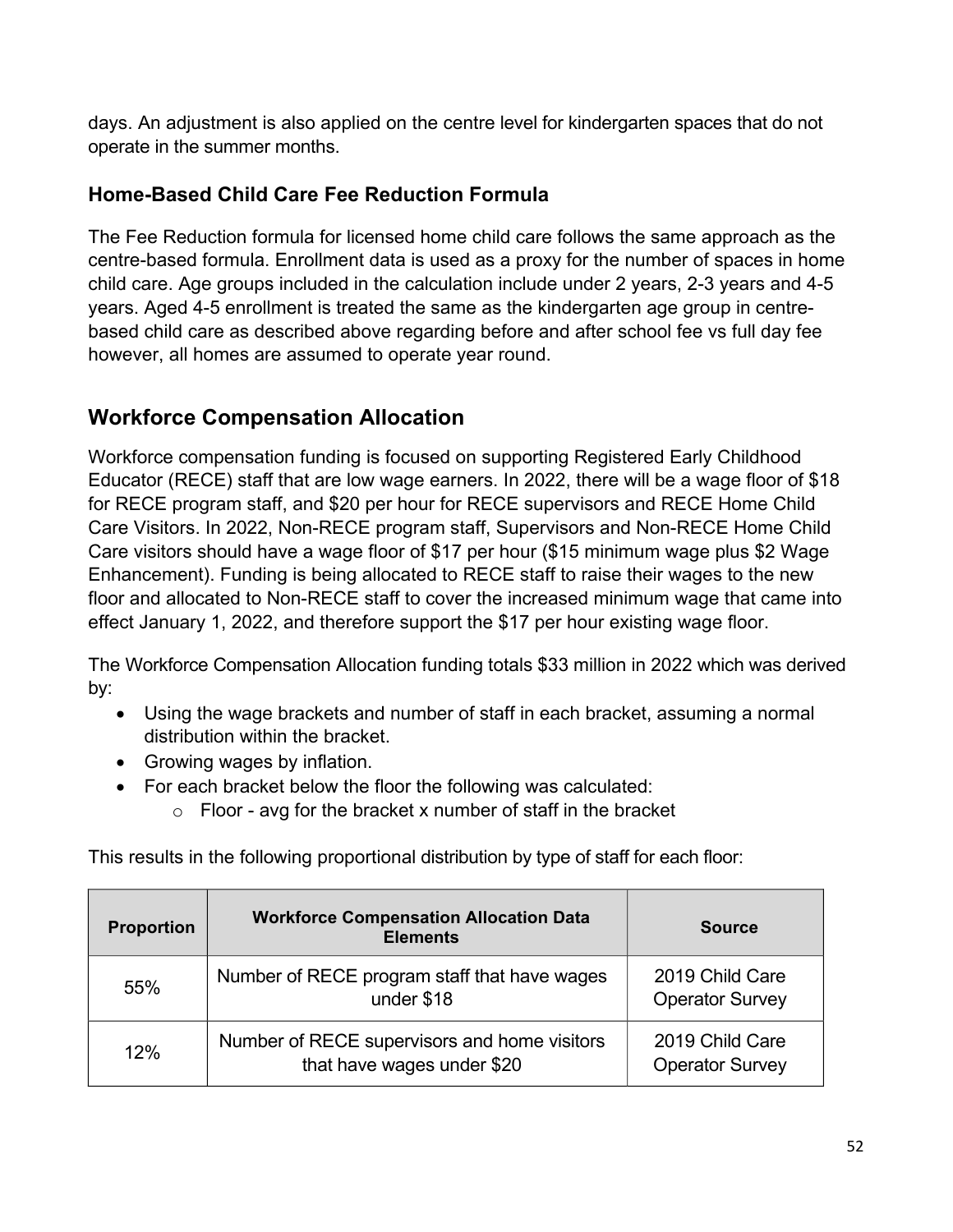| 33% | Number of Non-RECE program staff and   | 2019 Child Care        |
|-----|----------------------------------------|------------------------|
|     | supervisors that have wages under \$17 | <b>Operator Survey</b> |

Funding is also provided for the inflationary increase of 2.6% but is included in the Fee Reduction allocation (the assumption being that this wage increase was reflected in the fees already) while the \$33 million reflects the additional funding for the wage floors.

## **CWELCC Administration Allocation**

The CWELCC Administration Allocation is intended to support service system managers with administrative capacity to implement the goals of the CWELCC.

The allocation for CWELCC Administration totals \$18 million in 2022 and is comprised of the following components:

| <b>Administration Allocation Data Elements</b>                                                                                                | <b>Benchmark</b>                          |
|-----------------------------------------------------------------------------------------------------------------------------------------------|-------------------------------------------|
| Base allocation for each CMSM and DSSAB                                                                                                       | \$65,600 x $(1+17.5\%$ benefits) x<br>75% |
| Number of Licensed Child Care Spaces as of March 31, 2021<br>per Child Care Licensing System (infant, toddler, preschool<br>and kindergarten) | \$70.32 per space x 75%                   |
| Home Child Care Enrollment per 2021 Child Care Operator<br>Survey (0-5 years)                                                                 | \$70.32 per enrollment x 75%              |

The allocations above have been pro-rated for the 9 months from April to December by 75%.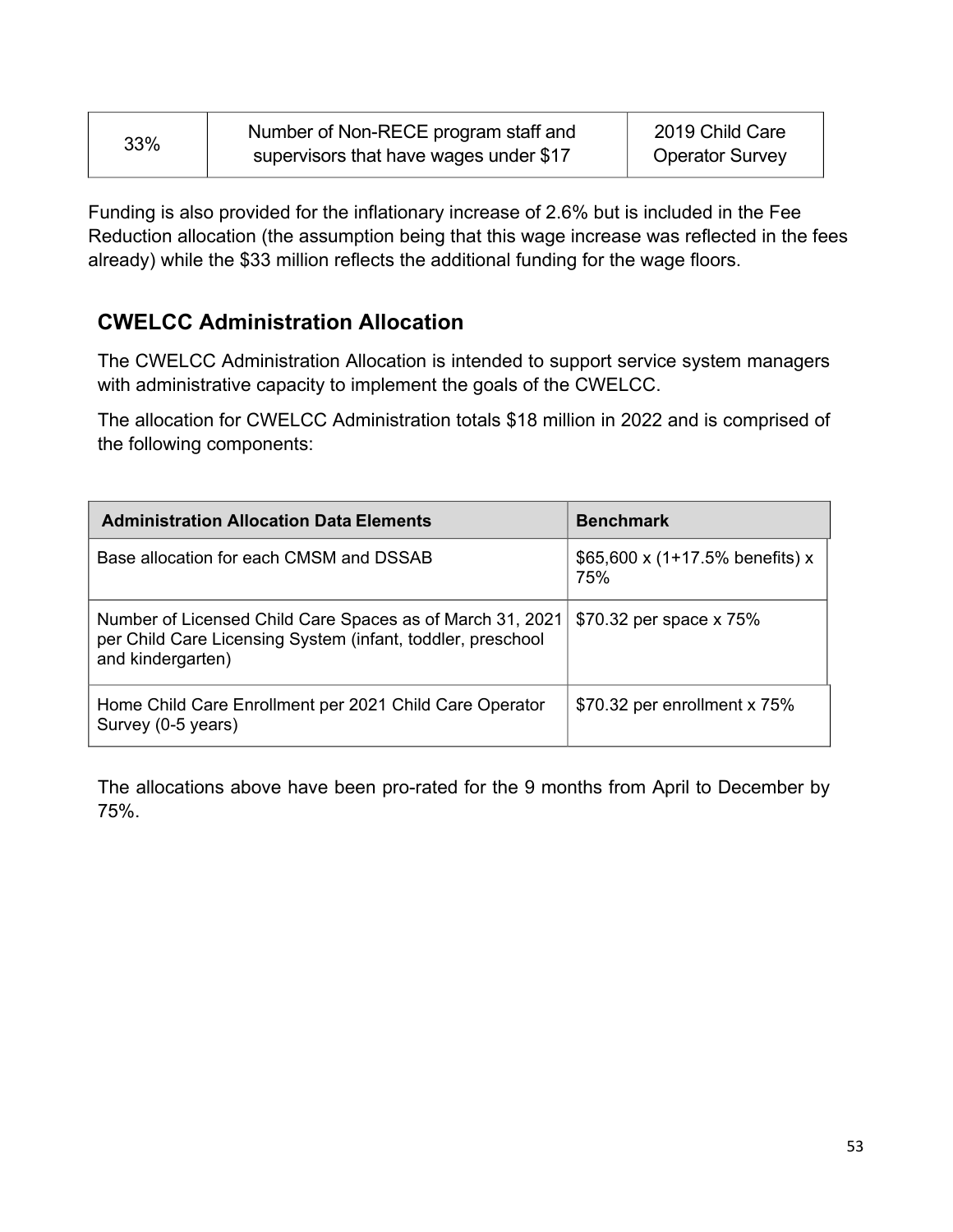## **Appendix B: CWELCC Funding Formula: Tip Sheet**

This tip sheet is intended to provide tips to CMSMs and DSSABs to assist them in allocating Canada-Wide Early Learning and Child Care (CWELCC) funding to the licensees that choose to participate in their regions.

## **General Tips**

- Refer to the CWELCC Funding Formula Technical Paper for details on how funding was allocated from the province to CMSMs and DSSABs.
- CMSMs/DSSABs can leverage the province's allocation methodology, in order to allocate funding to licensees where appropriate.
- CMSMs/DSSABs should allocate CWELCC funding to licensees that choose to participate in a timely fashion to ensure they can provide retroactive rebates to parents.
- The allocation approach does not replace a year end reconciliation to ensure the funding was spent on eligible expenditures.
- If licensees have planned compensation or other cost increases expected in the year, CMSMs/DSSABs should provide funding for the planned cost increases. Note, in 2022, funding was provided to CMSMs/DSSABs for 2.6% inflation over 2021 costs.

## **Fee Reduction**

- Gather information from licensees on base fees as of March 27, 2022 for eligible children and operating capacity.
- Calculate fee reduction funding based on a 25% reduction to base fees as of March 27, 2022 to a floor of \$12 per day.
- Funding to licensees for fee reduction should cover the full fee reduction to base fees unless the CMSM/DSSAB determines some costs that make up the base fee are unreasonable or not eligible.

## **Workforce Compensation**

- Gather information from licensees on number and type of staff working in each centre, their wages, and estimated hours they will work April to December 2022.
- Allocate funding to licensees to support the wage floor of \$18 per hour for RECE program staff and \$20 per hour for RECE supervisors and home child care visitors.
- For example, if a RECE program staff has a wage of \$17 currently (\$15 wage + \$2 wage enhancement), then they should be allocated \$1 per hour for the estimated hours they will work April to December 2022, to ensure they receive the floor of \$18 per hour.
- Funding has been provided to offset the minimum wage increase for non-RECE staff that took effect January 2022. Please ensure that Licensees are not receiving double funding for this (for example, if they have already raised fees to reflect the increase, then the funding would flow to the Licensee for Fee Reduction and CMSMs/DSSABs should exercise flexibly between funding lines to account for this).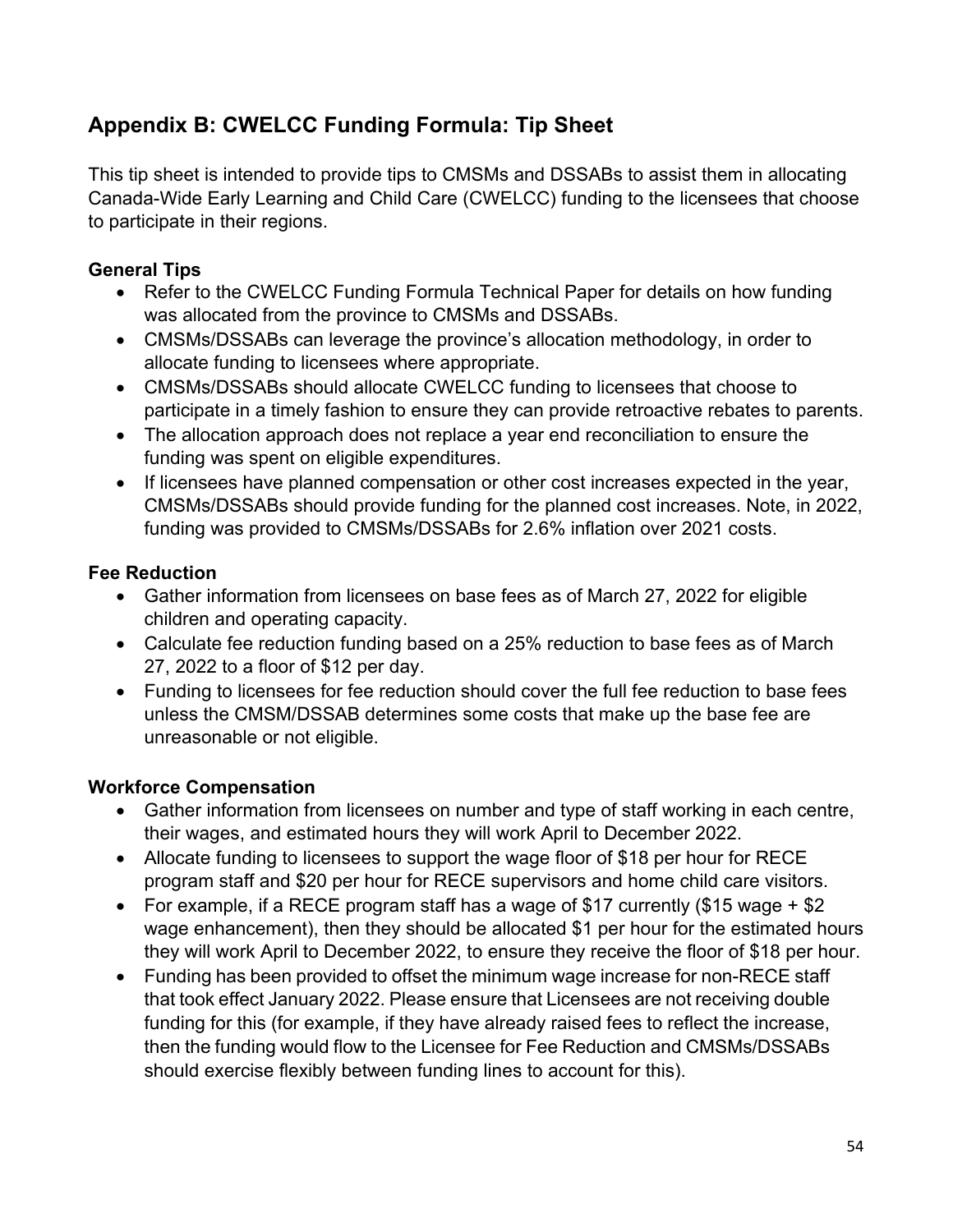## **APPENDIX C: 2022 LICENSED CHILD CARE PURCHASE OF SERVICE AGREEMENT CHECKLIST**

This "Licensed Child Care Purchase of Service Agreement Checklist" is a supportive tool that may assist CMSMs/DSSABs in drafting or amending their purchase of service agreements with child care Licensees participating in the Canada-Wide Early Learning and Child Care (CWELCC) System. The checklist is not intended to be an exhaustive list of considerations from the ministry, and CMSMs/DSSABs should consult the CCEYA, the Guideline Addendum as well as their legal counsel in developing purchase of service agreements.

The checklist covers, at a high level, the criteria the province requires of the CMSM/DSSAB and Licensees in order to access CWELCC System funding.

This checklist is comprised of the following:

Part 1: Licensed Child Care Operator Participation

- Part 2: Funding Consideration
- Part 3: Fee Reduction
- Part 4: Workforce Compensation
- Part 5: Maximum Profit
- Part 6: Reporting
- Part 7: Records and Audit
- Part 8: Withholding and Recovery of Payments and Right to Set Off

## **Part 1: Licensed Child Care Operator Participation**

Participation in the Canada-Wide Early Learning and Child Care System is optional; however, child care Licensees are encouraged to participate so that families can benefit from reduced fees.

Licensees choosing to participate in the CWELCC System must indicate their intent to do so to the CMSM/DSSAB by September 1, 2022.

The following requirements must be met by the Licensee for enrolment into the CWELCC System:

- $\square$  Licensee must demonstrate financial viability to the CMSM/DSSAB.
- $\Box$  Licensee must operate in accordance with the purchase of service agreement, the *Child Care and Early Years Act,* 2014 *(CCEYA)* and its regulations, as well as the requirements outlined by the CMSM/DSSAB.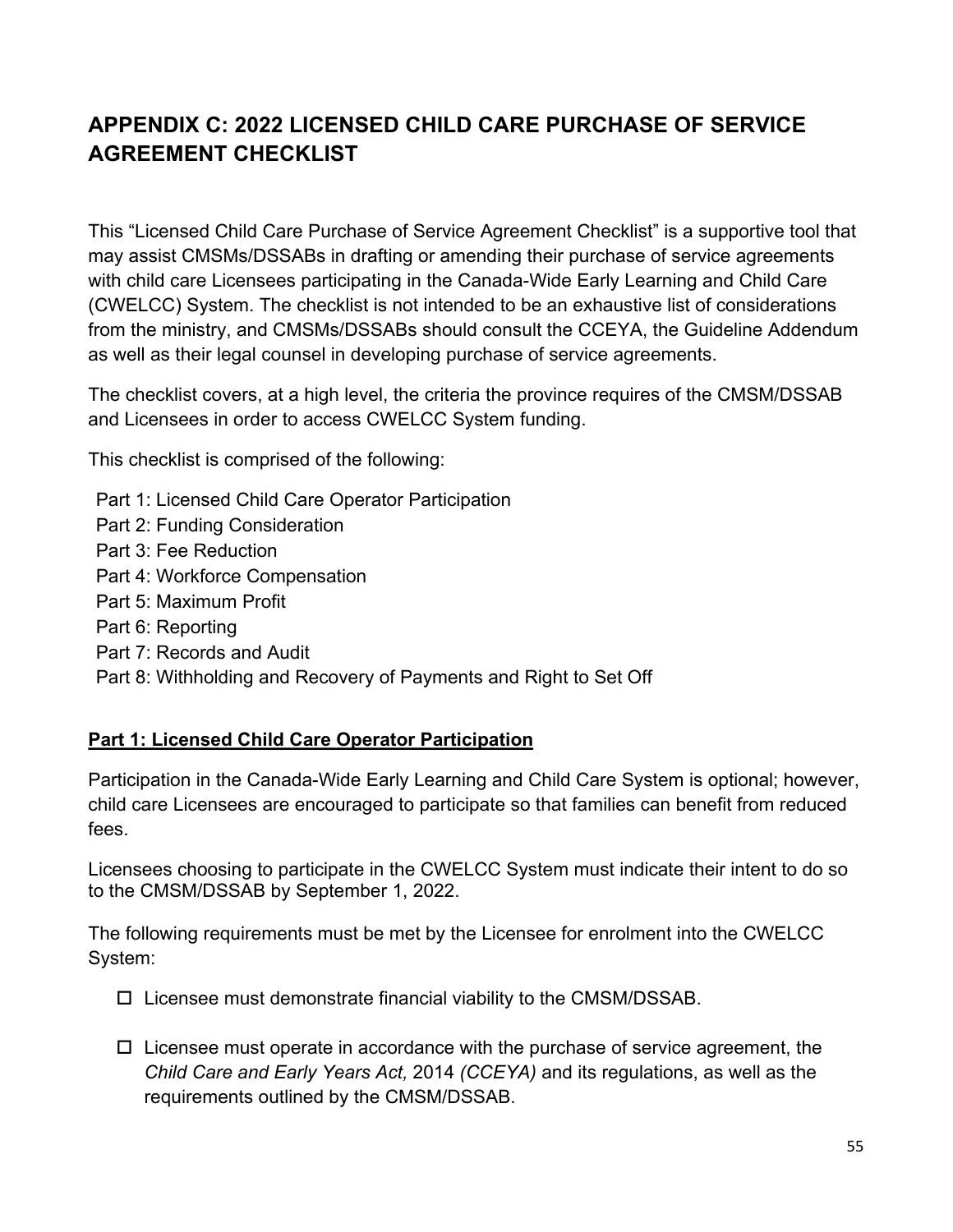- $\Box$  Licensees must maintain existing (pre-CWELCC System announcement on March 28, 2022) licensed spaces for eligible children. Licensees may not convert any existing spaces for eligible children to other age groups (e.g., converting infant spaces to toddler, or infant spaces to kindergarten) in 2022.
- $\Box$  Licensees must communicate their CWELCC System enrolment status to all parents and staff within 14 days of the licensee being notified by CMSM/DSAAB of the results of their application in accordance with O. Reg. 137/15.
- Licensees must complete the annual *Licensed Child Care Operations Survey*, as required under section 77 of O. Reg. 137/15 in order to continue to receive funding under the CWELCC System.
- $\Box$  Licensees must reduce and refund base fees in accordance with O. Reg.137/15. Licensees are required to keep an electronic or hard copy of their purchase of service agreement at the child care centre or home child care agency, and make it available for ministry inspection.
- $\Box$  Licensees must maintain their licence in good standing in accordance with the CCEYA.

## **Part 2: Funding Considerations**

Please see below examples of requirements relating to CWELCC System funding that a CMSM/DSSAB may want to consider in developing terms and conditions to include in its purchase of service agreement with a Licensee governing CWELCC System funding. CMSMs/DSSABs may also want to refer to the ministry's Guideline Addendum to assist them in developing additional terms and conditions governing this funding:

- $\square$  Funding amounts to a Licensee will be determined at the discretion of the CMSM/DSSAB based on actual costs.
- $\Box$  Licensees are required to use CWELCC System Funds to support CWELCC System objectives in accordance with the purchase of service agreement, applicable legislation, regulations and applicable guidelines requirements provided to Licensees.
- $\Box$  Licensees are required to return CWELCC System Funds to the CMSM/DSSAB where funds are not used in accordance with the requirements established by the CMSM/DSSAB that apply to Licensees.
- $\Box$  Licensees are required to provide sufficient and detailed financial or other information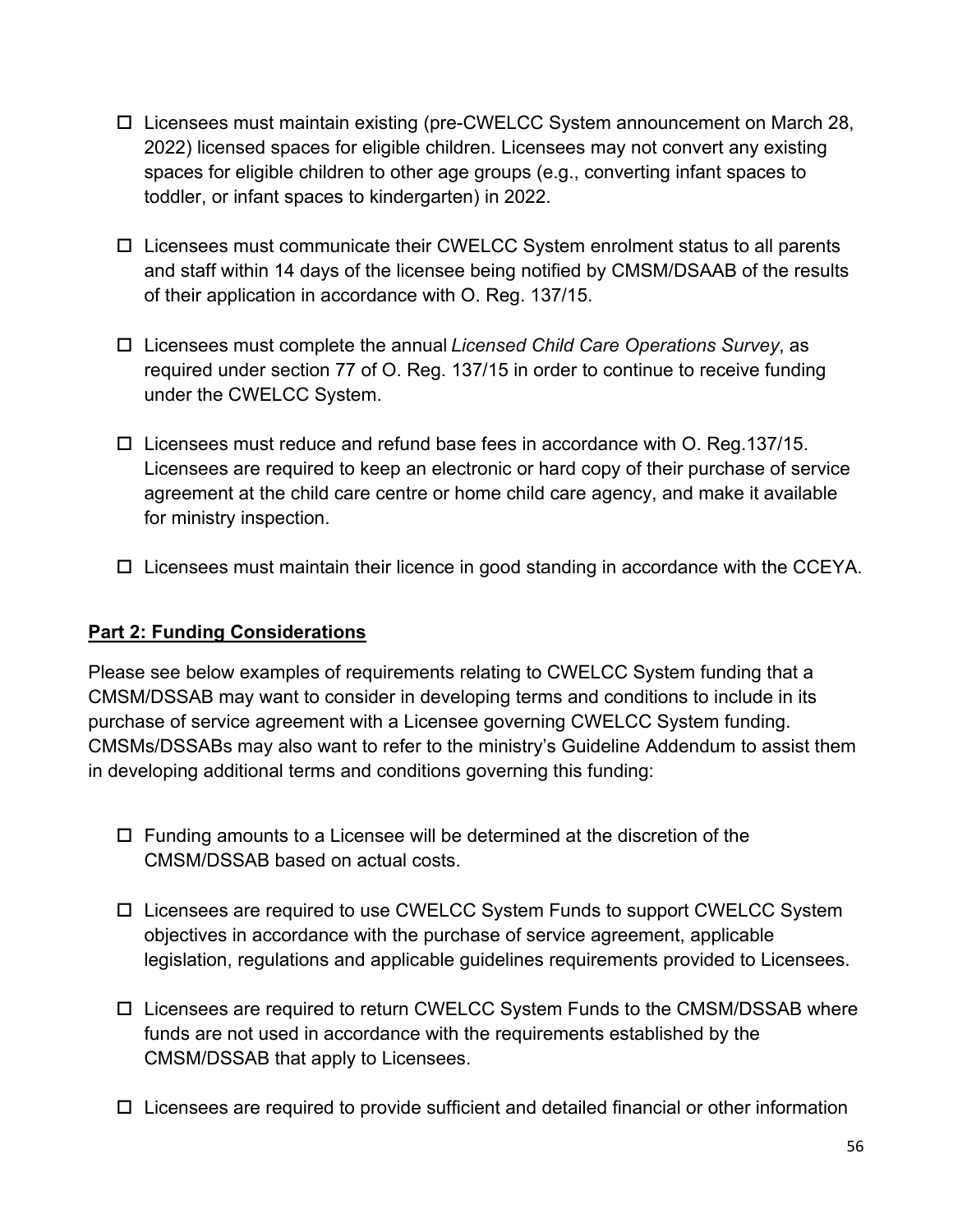related to their child care operations as required by the CMSM/DSSAB for review.

- $\Box$  Information submitted by the Licensee for eligibility and reasonability of expenditures will be subject to review as part of the CMSMs/DSSABs funding and reconciliation process. CMSMs/DSSABs may consider including terms and conditions in their purchase of service agreements that provide for the following rights:
	- $\Box$  Discretion to determine eligibility and reasonability of a Licensee's revenues, costs and expenses, based on CWELCC System funding requirements provided to Licensees and to adjust funding provided based on review.
	- $\Box$  The right to review and to confirm that the Licensee did not charge fees for eligible children higher than the fees at which it was capped after March 27, 2022 (unless the fees were communicated to parents prior to March 27, 2022).
	- $\Box$  Denying funding for expenses, or to only pay what is deemed to be fair market value, as determined by CMSMs/DSSABs.
	- Denying funding for expenditures arising from transactions not conducted at armslength.
	- $\Box$  Denying funding for ineligible expenditures, based on applicable guidelines and parameters provided by CMSMs/DSSABs to Licensees.
	- $\Box$  Determining the amount of funding that can be spent by Licensees on administration expenses.
	- $\Box$  Denying funding for administration expenditures above what has been determined by CMSMs/DSSABs for each Licensee.
	- $\Box$  Requiring Licensees to seek approval if additional administration funding is required by the Licensee above what is allowed.
	- $\Box$  The right to determine if a Licensee's operation in child care for eligible children is sustainable and financially viable. CMSMs/DSSABs have the discretion to define sustainable and financial viability.
	- $\Box$  The right to verify that increases to base and non-base fees for the care of eligible children were permitted in accordance with O. Reg. 137/15, (e.g., a fee increase must be communicated to families/parents prior to March 27, 2022).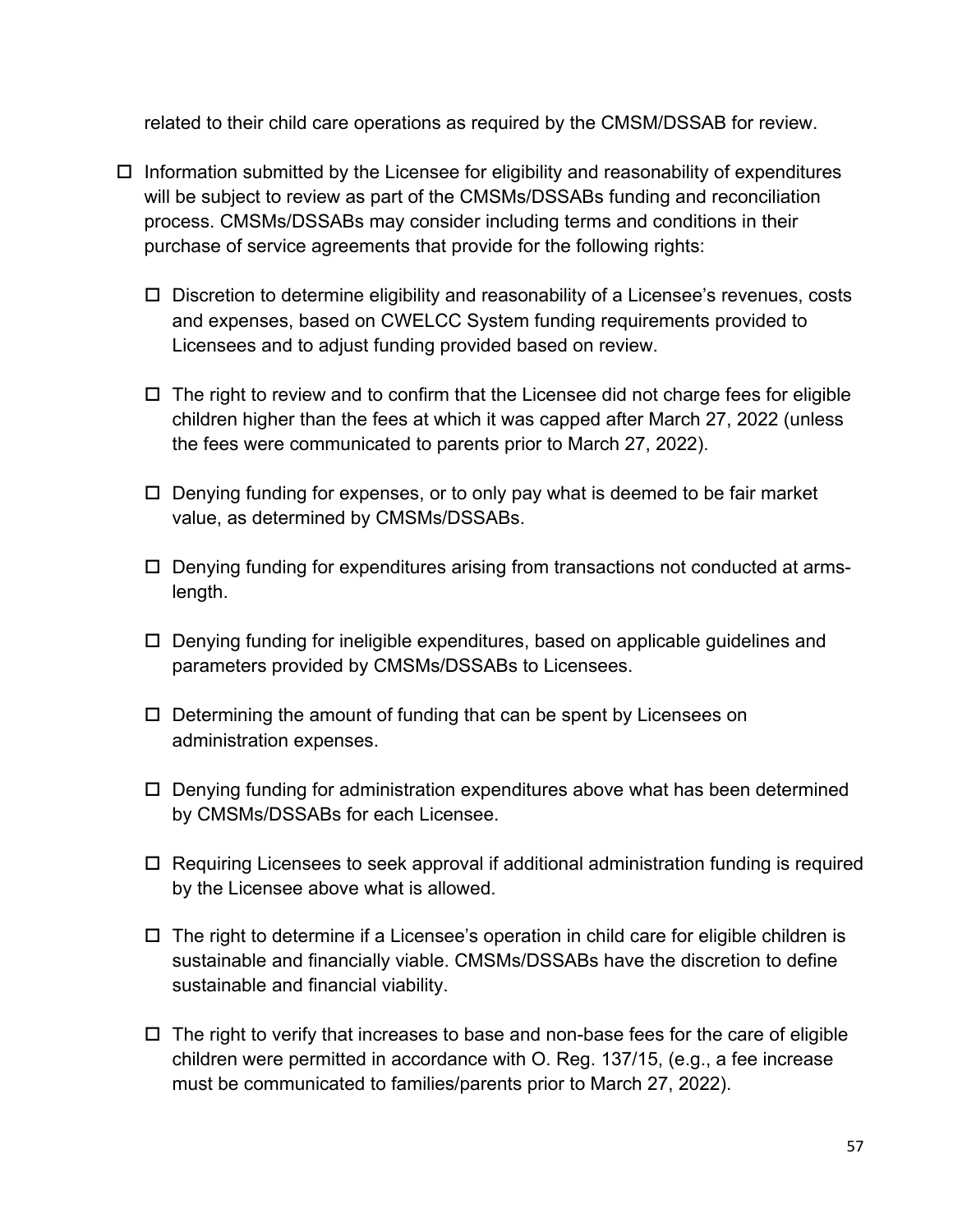- $\Box$  The right to verify that Licensees are maintaining the spaces for eligible children for which they are receiving funding to reduce base fees (e.g., a licensed infant space must remain an infant space) along with the right to recover funding from the Licensee as determined by the CMSM/DSSAB.
- $\Box$  The requirement for Licensees to report to the CMSM/DSSAB any revisions to capacity or use of alternate capacity for child care spaces currently licensed for ages 0-5.
- $\Box$  Requirement that Licensees do not close for more than 2 consecutive weeks and do not close for more than 4 weeks within a calendar year while the licensee is receiving full funding from the CWELCC System.
- $\Box$  Requirement that full base fees cannot be charged by the Licensee for any closure beyond these timelines. CMSMs/DSSABs may further limit the allowable period of closure (e.g., closures may not exceed 10 consecutive days).

## **Part 3: Fee Reduction**

Fee reduction funds are to be used by CMSMs/DSSABs to support parents, families and communities by reducing base fees for eligible children.

The *Child Care and Early Year Act,* 2014 (CCEYA) sets out the rules regarding what participating Licensees will be permitted to charge parents as part of their base fee (as defined by the CCEYA).

In working towards achieving the required base fee reduction for eligible children, below is a high-level summary of terms and conditions to consider when enrolling a Licensee into the CWELCC System.

CMSMs/DSSABs should refer to O. Reg 137/15 for full details on the fee reduction requirements and should refer to the ministry's CWELCC System funding Guideline Addendum to assist in developing additional terms and conditions to include in their purchase of service agreements with participating Licensees.

- $\Box$  Licensees' base fees must be determined in accordance with the requirements set out in O. Reg. 137/15 under the CCEYA. (CMSMs/DSSABs can refer to the regulations and the Guideline Addendum for further details on base fees).
- $\Box$  Licensees must reduce base fees for eligible children only. The term 'eligible children' is defined in O. Reg. 137/15.
- $\Box$  Licensees are required to provide a refund to parents where a base fee higher than the reduced base fee is charged for an eligible child, retroactive to the Licensee's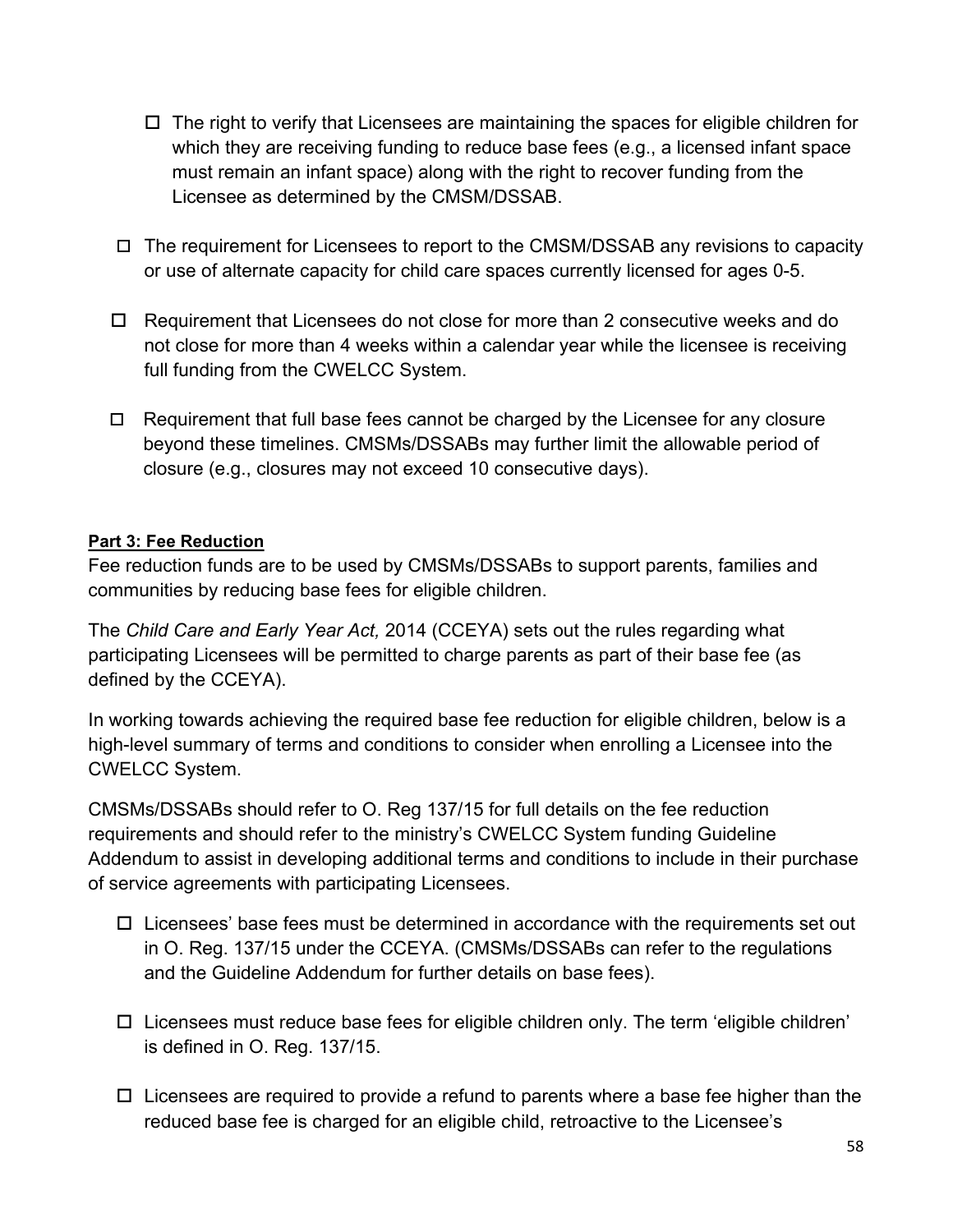CWELCC System enrolment date and for any period after the CWELCC enrolment date where excess base fees has been prepaid for. CMSMs/DSSABs can refer to the Guideline Addendum for further details.

- $\Box$  Licensed home child care agencies participating in the CWELCC System must ensure that home child care providers charge parents of eligible children a base fee determined in accordance with O. Reg. 137/15, which applies to children who are agency placed and those children that are privately placed in the provider's care.
- $\Box$  31 days after a Licensee is notified by the CMSM/DSSAB of their enrolment date, the Licensee cannot charge a base fee that is higher than the applicable base fee for an eligible child.
- $\Box$  60 days after a Licensee is notified by the CMSM/DSSAB of their enrolment date, the Licensee is required to provide refunds to parents for any fees paid that were higher than the reduced base fees paid, for any higher base fees that were prepaid for a period after the enrolment date, and any refunds related to reductions in parental contributions families in receipt of fee subsidy for the applicable period.
- $\Box$  CMSMs/DSSABs have the right to determine an initial base fee, in the case where the capped fee does not include all of the components required to be included in a base fee under O. Reg. 137/15, or to exclude components that should not be part of a base fee at the discretion of the CMSM/DSSAB.
- $\Box$  Licensees must ensure that components that should be captured by the definition of non-base fees under O. Reg. 137/15 should not be included as a component of base fees.
- $\Box$  Licensees are required to maintain the reduced base fees until they are either required to reduce them again, or if they are no longer participating in the CWELCC System.
- $\Box$  In the case where a Licensee transfers shares of the corporation the licensee continues to be bound by the requirements in O. Reg. 137/15 relating to base fees and non-base fees. In the case where a Licensee sells all of its assets and ceases to be licensed, the purchasing corporation must apply for a licence under the CCEYA and may submit an application to enroll in the CWELCC System, in which case the base fee and non-base fee rules in O. Reg. 137/15 apply to the applicant (CMSMs/DSSABs see regulation and Guideline Addendum for further details).
- $\square$  CMSMs/DSSABs have the right to verify the timeliness and accuracy of refunds and fee reductions made by Licensees.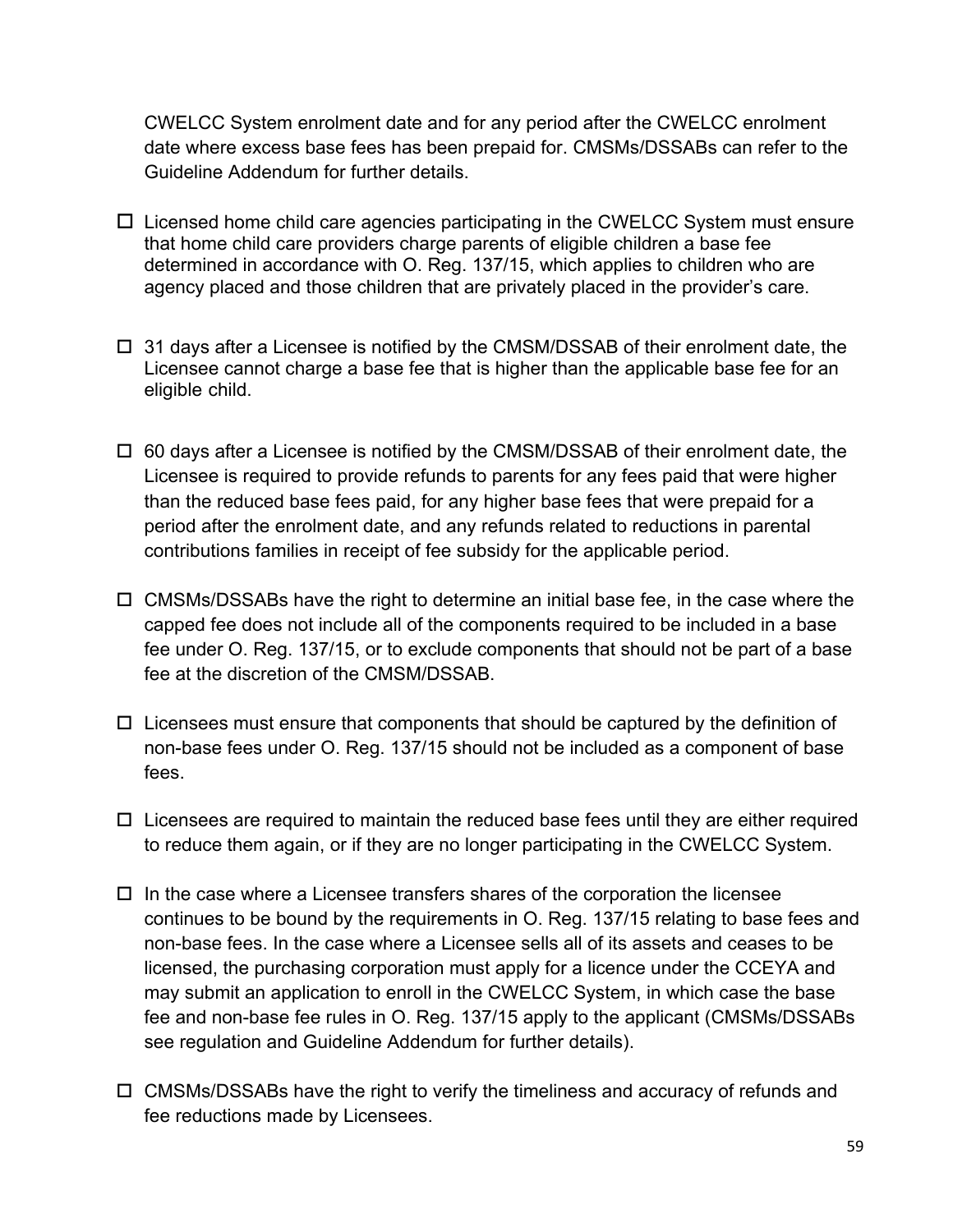## **Part 4: Workforce Compensation**

The commitment, knowledge and experience of Ontario's diverse range of child care and early years professionals is a key factor in the implementation of the CWELCC System. Workforce compensation funding is focused on supporting Registered Early Childhood Educator (RECE) staff that are low wage earners. Increased compensation for low wage earners will help support the recruitment and retention of RECEs working in the child care sector as part of the provincial strategy to achieve system growth and ensure increased access to high quality licensed child care in Ontario.

Ontario will support the recruitment and retention of Ontario's child care workforce by providing improved compensation for low wage earners through the implementation of a wage floor and an annual wage increase for eligible RECE staff.

In addition, workforce compensation funding will be provided to Licensees to offset wage increases for non-RECE staff associated with the increased minimum wage that came into effect January 1, 2022.

The following are examples of requirements that apply to Licensees in respect of workforce compensation funding that CMSM/DSSABs may want to consider in developing terms and conditions to include in their purchase of service agreements with Licensees that govern this funding. For additional information relating to workforce compensation funding, CMSMs/DSSABs are encouraged to refer to the Guideline Addendum.

#### *Wage floor and Annual Wage Increase*

- $\Box$  Licensees are required to bring the wage of all eligible RECE staff up to the wage floor plus benefits as identified in the ministry's Guideline Addendum.
- $\Box$  Licensees are required to increase the hourly wage plus benefits of all eligible RECE staff annually as described in the ministry's Guideline Addendum.
- $\Box$  Workforce compensation funding is provided to eligible RECE staff employed by a Licensee that is participating in the CWELCC System regardless of the age of the children they are supporting (e.g., not limited to staff supporting children under the age of 6).
- Licensees subject to the *Protecting a Sustainable Public Sector for Future Generations Act,* 2019 (PSPSFGA) are required to meet any applicable obligations under the PSPSFGA.
- $\Box$  Licensees that are subject to the terms of a collective agreement should seek independent legal advice on implementing the wage floor and annual wage increase.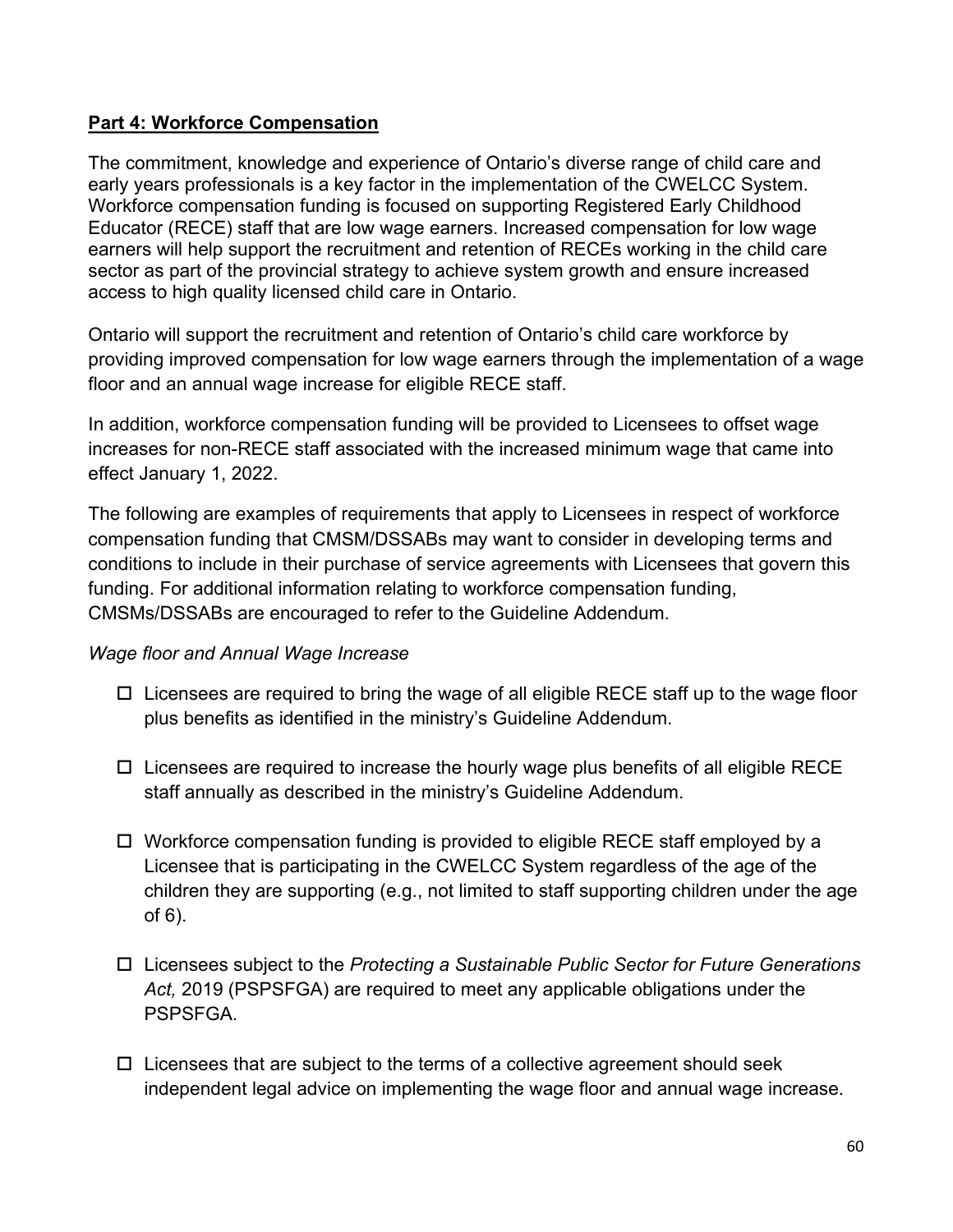- $\Box$  Licensees will be required to apply for the Wage Enhancement Grant to be eligible to receive workforce compensation funding.
- $\square$  Licensees participating in the CWELCC System prior to December 31, 2022, must issue retroactive payments to eligible RECE staff for any period after the Licensee is notified by the CMSM/DSAAB that they are enrolled in the CWELCC System during which Licensees paid eligible RECE staff wages lower than the wage floor.
- $\square$  Licensees participating in the CWELCC System after December 31, 2022, will not receive funding to issue retroactive payments to eligible RECE staff for wage compensation funding and will only be expected to implement the wage floor and annual wage increase on a go forward basis.
- $\Box$  Licensees will be permitted to continue to pay eligible RECE staff below the wage floor for thirty-one calendar days after the CMSM/DSSAB notifies them that they are enrolled in the CWELCC System. After 31 days, the Licensee would be required to pay eligible RECE staff at least the wage floor. Licensees would then be given one additional month (for a total of 60 days from the day they were notified by the CMSM/DSSAB) to provide eligible RECE staff with a retroactive payment for any wages that were below the wage floor, retroactive to the date their enrolment in the CWELCC System was confirmed by the CMSM/DSAAS.
- $\Box$  Licensees are not permitted to use workforce compensation funding to provide compensation to eligible RECE staff over and above what is mandated based on the requirements set out in the Guideline Addendum without approval from the ministry.
- $\Box$  Workforce compensation funding must be considered in addition to and not reduce other planned compensation increases for eligible staff. For example, the wage floor and annual wage increase cannot be used to reduce planned merit increases for eligible staff.
- $\Box$  Licensees must include workforce compensation payments in each pay cheque or payment made to eligible RECE staff.
- $\Box$  Upon receiving confirmation of enrolment in the CWELCC System from their CMSM/DSSAB, and as new eligible RECE staff are hired, Licensees are required to share in in writing, information about the wage floor and annual wage increase with eligible RECE staff.
- $\Box$  Licensees must report on data for meeting wage floor and annual wage increase requirements as determined by the CMSM/DSSAB and the reporting parameters set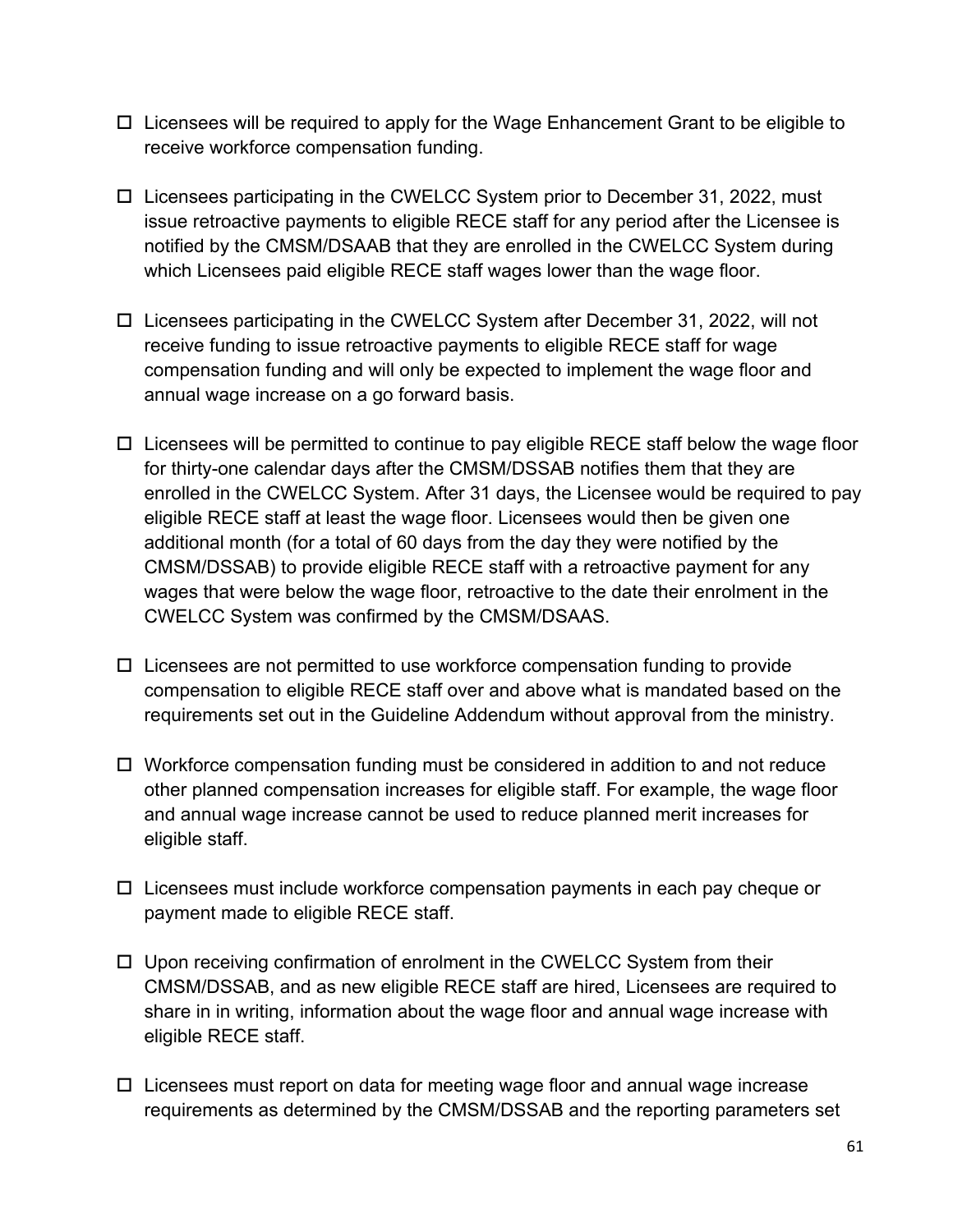out in the ministry's Addendum to the Funding Guideline.

## *Minimum Wage Offset*

- $\square$  Licensees must provide eligible non-RECE staff that were earning less than \$15 per hour (not including wage enhancement) on March 31, 2021, or were hired after March 31, 2021 and before January 1, 2022 and had wages below \$15 per hour (not including wage enhancement), minimum wage offset funding.
- $\Box$  Licensees must report on data for meeting minimum wage offset requirements as determined by the CMSM/DSSAB and the reporting parameters set out in the ministry's Addendum to the Funding Guideline.

## **Part 5: Maximum Profit**

As part of the CWELCC System accountability framework, controls are required to ensure that the ability of Licensees to generate undue profit is limited based on the CWELCC System funding being provided.

Below are examples of requirements CMSMs/DSSABs could consider in developing terms and conditions to include in their purchase of service agreements with Licensees relating to undue profit. CMSMs/DSSABs may also want to refer to the CWELCC System Funding Guideline Addendum for additional information:

- $\square$  CMSMs/DSSABs will have the discretion to determine a maximum profit level that would govern the Licensee's provision of child care to eligible children each calendar year.
- $\Box$  This maximum profit level determined by the CMSM/DSSAB will be included by the CMSM/DSSAB in the terms and conditions of their purchase of service agreements with for-profit Licensees each year.
- $\Box$  In the case where the Licensee's annual net profit relating to the provision of child care for eligible children exceeds the maximum profit amount set by the CMSM/DSSAB, the Licensee will be required to return any excess funds above this maximum amount to the CMSM/DSAAB.
- CMSMs/DSSABs have the discretion to determine the portion of the Licensee's net profit that may be attributed to the provision of child care for eligible children, as compared to net profit attributed to the provision of child care for children who are not eligible children.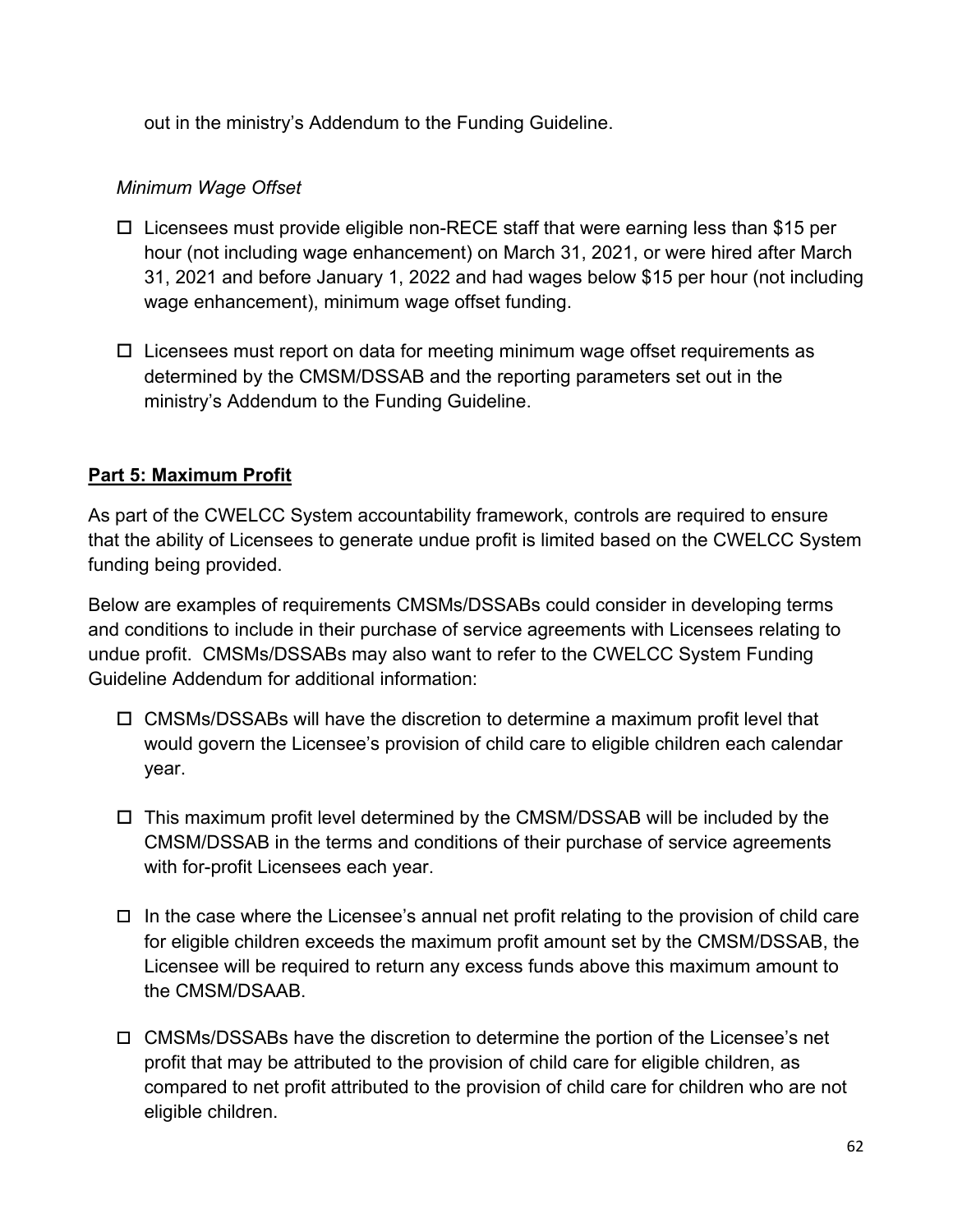## **Part 6: Financial Reporting**

As part of the CMSM/DSSAB's financial review process with Licensees at year end, the Licensee will be required to submit detailed financial information and audited financial statements to the CMSMs/DSSABs to verify that the funding provided was used for the purpose(s) intended.

Below are examples of requirements for CMSMs/DSSABs to consider related to the financial reporting process when developing terms and conditions to include in their purchase of service agreements with Licensees. CMSMs/DSSABs may wish to refer to the CWELCC System Guideline Addendum for additional information:

- $\Box$  Financial reports are prepared and submitted by the Licensee in accordance with the CMSM/DSSAB's reporting requirements and timelines.
- $\Box$  Licensees are required to provide all financial and other information based on CMSM/DSSAB requirements, including audited financial statements.
- $\Box$  Licensee will work with CMSM/DSSAB to reconcile all CWELCC System funding annually according to the reporting and reconciliation documentation provided by the Ministry.
- $\Box$  CMSM/DSSAB have the right to follow up with Licensee on any CWELCC System expenditures reported to determine reasonability of variances and/or eligibility of expenditure.
- $\Box$  The CMSM/DSSAB will take reasonable and progressive corrective actions on the Licensee who does not comply with reporting requirements.
- $\Box$  Adjustments and recoveries of funding provided will be determined at the discretion of the CMSM/DSSAB based on the CMSM/DSSAB's reconciliation process.

## **Part 7: Records and Audit**

CMSMs/DSSABs will be required to undertake audits on a random sample of Licensees in receipt of CWELCC System funding on an annual basis to confirm that CWELCC System funding has been used for its intended purpose.

See below for examples of requirements for CMSMs/DSSABs to consider in developing terms and conditions to include in their purchase of service agreements with Licensees related to the maintenance of proper financial and service records. CMSMs/DSSABs may wish to also refer to the CWELCC System Guideline Addendum for additional information: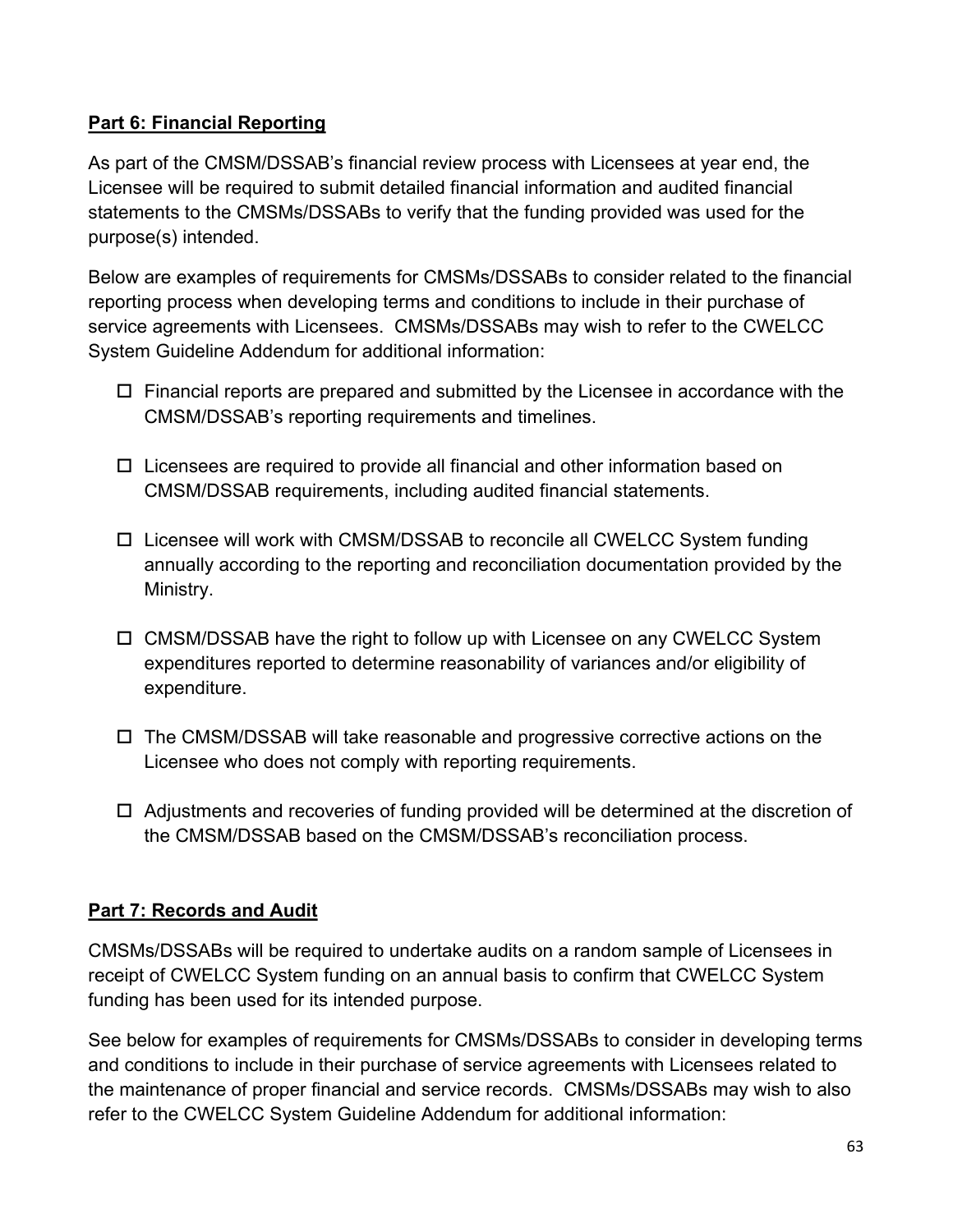The Licensee:

- $\Box$  Must maintain complete financial and service records of accounts of expenditures related to the CWELCC System, for each site where CWELCC System funding is being provided, for at least 7 years.
- $\Box$  Cannot dispose of any records related to the services provided under the CWELCC System without prior consent from the CMSM/DSSAB, even when the Licensee is no longer operating.
- $\Box$  Must permit the CMSM/DSSAB to audit financial and service records related to the CWELCC System at any reasonable time.
- $\Box$  Must ensure its staff are available for consultation by the CMSM/DSSAB as required.

## **Part 8: Withholding and Recovery of Payments and Right to Set Off**

CMSMs/DSSABs should consider including terms and conditions in their purchase of service agreements with licensee that provide them with the right to withhold payment or to reduce funding provided to a Licensee when the Licensee does not meet the obligations relating to the use of CWELCC System funds or other related CMSM/DSSAB funding requirements. See below for examples of requirements for CMSMs/DSSABs to consider in developing terms and conditions for their purchase of service agreements.

The CMSM/DSSAB will reserve the right to withhold or recover funding based on the following:

- $\Box$  Funding spent on ineligible expenditures.
- $\square$  Funding spent on expenditures unrelated to the objectives of CWELCC.
- $\square$  Expenditures not at fair market value.
- $\square$  Transactions with a related party.
- $\Box$  Licensee not meeting deadlines relating to request for information, documentation and reporting.
- $\Box$  Licensee not meeting the requirements under the CWELCC System, applicable guidelines or any other specific deadlines noted by the CMSM/DSSAB.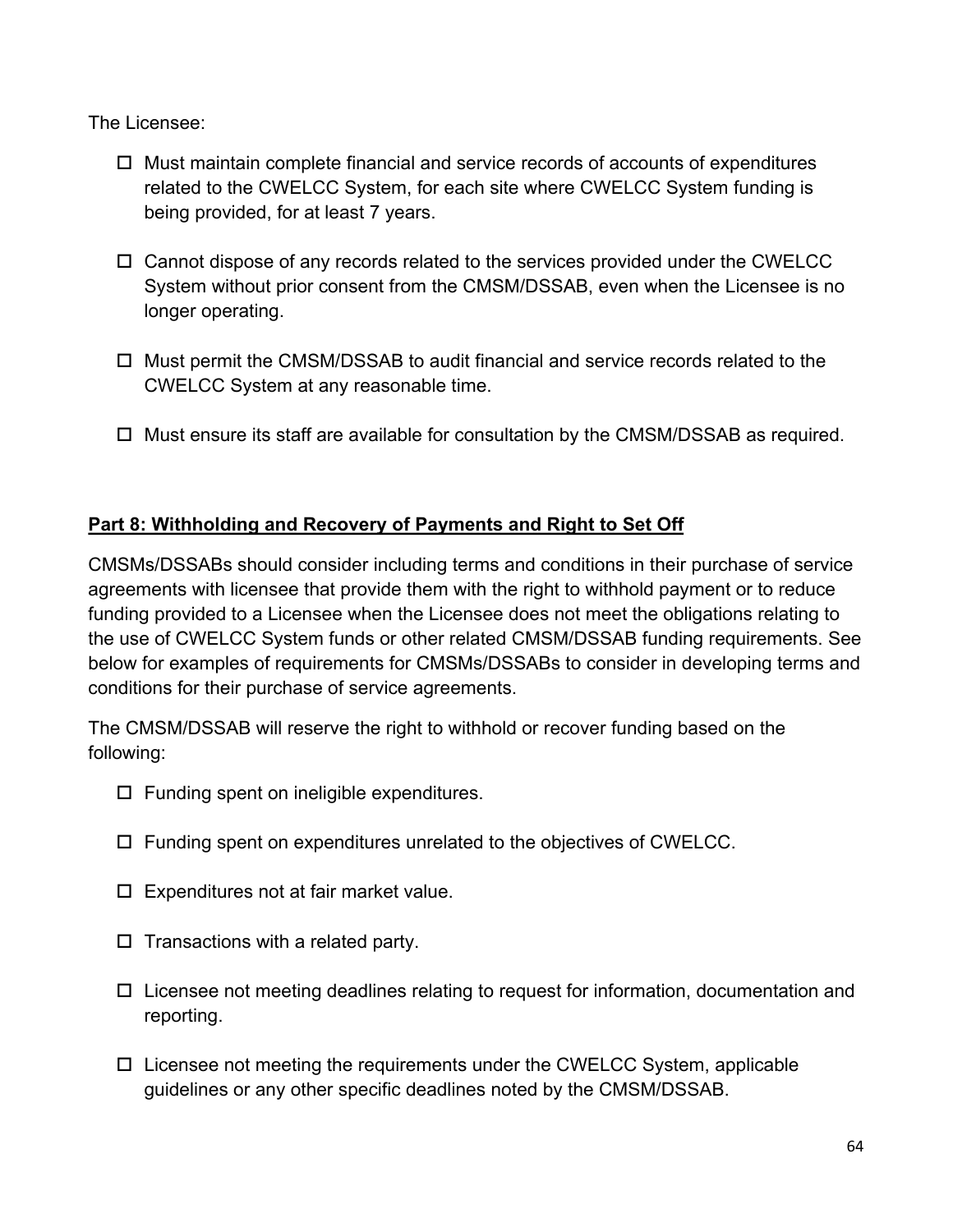- CWELCC System funds not in used in accordance with the requirements and any applicable guidelines provided by CMSMs/DSSABs to Licensees.
- Licensee did not complete their annual *Licensed Child Care Operations Survey*, as per O.Reg.137/15 (77).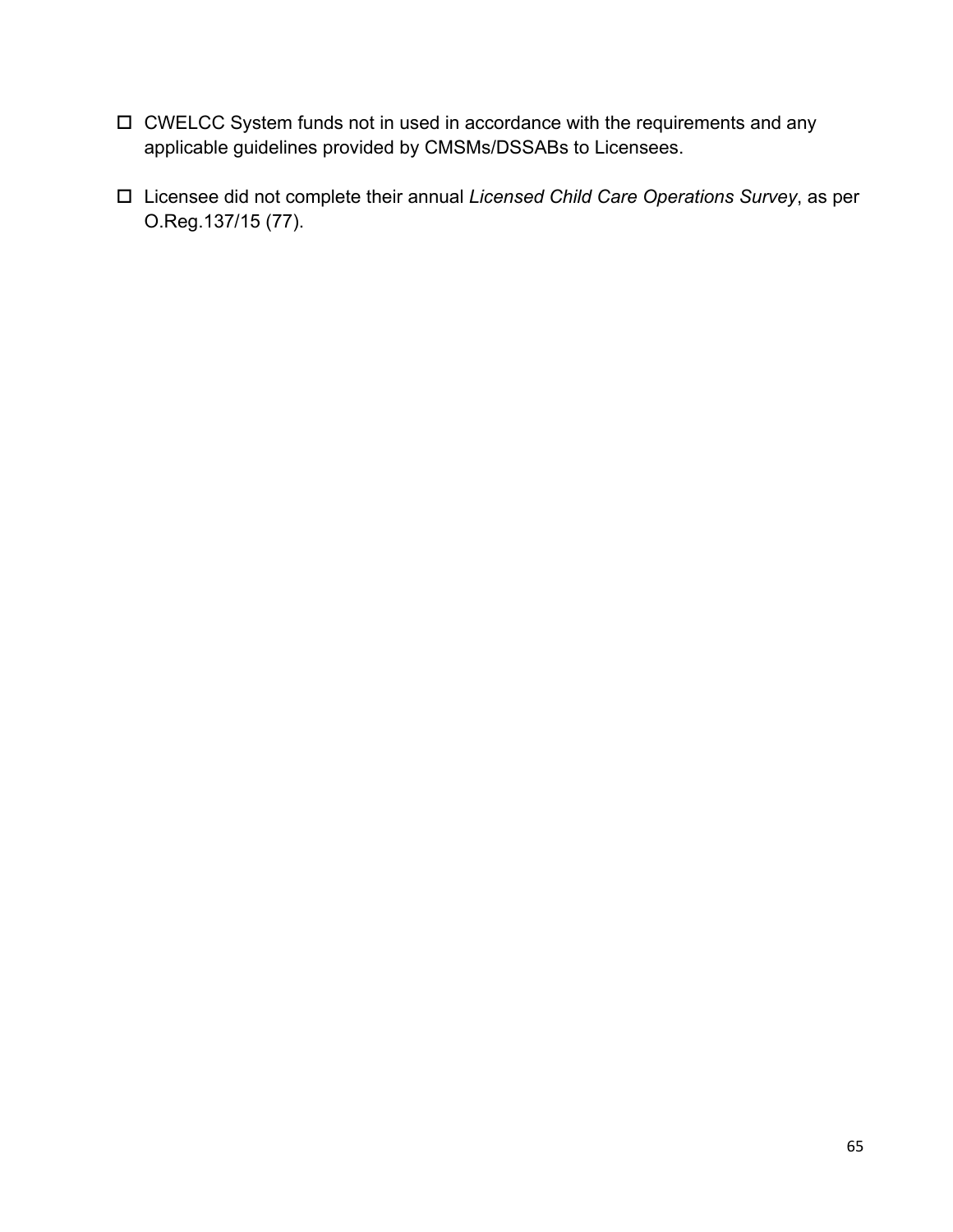## **Appendix D: Application Form: CWELCC Enrollment**

CMSM/DSSABs may provide this sample application form to Licensees in their region who wish to enroll in the Canada-wide Early Learning and Child Care (CWELCC) System. Service system managers may modify the form as they see fit, with the assistance of their legal counsel, for their purposes.

## **Canada-Wide Early Learning and Child Care (CWELCC) System**

Funding under the Canada-Wide Early Learning and Child Care (CWELCC) System will be used to build and leverage the success of Ontario's existing early learning and child care system by increasing quality, access, affordability, flexibility and inclusivity in early learning and child care. This will be accomplished by:

- Reducing base fees for eligible children by 25% (to a minimum of \$12 per day), retroactive to April 1, 2022, providing a 50% reduction in average base fees for eligible children by the end of December 2022, and reaching an average of \$10 a day child care fees for eligible children by September 2025 for licensees enrolled in the CWELCC System (Note: The average of \$10 a day is calculated including fee subsidies paid to families. As a result, the rates charged by operators to families will be approximately \$12 a day by September 2025 to achieve a \$10 a day average);
- Creating 86,000 new licensed child care spaces, including more than 15,000 licensed child care spaces created since 2019, with capital start-up grants targeting growth in communities with populations who need them most;
- Ensuring space expansion plans and programming are informed by, and support the needs of, vulnerable and diverse populations in communities; and
- Strengthening the early childhood workforce through enhanced compensation, training and professional learning opportunities.

To be eligible for CWELCC funding, child care operators must apply to their local CMSM/DSAAB to enroll and have or enter into a purchase of service agreement with [insert] name of the CMSM/DSSAB] and agree to operate under the criteria outlined in the [insert] CMSM/DSSAB Guideline] in order to receive this funding to reduce base fees for eligible children.

Licensees that wish to enroll in the CWELCC System must confirm their intent to participate and agree to the conditions outlined in the "Terms of Application" section to the finsert name of the CMSM/DSSAB<sub>l</sub> by September 1, 2022.

## **Definitions**

In this form, the following terms will have the following meanings: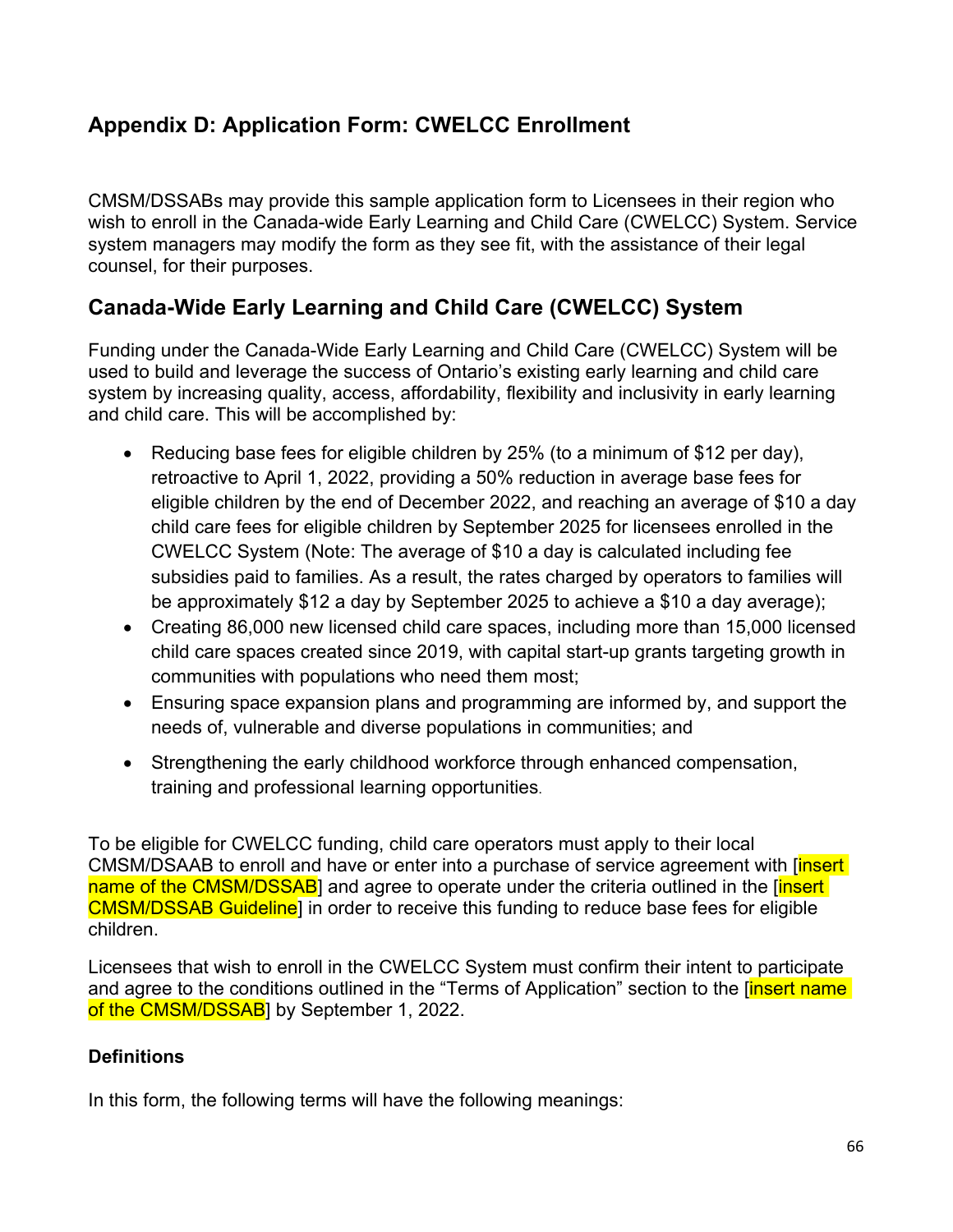**"CMSM/DSSAB"** means the Service System Manager (SSM) as designated under the *Child Care and Early Years Act*, 2014 (CCEYA).

**"Licensee"** means the licensed home child care agency or child care centre.

**"CWELCC System"** means the Canada-Wide Early Learning and Child Care System for early years and child care funding provided for in an agreement entered into by the Province of Ontario and the Government of Canada.

**"Eligible child"** means any child under six years old; and up until June 30 in a calendar year, any child who (a) turns six years old between January 1 and June 30 in that calendar year, and (b) is enrolled in a licensed infant, toddler, preschool or kindergarten group, a licensed family age group, or home child care.

**"Base fee"** means any fee or part of a fee that is charged in respect of a child for child care, including anything a licensee is required to provide under the CCEYA, or anything a licensee requires the parent to purchase from the licensee, but does not include a non-base fee.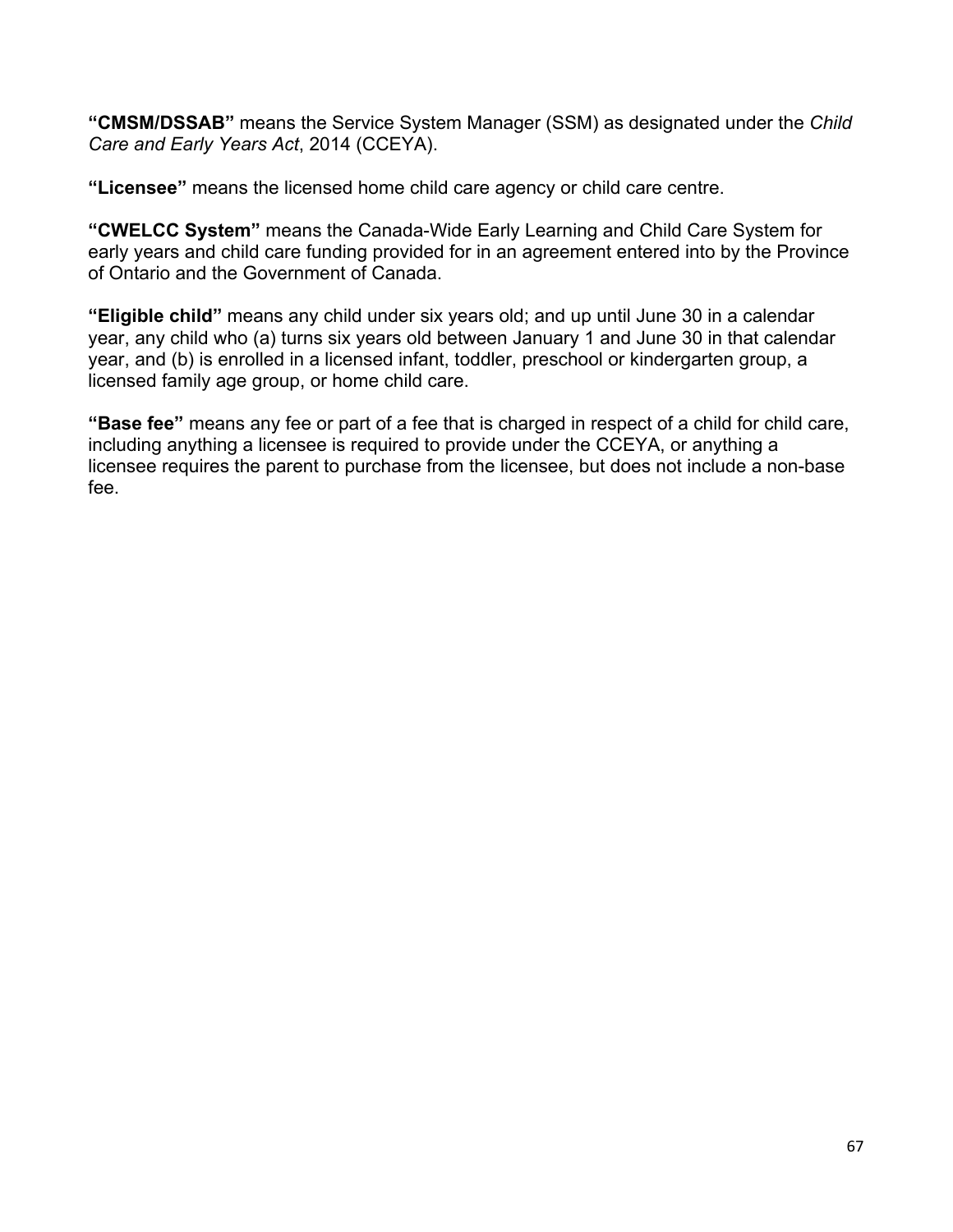# **Section 1: Child Care Licensee Basic Information**

| <b>Licensee Name:</b>                                                                                                                                                                                                                                    | <b>Application Date: yyyy-mm-dd</b>                                                                         |  |
|----------------------------------------------------------------------------------------------------------------------------------------------------------------------------------------------------------------------------------------------------------|-------------------------------------------------------------------------------------------------------------|--|
| <b>License Number:</b>                                                                                                                                                                                                                                   | <b>Agency/Centre Name:</b>                                                                                  |  |
| <b>Location Address: Street Number, Street</b><br>Name, Unit / Suite Number                                                                                                                                                                              | Location Address: City / Town, Postal<br>Code                                                               |  |
| Type of Licensee: Please check one.                                                                                                                                                                                                                      | Auspice: Please check one.                                                                                  |  |
| Corporation<br>Individual<br><b>First Nation</b>                                                                                                                                                                                                         | Not-for-profit<br>For-profit                                                                                |  |
| <b>Contact Name: First, Last</b>                                                                                                                                                                                                                         | <b>Position Title:</b>                                                                                      |  |
| <b>Business Telephone Number:</b>                                                                                                                                                                                                                        | <b>Business Email:</b>                                                                                      |  |
| <b>Type of Organization:</b><br><b>Child Care Centre</b><br>Home Child Care Agency                                                                                                                                                                       | Type of Program (if applicable): Please<br>check all that apply.<br>Indigenous (off-reserve)<br>Francophone |  |
| Request Type: Please check one.                                                                                                                                                                                                                          |                                                                                                             |  |
| New Service Agreement (for those who do not currently have a purchase of<br>service agreement with the service system manager and who want to participate<br>in CWELCC).<br>Change to Existing Service Agreement (for those with an existing purchase of |                                                                                                             |  |

service agreements and who want to participate in CWELCC).

# **Section 2: Child Care Licensee Site Information**

| <b>Hours of Operation:</b>                    |                                                |                                                                                          |  |
|-----------------------------------------------|------------------------------------------------|------------------------------------------------------------------------------------------|--|
|                                               |                                                | Types of Service Provided and hours of operation per service: Check all that apply.      |  |
| Full-day child care                           | hours                                          |                                                                                          |  |
| Part-time child care                          | hours                                          |                                                                                          |  |
|                                               | Before and/or after school programs (6-12 yrs) | hours                                                                                    |  |
| Before and/or after school programs (4-5 yrs) |                                                | hours                                                                                    |  |
| Licensed home child care                      |                                                | hours                                                                                    |  |
|                                               |                                                | <b>Licensed Capacity:</b> As indicated on your Schedule 1 Ministry of Education licence. |  |
| <b>Number of Home Child Care Sites:</b>       |                                                |                                                                                          |  |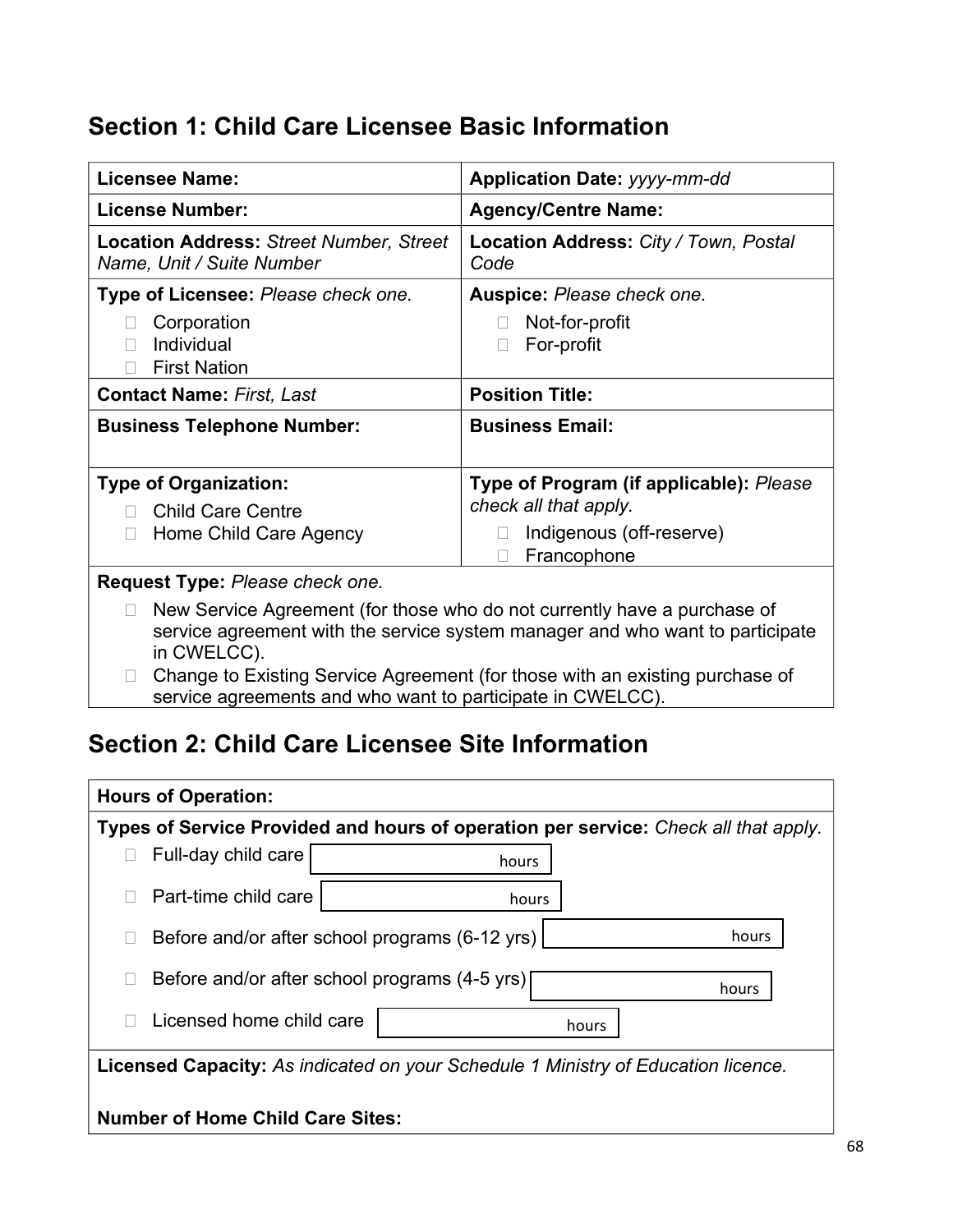| Room #1:                        | Licensed (L) & Operating Capacity (O)<br>Space:                                       |
|---------------------------------|---------------------------------------------------------------------------------------|
|                                 | Infant:<br>O:<br>L:                                                                   |
|                                 | Toddler:<br>$\mathsf{L}$ :<br>O:                                                      |
|                                 | Pre-school:<br>$\mathbf{L}$ :<br>O:                                                   |
|                                 | Kindergarten:<br>$\mathsf{L}$ :<br>O:                                                 |
|                                 | School-age:<br>$  \cdot  $ :<br>O:                                                    |
|                                 | Total:  <br>$\perp$ :<br>O:                                                           |
|                                 | Copy and paste the table above to provide the information for each room in your site. |
|                                 |                                                                                       |
| <b>Total Licensed Capacity:</b> |                                                                                       |

# **Section 3: Base Fees**

Base fees are any fee or part of a fee that is charged in respect of a child for child care (i.e., if the Licensee requires parents to pay for something and it is not optional, then it has to be included in base fee). This includes anything the Licensee is required to provide under O. Reg. 137/15, or anything the Licensee requires the parent to purchase from the Licensee, but does not include a non-base fee.

Base fee information should be the fees as of March 27, 2022. All base fee information should be calculated on a daily basis even if your fees are typically calculated on an hourly, weekly, bi-weekly, monthly, or annual basis. Include your standard fees for children in each age group who are not receiving a fee subsidy.

| <b>Licensed Age Group</b>               |  | Base Fee (\$)   Not Applicable |  |  |
|-----------------------------------------|--|--------------------------------|--|--|
| Full Day (6 hours or more)              |  |                                |  |  |
| Infant (Younger than 18 months)         |  |                                |  |  |
| Toddler (18 months to 29 months)        |  |                                |  |  |
| Preschool (30 months to 6 years)        |  |                                |  |  |
| Kindergarten (44 months to 7 years)     |  |                                |  |  |
| <b>Family Age Grouping (Schedule 4)</b> |  |                                |  |  |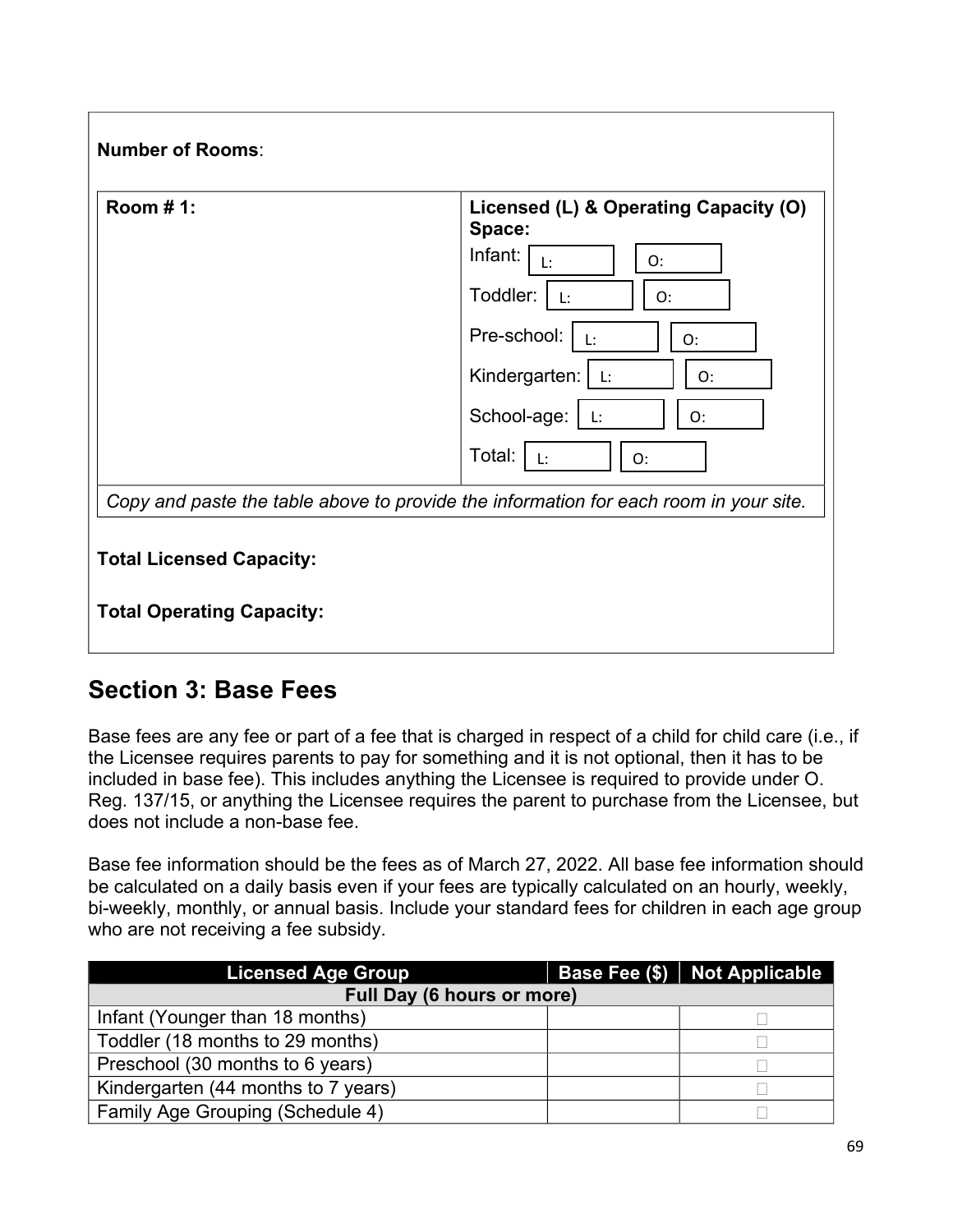| <b>Licensed Age Group</b>                           |  | Base Fee (\$)   Not Applicable |  |
|-----------------------------------------------------|--|--------------------------------|--|
| Half Day (fewer than 6 hours)                       |  |                                |  |
| Infant (Younger than 18 months)                     |  |                                |  |
| Toddler (18 months to 29 months)                    |  |                                |  |
| Preschool (30 months to 6 years)                    |  |                                |  |
| Kindergarten (44 months to 7 years)                 |  |                                |  |
| Family Age Grouping (Schedule 4)                    |  |                                |  |
| Before School Only (Kindergarten & School Age)      |  |                                |  |
| Kindergarten (44 months to 7 years)                 |  |                                |  |
| Family Age Grouping (Schedule 4)                    |  |                                |  |
| After School Only (Kindergarten & School Age)       |  |                                |  |
| Kindergarten (44 months to 7 years)                 |  |                                |  |
| Family Age Grouping (Schedule 4)                    |  |                                |  |
| Before and After School (Kindergarten & School Age) |  |                                |  |
| Kindergarten (44 months to 7 years)                 |  |                                |  |
| <b>Family Age Grouping (Schedule 4)</b>             |  |                                |  |

# **Section 4: Staffing Information**

Please indicate the number of staff in each designation.

*Do not include staff such as:*

- *Cook, custodial and other non-program staff positions.*
- *Special Needs Resource-funded resource teachers/consultants and supplemental staff.*
- *Staff hired through a third party (i.e., temp agency).*

*Note that qualified employees, supervisors, or home child care visitors that are not Registered Early Childhood Educators (RECEs) but are otherwise approved by a director under the Child Care and Early Year Act, 2014* (CCEYA) *are not eligible for the wage floor or annual wage increase.*

| <b>Staff Type</b>          | Wage (/Hr) & Benefits | <b>Full-time Part-time</b> | Total |
|----------------------------|-----------------------|----------------------------|-------|
| <b>Non-RECE Program</b>    |                       |                            |       |
| <b>Staff (Non-RECE)</b>    |                       |                            |       |
| <b>Non-RECE Child Care</b> |                       |                            |       |
| <b>Supervisor</b>          |                       |                            |       |
| <b>Non-RECE Home</b>       |                       |                            |       |
| <b>Child Care Visitor</b>  |                       |                            |       |
| <b>RECE Program Staff</b>  |                       |                            |       |
| <b>RECE Child Care</b>     |                       |                            |       |
| <b>Supervisor</b>          |                       |                            |       |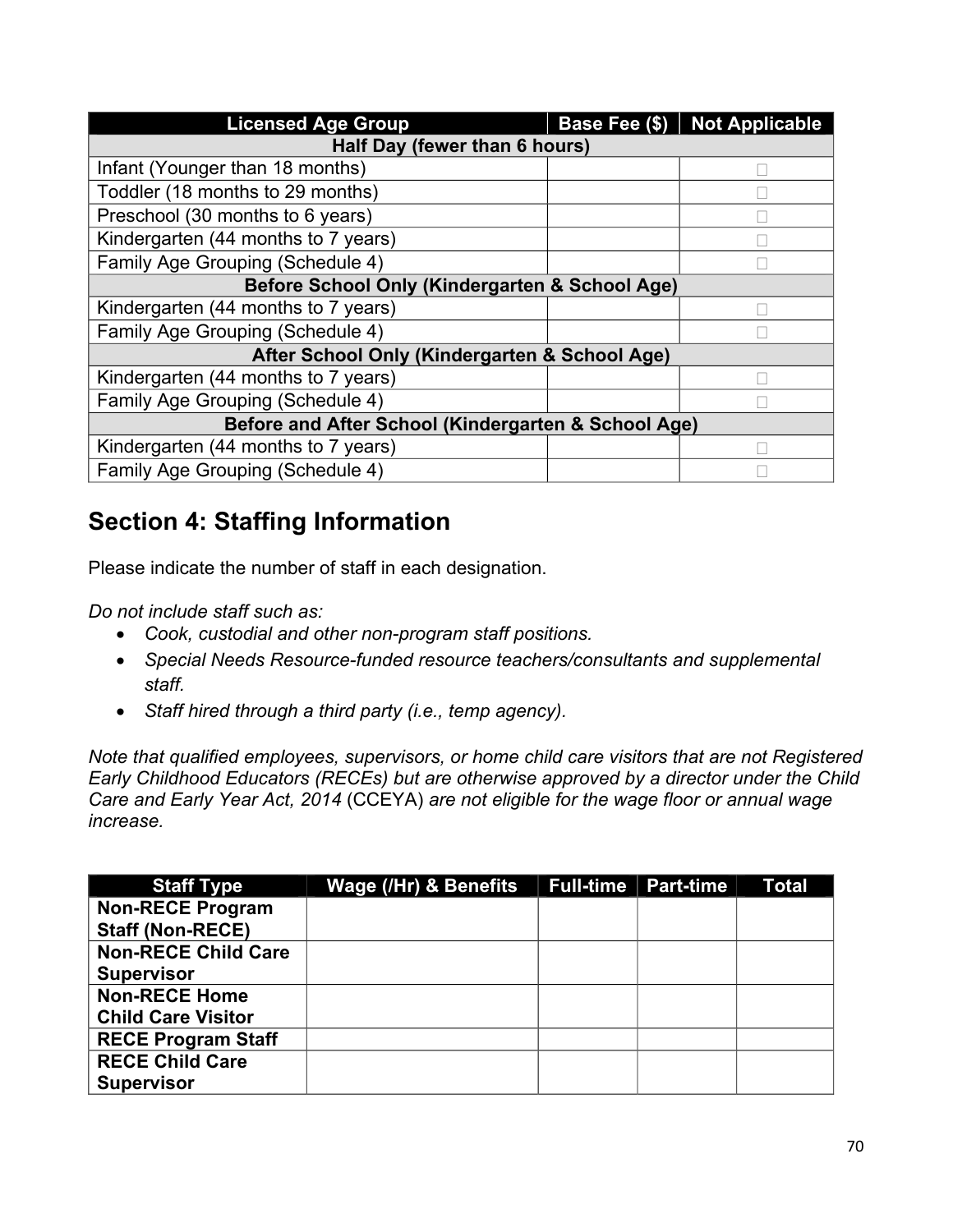| RECE Home Child<br><b>Care Visitor</b> |  |  |
|----------------------------------------|--|--|
| Total                                  |  |  |

# **Section 5: Attached Documents**

In addition to submitting an application form and signing a Purchase of Service Agreement, the following documentation must be provided by the Licensed Child Care Service Provider, as applicable:

- Letters patent / articles of incorporation
- Licence issued by the director under the CCEYA (Ministry of Education)
- Certificate of Insurance (confirms a minimum \$2,000,000 liability insurance)
- [Insert any other documents required by the CMSM/DSSAB] to verify applicant eligibility

# **Section 6: Terms of Application**

Please check if you agree and understand that:

- $\Box$  I understand this is an application to determine eligibility to enroll in CWELCC System funding and to enter a Purchase of Service Agreement with [Name of CMSM/DSSAB].
- $\Box$  I have read and understand the requirements associated with CWELCC System funding as outlined in the [Name of CMSM/DSSAB] Guidelines, including eligible and ineligible expenses and requirements set out under O. Reg 137/15. I understand that, as the licensee, upon approval of my application for enrollment in the CWELCC System, the following terms and conditions apply to my enrollment:
	- Licensees must ensure that, after March 27, 2022, it does not charge a fee higher than its capped fee for any eligible children enrolled at the child care centre it operates or at a home child care premises it oversees unless the fee had already been communicated to parents. See O. Reg 137/15 for additional information about the cap on fees. Licensees are subject to the cap on fees until either the Licensee notifies the CMSM/DSSAB, staff and parents of eligible children in writing they are not applying to enroll in CWELCC in 2022, or the until the Licensee is notified by the CMSM/DSAAB of the decision about enrollment in CWELCC System.
	- Licensees are required to reduce their base fee, provide refunds to parents where applicable, in accordance with O. Reg. 137/15, and to increase the wages of Registered Early Childhood Educators to support a mandated wage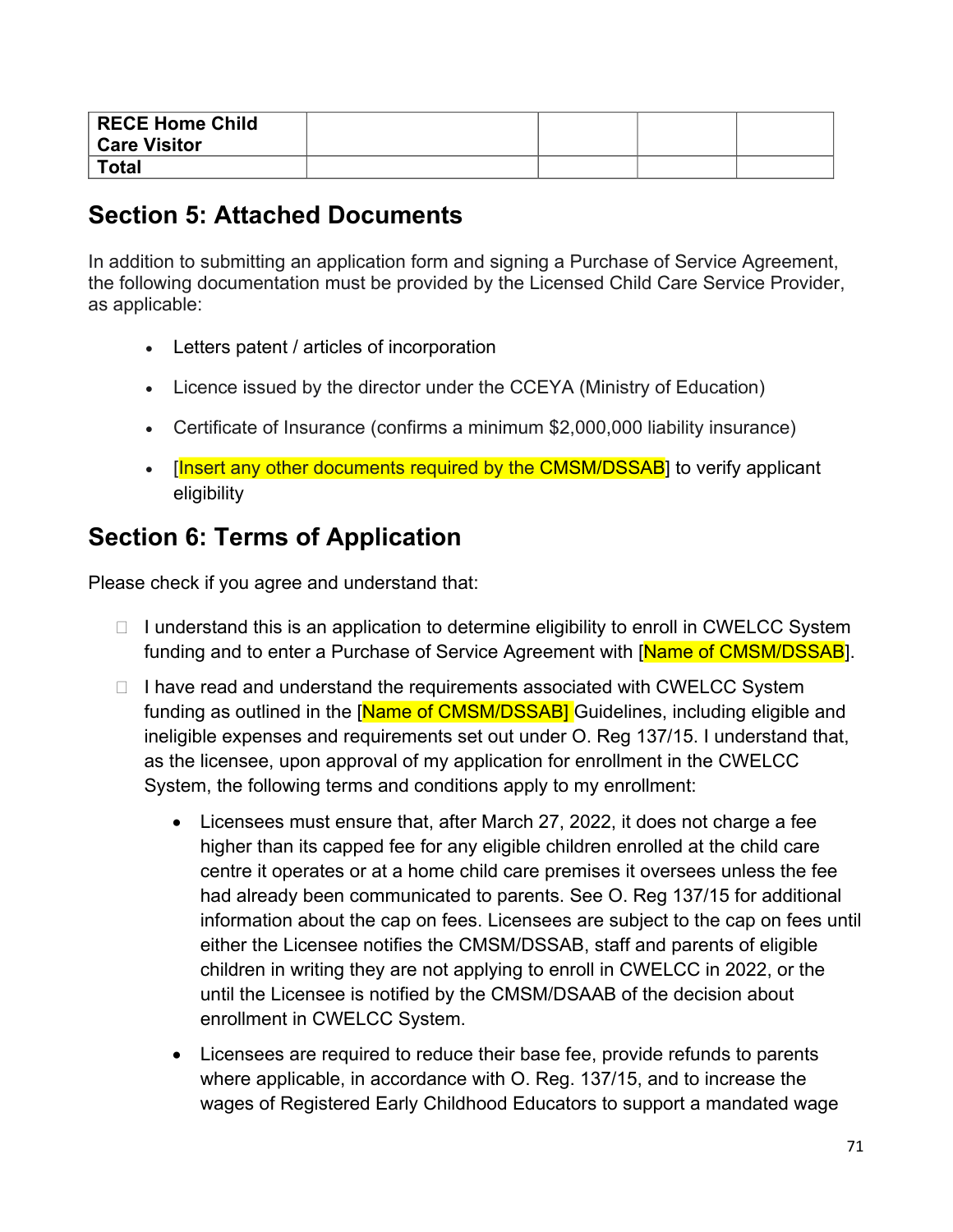floor and an annual wage increase as well as any other requirements set by the CMSM/DSSAB.

- Licensees must maintain the age 0-5 spaces for which they are receiving funding to reduce base fees for eligible children. (e.g., a licensed infant space must remain an infant space). Any revisions or use of alternate capacity must be reported to the *[insert name of the CMSM/DSSAB]* and CMSMs/DSSABs may determine whether this may require recovering funding from the Licensee.
- As part of the initial roll out of the CWELCC System, Licensees are encouraged to work with their CMSM/DSSAB to develop a plan to ensure eligible children who receive fee subsidy and children with special needs have access to the Licensee's child care programs by January 1, 2025.
- CWELCC funding amounts to Licensees will be determined at the discretion of [Insert name of the CMSM/DSSAB].
- Licensees may need to demonstrate financial viability to *[insert name of the*] CMSM/DSSAB]. In exceptional cases where the Licensee is not able to demonstrate financial viability, or if the CMSM/DSSAB has strong concerns that the funding will be used for improper purposes, the CMSM/DSSAB may deny a licensee's enrollment in the CWELCC.
- Licensees must maintain existing cost structures in child care for eligible children, subsequent to March 27, 2022.
- Licensees acknowledge that [insert name of the CMSM/DSSAB] has the right to review a Licensee's base fee and may require Licensees to make adjustments to the base fee as determined by [insert name of the CMSM/DSSAB].
- Licensees must provide sufficient and detailed financial information for review in accordance with the funding, accountability and reconciliation process as determined by [insert name of the CMSM/DSSAB].
- Licensees must submit audited financial statements and other financial information as determined by the **CMSM/DSSAB** to verify that the funding provided was used for the purpose(s) intended. Where a Licensee fails to meet this requirement, funds may be recovered, or the Licensee may be ineligible to receive future funding.
- [insert name of the CMSM/DSSAB] has discretion to determine reasonability and eligibility of a Licensee's costs and expenses, and to adjust funding provided based on the CMSM/DSSAB review.
- Any adjustments and recoveries of funding will be determined at the discretion of [insert name of the CMSM/DSSAB] based on the CMSM's/DSSAB's reconciliation process.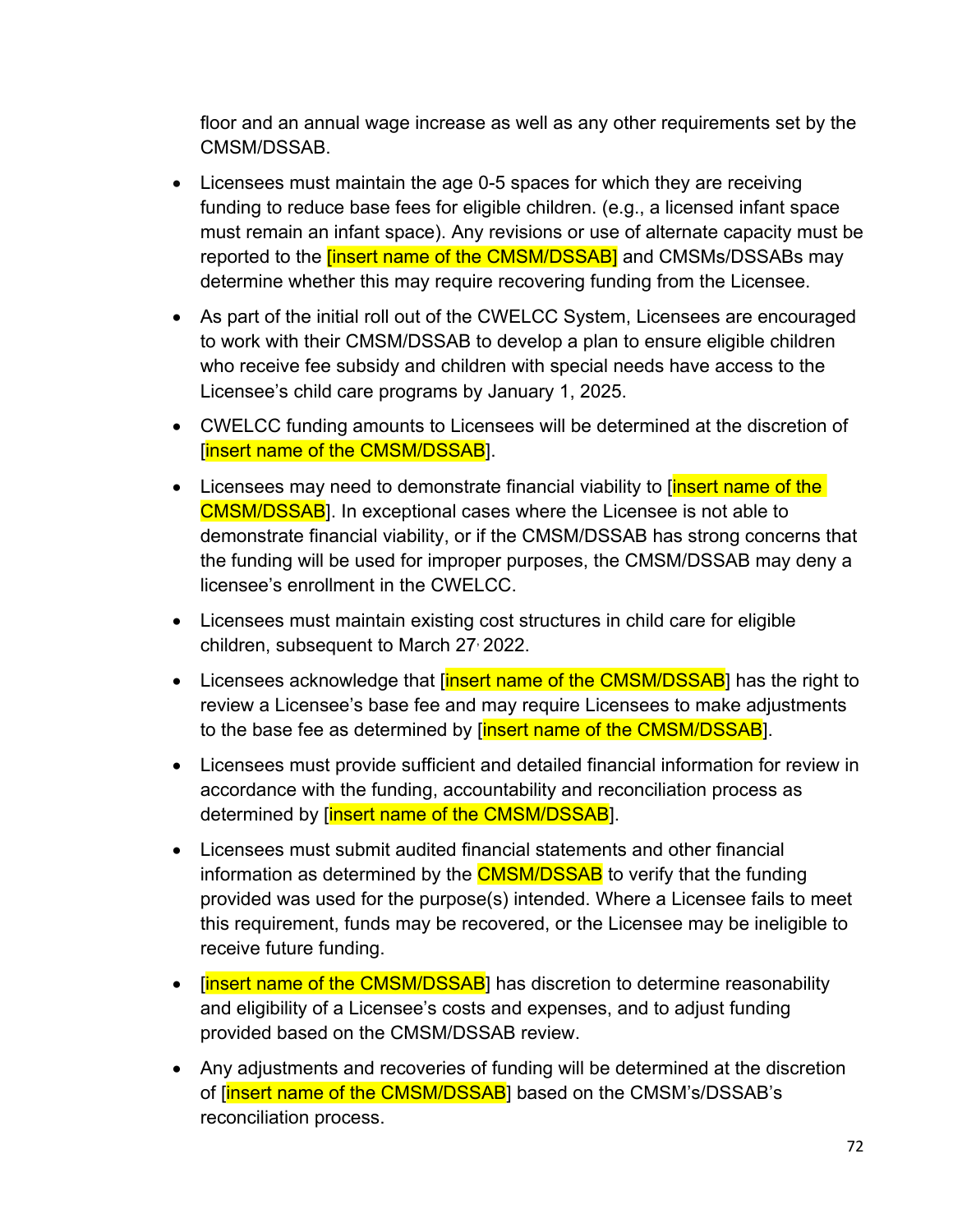- For for-profit child care Licensees, annually the net profit will be determined at the discretion of [insert name of the CMSM/DSSAB]. Where net profit would otherwise exceed this threshold, the Licensee will be required to return excess funding.
- Licensees will be required to apply for the Wage Enhancement Grant to be eligible to receive funding to implement the wage floor and wage increase for Registered Early Childhood Educators employed by the Licensee. See the [insert name of the CMSM/DSSAB] Funding Guidelines for further details.
- During the term of the CWELCC funding agreement, the licensed child care program may not exceed [insert minimum duration] of closure, and not more than [insert maximum duration] weeks of closure in a calendar year while still receiving full funding from the CWELCC System. Base fees cannot be charged for any closure above and beyond these timelines.
- Licensees must permit the CMSM/DSSAB to audit financial and service records related to the CWELCC System at any reasonable time.
- Licensees must adhere to all requirements as set out in applicable legislation, regulation and local requirements as provided in the **[insert name of** CMSM/DSSAB] Guidelines.
- $\Box$  I understand that should the application be approved, a Service Agreement will not be provided for signature until all financial, operating and licensing requirements are met, and the licensee complies with all legislative requirements and **[insert name of** CMSM/DSSAB] policies.
- $\Box$  I hereby attest that the information included in the application form is accurate at the time of submission.

## **Notice of Collection of Personal Information**

[CMSM/DSSAB may populate this section with language about the rules regarding collection of personal information.]

If you have any questions about the collection or use of the personal information as collected on this form, you may contact: [Insert CMSM/DSSAB contact name, position, and email] address].

| <b>Authorized Signing</b><br><b>Officer Name: First, Last</b> | Signature: | Date: yyyy-mm-dd |
|---------------------------------------------------------------|------------|------------------|
|                                                               |            |                  |